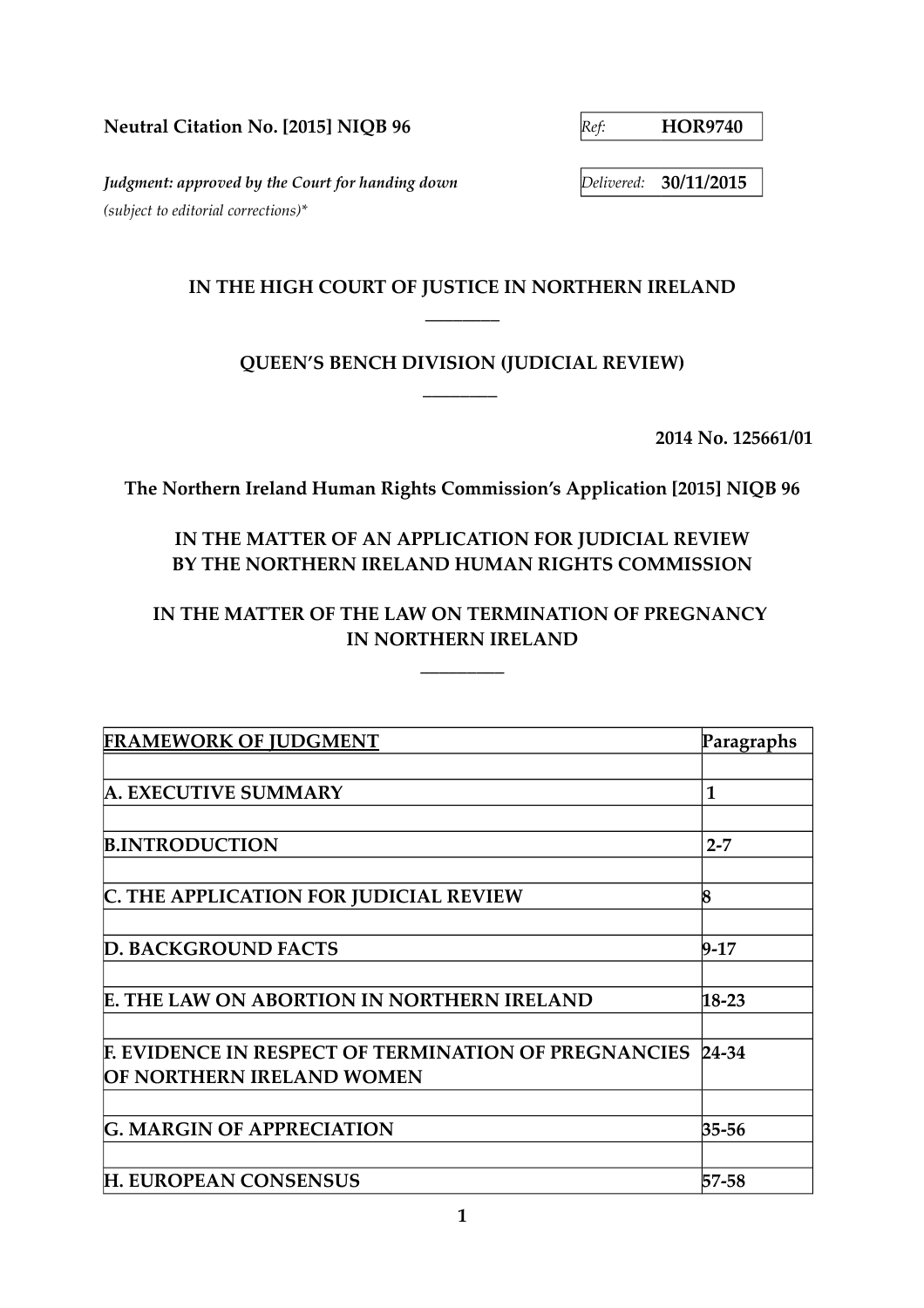| <b>I. INTERNATIONAL OBLIGATIONS</b>       | 59-71   |
|-------------------------------------------|---------|
| <b>J. LEGAL STANDING</b>                  | 72-81   |
| K. THE REQUIREMENT OF A VICTIM            | 82-89   |
| <b>L. THE EFFECT OF THE CONVENTION</b>    | 90-95   |
| <b>M. ARTICLE 2 AND THE RIGHT TO LIFE</b> | 96-109  |
|                                           |         |
| N. ARTICLE 3                              | 110-121 |
| <b>O. ARTICLE 8</b>                       | 122-165 |
| P. ARTICLE 14                             | 166-172 |
| Q. RELIEF                                 | 173-182 |
|                                           |         |
| <b>R. CONCLUSION</b>                      | 183-184 |

## **HORNER J**

- [1] The Court concludes that in Northern Ireland:
	- (i) There is no general right to abortion whether under the common law or under statute.
	- (ii) The Northern Ireland Human Rights Commission ("the Commission") has legal standing under the Northern Ireland Act 1998 ("the 1998 Act") to bring this application seeking a declaration of incompatibility in respect of Sections 58 and 59 of the Offences against the Person Act 1861 ("the 1861 Act") and Section 25 of the Criminal Justice Act (NI) 1945 ("the 1945 Act") (hereinafter referred to as "the impugned provisions").
	- (iii) The absence of a victim as an applicant in this judicial review is not fatal to the application.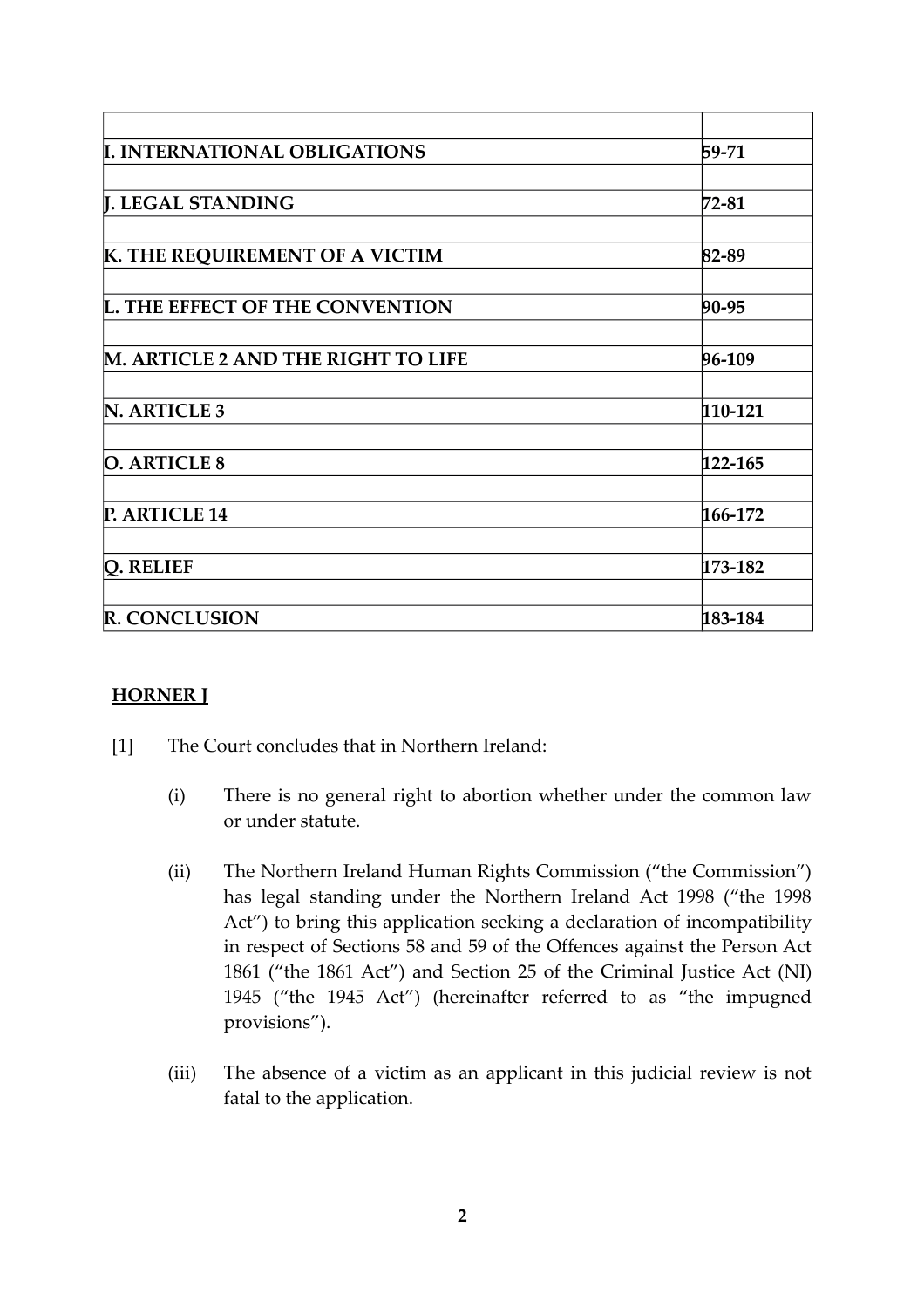- (iv) The right to life from conception is not protected by the common law of Northern Ireland. There are certain protections for pre-natal life under various statutes.
- (v) The failure to provide exceptions to the prohibition of abortion in cases of serious malformation of the foetus ("SMF"), fatal foetal abnormality ("FFA") and pregnancies due to rape and incest ("sexual crime") to the impugned provisions does not breach Article 3 of the European Convention on Human Rights ("the Convention"). The Commission has failed to satisfy the Court on the evidence adduced before it that the minimum level of severity required by Article 3 has been attained.
- (vi) Article 8 of the Convention is breached only by the absence of exceptions to the general prohibition on abortions in the cases of:
	- (a) FFAs at any time; and
	- (b) pregnancies which are a consequence of sexual crime up to the date when the foetus becomes capable of existing independently of the mother.

For the avoidance of doubt the prohibition on child destruction under the 1945 Act does not breach Article 8.

- (vii) There is no requirement to consider Article 14 given the conclusion reached in respect of Article 8 above. However, there is no breach of Article 14 in conjunction with Article 8 disclosed on the present evidence.
- (viii) It may be possible to read the impugned provisions under the 1861 Act in a Convention compliant way. Alternatively, the court may be satisfied that prosecution under those provisions in respect of those circumstances set out at (vi) above would be an abuse. However, the court requires to hear the parties on these issues before it reaches a concluded view.
- (ix) In the event that it is not possible to read the relevant legislative provisions in a Convention compliant way or to conclude that prosecution under those provisions in respect of the circumstances set out at (vi) above is an abuse, the court considers it appropriate and proper that a declaration of incompatibility should be made pursuant to Section 4(2) of the Human Rights Act 1998 (HRA) in respect of the impugned provisions under the 1861 Act.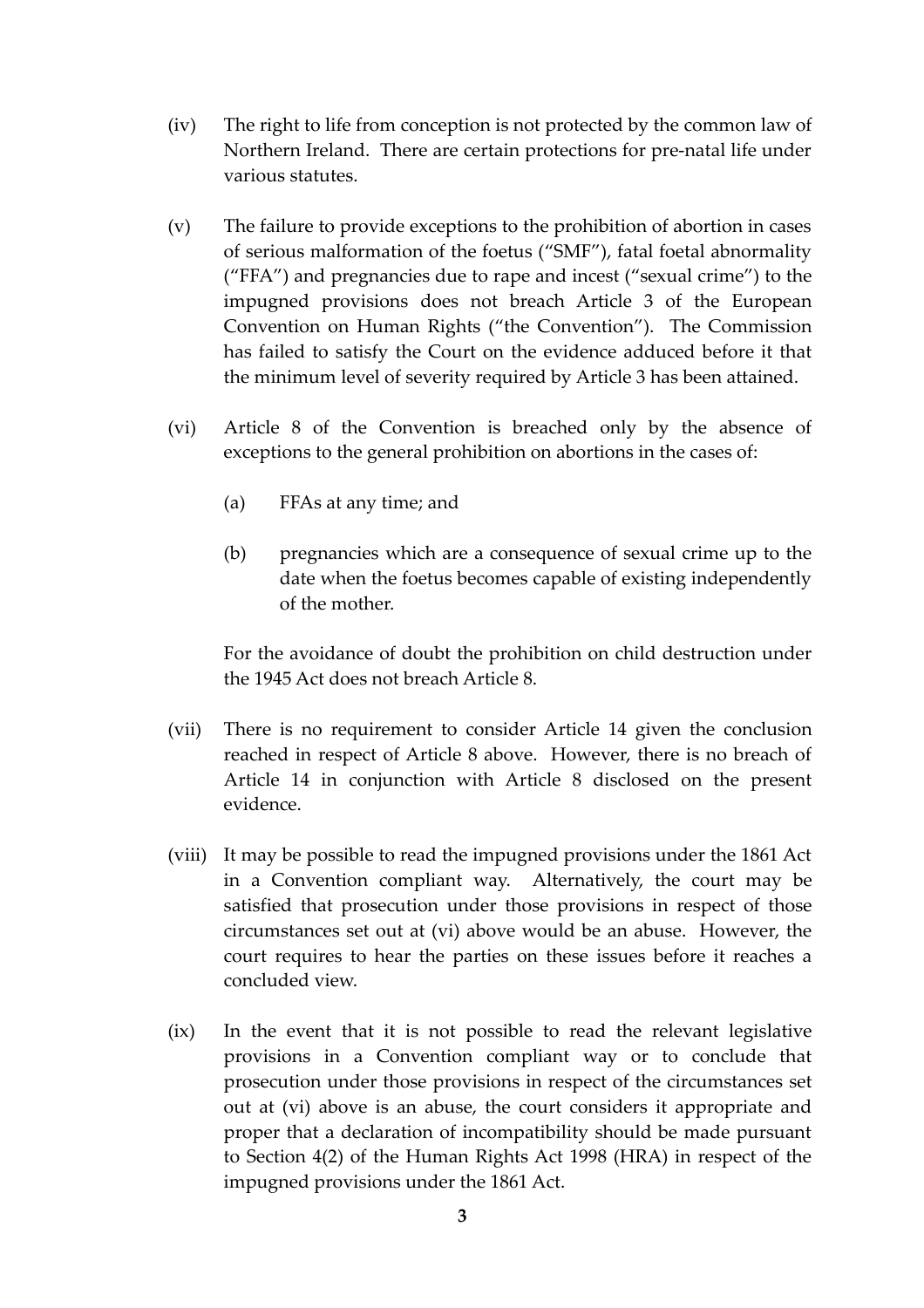#### **B. INTRODUCTION**

[2] The applicant is the Commission. It brings this application for a declaration that the rights of women in Northern Ireland who are or become pregnant with an SMF (of which FFA is a subset) or who are pregnant as a result of sexual crimes, under Articles 3, 8 and 14 of the Convention, are breached by Section 58 and Section 59 of the 1861 Act and Section 25 of the 1945 Act. Consequently, it seeks a declaration of incompatibility under Section 4(2) of the HRA in respect of the impugned provisions.

[3] Ms Lieven QC, Ms Laura McMahon and Mr David Bundell appeared for the applicant. Dr McGleenan QC and Mr Paul McLaughlin appeared for the Department of Justice ("the Department"). The Attorney General, Mr John Larkin QC and Ms Leona Gillen appeared pursuant to the issue of the Notice of Devolution to the Attorney General and the Secretary of State under paragraph 5 of Schedule 10 of the Northern Ireland Act 1998 ("the 1998 Act"). Mr Lockhart QC made written and oral submissions on behalf of the Northern Bishops and Ms Monye Danes QC made written and oral submissions on behalf of Sarah Jane Ewart. There were a number of organisations who made detailed and extensive submissions and who represent various shades of opinion across the religious and political spectrum. The final written submission in this judicial review was received from Amnesty International in the middle of October 2015 and there was a response to it from the Attorney General. All counsel are to be congratulated for the quality of their written and oral submissions. Indeed everyone who participated is to be commended for their efforts in ensuring that there has been the widest possible debate and that as many different points of view as possible have been put forward. Special mention should be accorded to Mr David Scoffield QC who assisted the Society for the Protection of Unborn Children ("SPUC") in what was a particularly thoughtful and insightful written submission. However, all those who participated in this application whether by making written submissions or by making oral submissions or both, can be assured that I have taken into account all the arguments they made in reaching my overall decision. It is simply not possible for me to refer to all the arguments that have been canvassed at considerable length and still to keep the judgment to a reasonable length.

[4] Any issue involving abortion is always highly contentious. It inevitably raises philosophical, moral, social, religious, political and other matters that are extremely divisive. One of the foundations upon which the common law is built is the principle of the sanctity of life. As Lord Hoffmann said in Airedale NHS Trust v Bland [1993] AC 789 at paragraph [30] this "entails its inviolability by an intruder". One of the other foundations of the common law is the principle of personal autonomy, the right of self-determination. Those in favour of abortion in the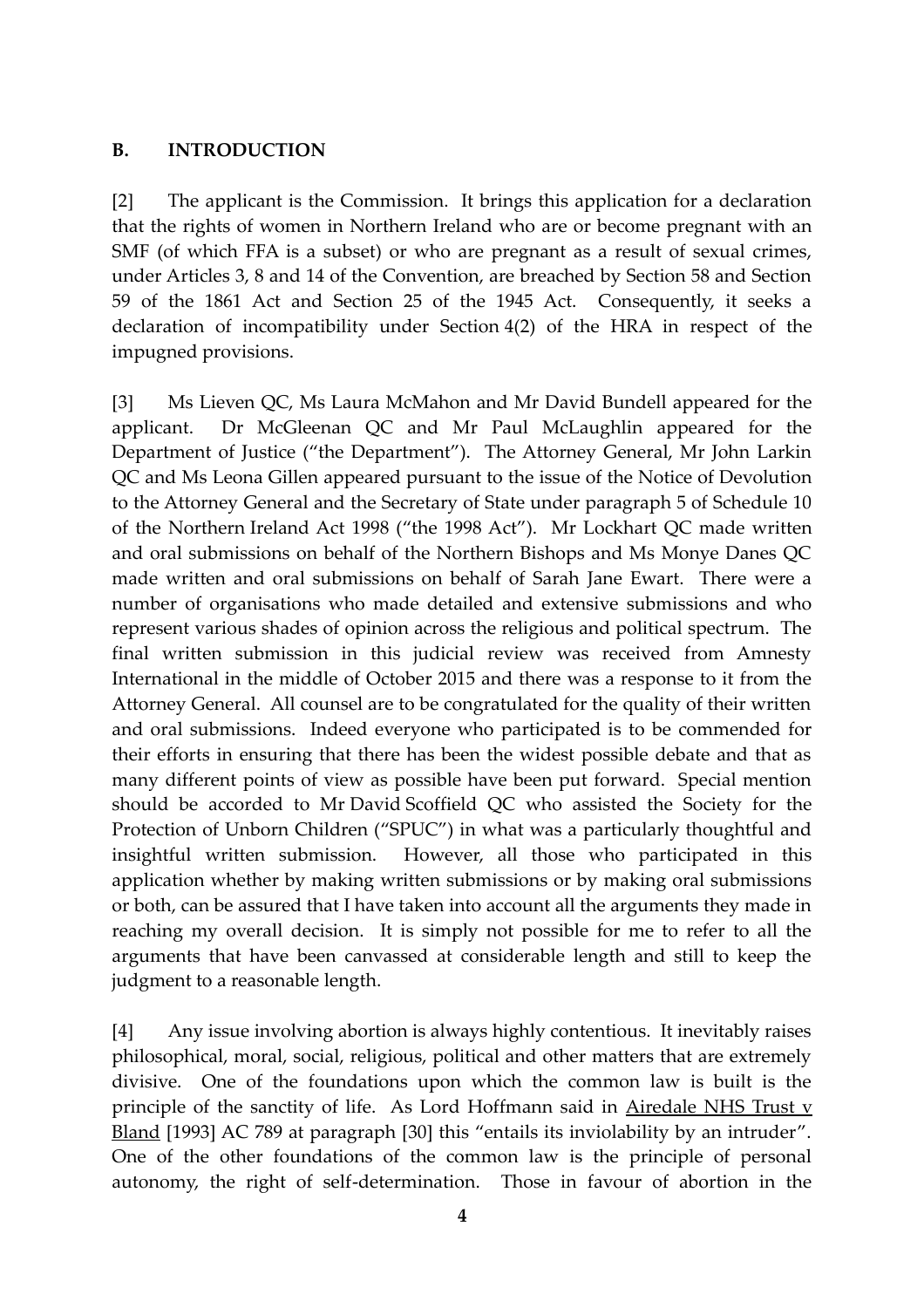exceptional circumstances put forward before the Court rely on personal autonomy. Those against abortion call in aid the sanctity of life. One of the tasks of this Court is to place these principles in their proper context. As Lord Steyn said in the judgment he delivered in R (Pretty) v Director of Public Prosecutions [2002] 1 AC 800 at [54] which related to assisted suicide:

> "It is of great importance to note that these are ancient questions in which millions in the past have taken diametrically opposite views and still do."

The same sentiments apply with equal force to the issue of abortion.

[5] Even the language used in argument comes burdened with value judgment. While one side talks of fatal foetal abnormality, the other side speaks of a life limiting condition. Often, those on behalf of whom the arguments are framed hold very strong, even entrenched convictions, principles and beliefs. Debate can be fractious because each side only hears the righteousness of its own arguments and refuses to listen to the other side. But there are many in Northern Ireland who are prepared to listen and be persuaded by the strength of arguments advanced by the different parties to this debate. I hope that everyone will read this judgment in full, consider the arguments that have been made and understand them, even if they are unable to accept the conclusions which I have reached.

[6] Despite what has been said in the media, this is not a case about the right to abortion. There is no right to abortion in Northern Ireland except in certain carefully defined and limited circumstances. The Commission has made it clear that it does not seek to establish such a general right. This application is about whether the failure to provide certain limited exceptions to the ban on abortion in Northern Ireland, namely in cases where there is an SMF, including an FFA, or where the pregnancy is a consequence of sexual crime is in compliance with the rights enjoyed by all the citizens of Northern Ireland under the European Convention on Human Rights ("the Convention"). In considering these exceptions, I will try to follow the example of Sir George Baker P in Paton v British Pregnancy Advisory Services Trustees and Another [1979] QB 276 when he said:

> "In the discussion of human affairs and especially of abortion, controversy can rage over the moral rights, duties, interests, standards and religious views of the parties. Moral values are in issue. I am, in fact, concerned with none of these matters. I am concerned, and concerned only, with the law of England as it applies to this claim. My task is to apply the law free of emotion or predilection."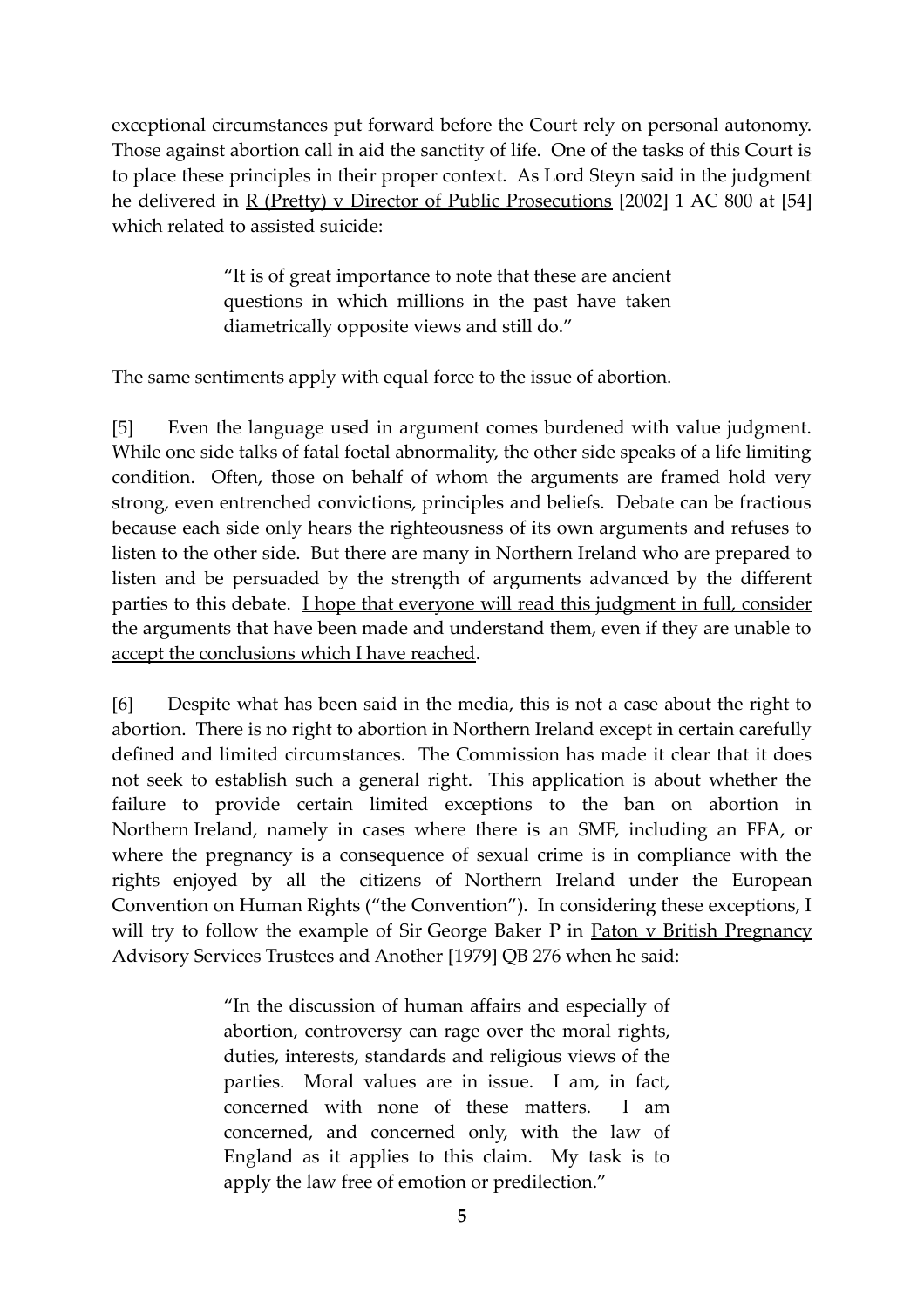[7] In this application I have to decide what is a legal question, untrammelled by morals, convictions, principles or beliefs, namely whether the law of Northern Ireland so far as it relates to pregnant women with SMFs, FFAs or who have become pregnant as a consequence of sexual crime is Convention compliant.

#### **C. THE APPLICATION FOR JUDICIAL REVIEW**

[8] In its Order 53 Statement the Commission seeks the following relief, namely:

"A declaration pursuant to Section 6 and 4 of the Human Rights Act 1998, that Sections 58 and 59 of the Offences Against the Person Act 1861 and Section 25 of the Criminal Justice Act (NI) 1945 are incompatible with Articles 3, 8 and 14 of the Convention for the Protection of Human Rights and Fundamental Freedoms, agreed by the Council of Europe at Rome on 4 November 1950 ("ECHR") as they relate to access to termination of pregnancy services for women in cases of serious malformation of the foetus or pregnancy as a result of rape or incest."

The grounds relied on include the following:

"(a) The combined effect of the impugned legislative provisions in Northern Ireland prohibit access to termination of pregnancy services by women in cases of serious malformation of the foetus or rape or incest, the outworking of which means that:

> (i) Women and girls in Northern Ireland who are pregnant but with a diagnosis of serious malformation of the foetus are prohibited from accessing abortion services in Northern Ireland to terminate their pregnancy, notwithstanding that the continuation of the pregnancy may violate article 3, 8 and 14 ECHR;

> (ii) Women and girls in Northern Ireland who have become pregnant as a result of rape or incest are prohibited from accessing abortion services in Northern Ireland to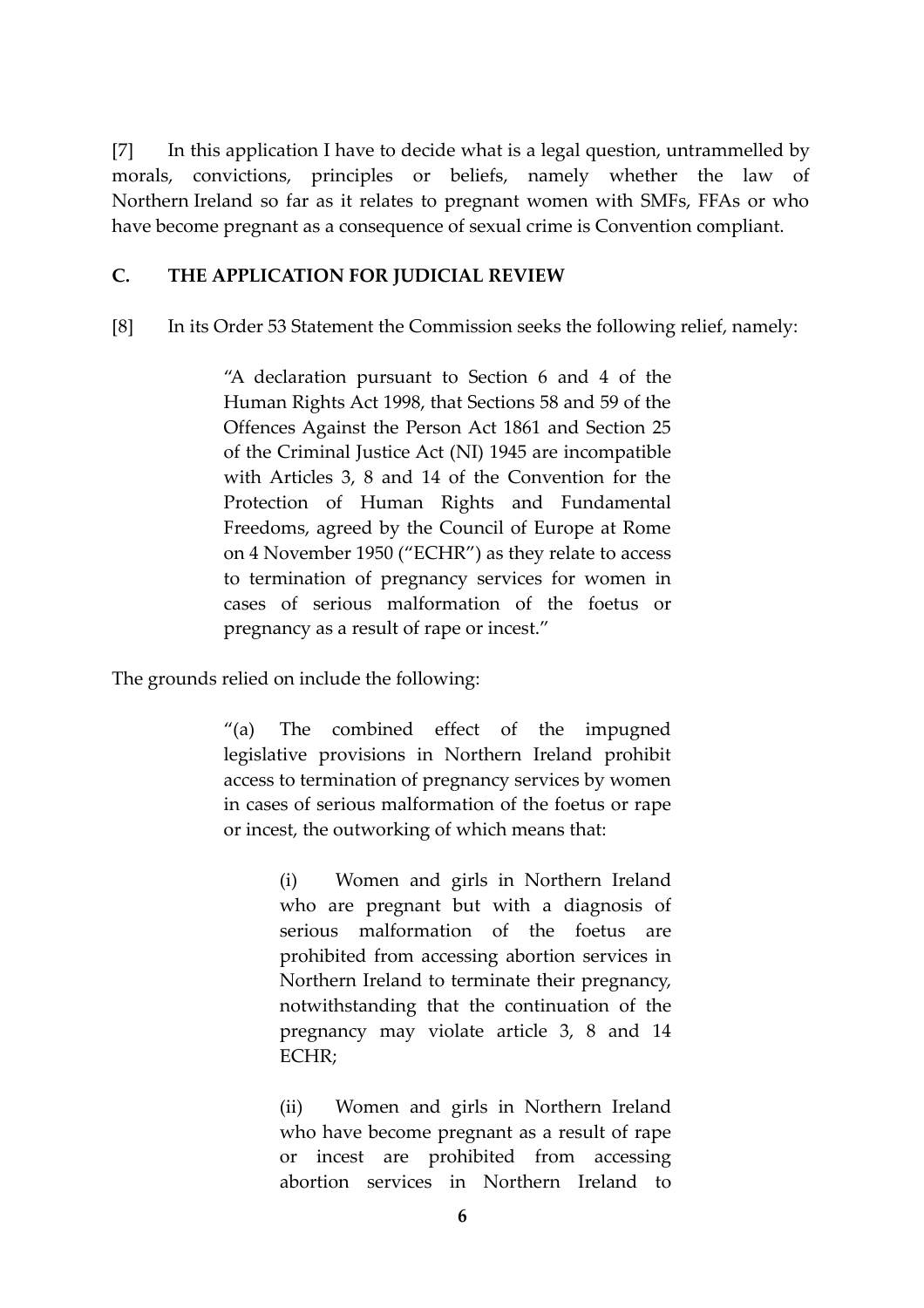terminate their pregnancy, notwithstanding a continuation of the pregnancy may violate article 3, 8 and 14 ECHR."

## **D. BACKGROUND FACTS**

[9] The Commission brought this application for a declaration of incompatibility following a period of some two years of interchange between it and the Government of Northern Ireland. In April 2013 the Department of Health and Social Services and Public Safety ("DHSSPS") published draft guidelines for public consultation- "The Limited Circumstances for a Lawful Termination of Pregnancy in Northern Ireland – A Guidance Document for Health and Social Care Professional and Law and Clinical Practice". This was issued in response to the judgment of the Court of Appeal in Family Planning Association of Northern Ireland v Minister of Health, Social Services and Public Safety [2004] NICA 39 which was handed down on 8 October 2004. Thus it had taken some 8½ years to produce the Guidance Document. The applicant responded formally to this on 4 July 2013.

[10] On 17 October 2013 the Director of the Department of Public Prosecutions ("DPP") clarified that it is not a crime to assist a woman to go elsewhere in the UK for a termination of a pregnancy that would be unlawful in this jurisdiction. On 4 November 2013, Mr John Corey, interim Chair of the Commission, wrote to the Minister of Justice and to the then DHSSPS Minister, Mr Poots, enclosing advice provided by the Commission pursuant to the statutory remit under Section 69(3) of the 1998 Act. It also responded to the Guidance Document. The Commission repeated its advice that "the existing law on the termination of pregnancy in Northern Ireland is not compliant with NI Executive's obligations under human rights law". The Commission sought an urgent discussion with the Minister. In the same month the Commission wrote to the Minister of Justice detailing its advice regarding "the law on termination of pregnancy in Northern Ireland".

[11] Following a meeting between the Minister of Justice and his colleagues and the Chair of the Commission and his colleagues, the Minister announced his intention to consult on the termination of pregnancy in Northern Ireland and to lay the consultation document before the Justice Committee on or before 14 March 2014.

[12] On 15 January 2014 the applicant wrote to the Minister for Justice emphasising again the need for a consultation document that made it clear that the Minister would introduce to the Assembly, legislation providing for termination of pregnancy in Northern Ireland on the grounds of SMF or where the pregnancy is a consequence of sexual crime. It emphasised again that the current legislative provisions were not Convention compliant.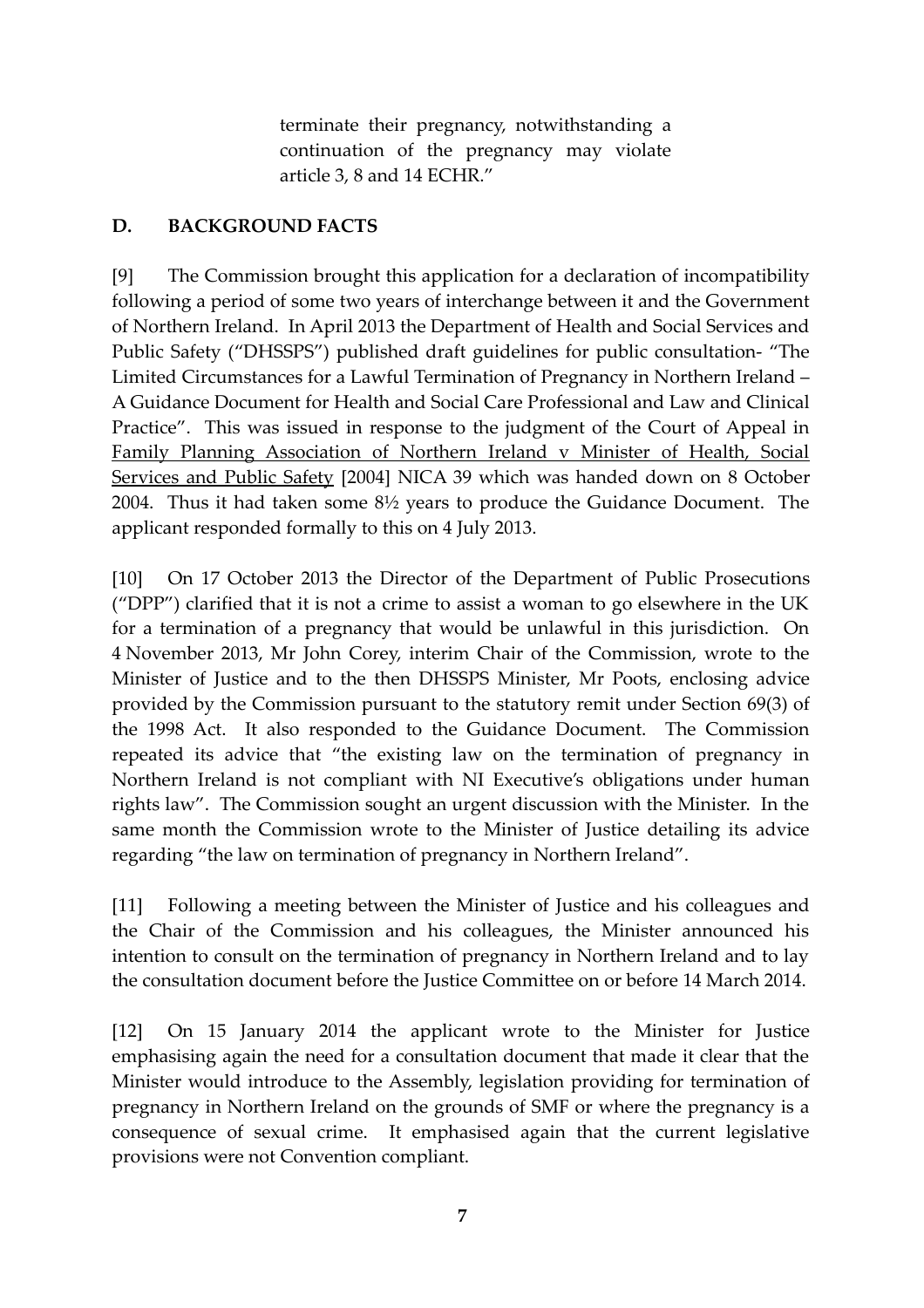[13] On 25 April 2014 the applicant wrote to the Minister of Justice voicing his concern that no consultation paper on the termination of pregnancy in defined circumstances had been produced. On 7 May 2014 the Minister of Justice replied saying that the consultation paper had been prepared and was being internally vetted. The Minister was undecided whether to present the paper to the Justice Committee prior to publication. On 13 June 2014 the Commission complained about the delay from the date in March 2014 originally proposed for the presentation of the consultation document to the Justice Committee. On 26 June 2014 the Minister of Justice wrote to the applicant indicating that a consultation paper had been prepared and "given the cross cutting nature of the issue", had been shared with DHSSPS's Minister. It was intended to present the paper to the Justice Committee immediately after the summer recess.

[14] The Commission responded emphasising that the term "serious malformation of the foetus" was the term recognised by international law, not "terminal abnormality or, lethal foetal abnormality". The Commission asked the Minister to confirm the contents of the consultation document and reminded the Minister that it was his Department that was responsible for introducing legislative change in this area.

[15] On 1 July 2014 the Commission wrote to the Minister of DHSSPS voicing its concerns about the delay and asking for a time frame for the delivery of the revised Guidance. On 4 August 2014 the Minister of Justice informed the applicant that the consultation paper would present proposals "to alter the law on abortion to enable a woman to choose to terminate her pregnancy 'if there has been a diagnosis that the foetus is suffering from a lethal abnormality'". The Minister also promised that the consultation would provide an opportunity to those who wanted to comment on the issue of "legalising abortion for pregnancy as a result of sexual crime".

[16] The Consultation Document was issued on 20 October 2014 and the Minister requested responses by 17 January 2015. The document did not address abortion for serious malformation of the foetus. It requested representations but did not make any recommendations to permit abortion in the case of a pregnancy consequent upon rape and/or incest. On 7 November 2014 the applicant sent a pre-action protocol letter to the Department of Justice making it clear that unless the Department brought forward legislation to allow for lawful termination of pregnancy in the circumstances of serious malformation of the foetus and rape and/or incest, proceedings would follow. The Department responded saying that given the Department's on-going consultation, any proceedings were "premature and ill-founded".

[17] On 11 December 2014 proceedings were instituted by the Commission alone, seeking, inter alia, a declaration of incompatibility. There are no applicants who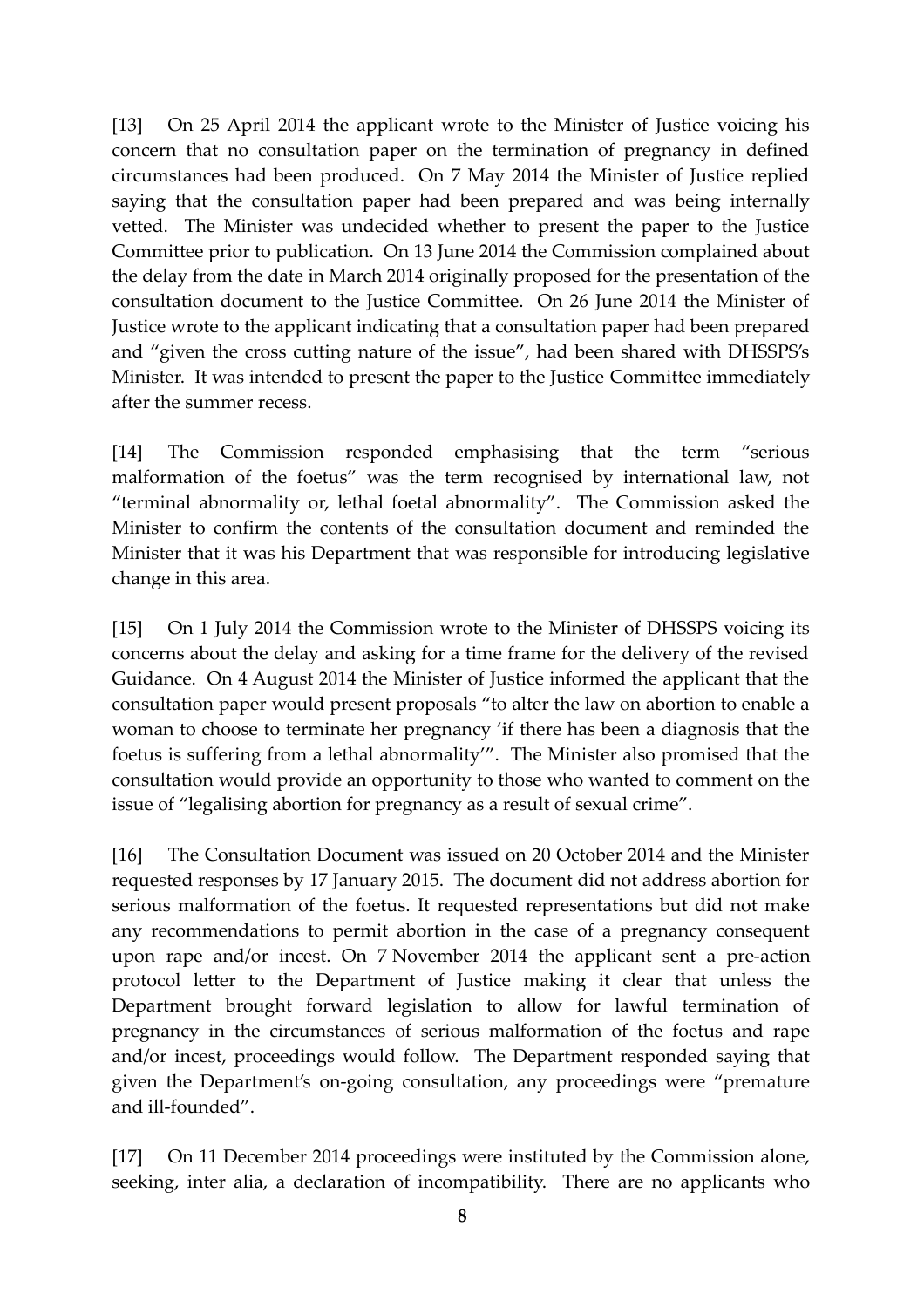have joined in the application who can be described as victims. But examples have been provided and there has been intervention by persons who could be described as victims if they had brought a similar application, namely Sarah Jane Ewart and AT. The evidence filed has been largely uncontroversial and neither the respondent nor the Attorney General has sought to challenge its factual basis. Very limited evidence has been filed on behalf of the respondent and the Attorney General.

#### **E. ABORTION LAW IN NORTHERN IRELAND**

[18] The relevant legislative provisions are Sections 58 and 59 of the 1861 Act and Section 25(1) of the 1945 Act. These are:

> "Administering drugs or using instruments to procure abortion.

> 58. Every woman, being with child, who, with intent to procure her own miscarriage, shall unlawfully administer to herself any poison or other noxious thing, or shall unlawfully use any instrument or other means whatsoever with the like intent, and whosoever, with intent to procure the miscarriage of any woman whether she be or be not with child, shall unlawfully administer to her or cause to be taken by her any poison or other noxious thing, or unlawfully use any instrument or other means whatsoever with the like intent, shall be guilty of felony, and being convicted thereof shall be liable [to be imprisoned] for life [or to be fined or both].

Procuring drugs, & c. to cause abortion.

59. Whosoever shall unlawfully supply or procure any poison or other noxious thing, or any instrument or thing whatsoever, knowing that the same is intended to be unlawfully used or employed with intent to procure the miscarriage of any woman, whether she be or be not with child, shall be guilty of a misdemeanour, and being convicted thereof shall be liable [to be imprisoned for five years] [or to be fined or both].

Punishment for child destruction.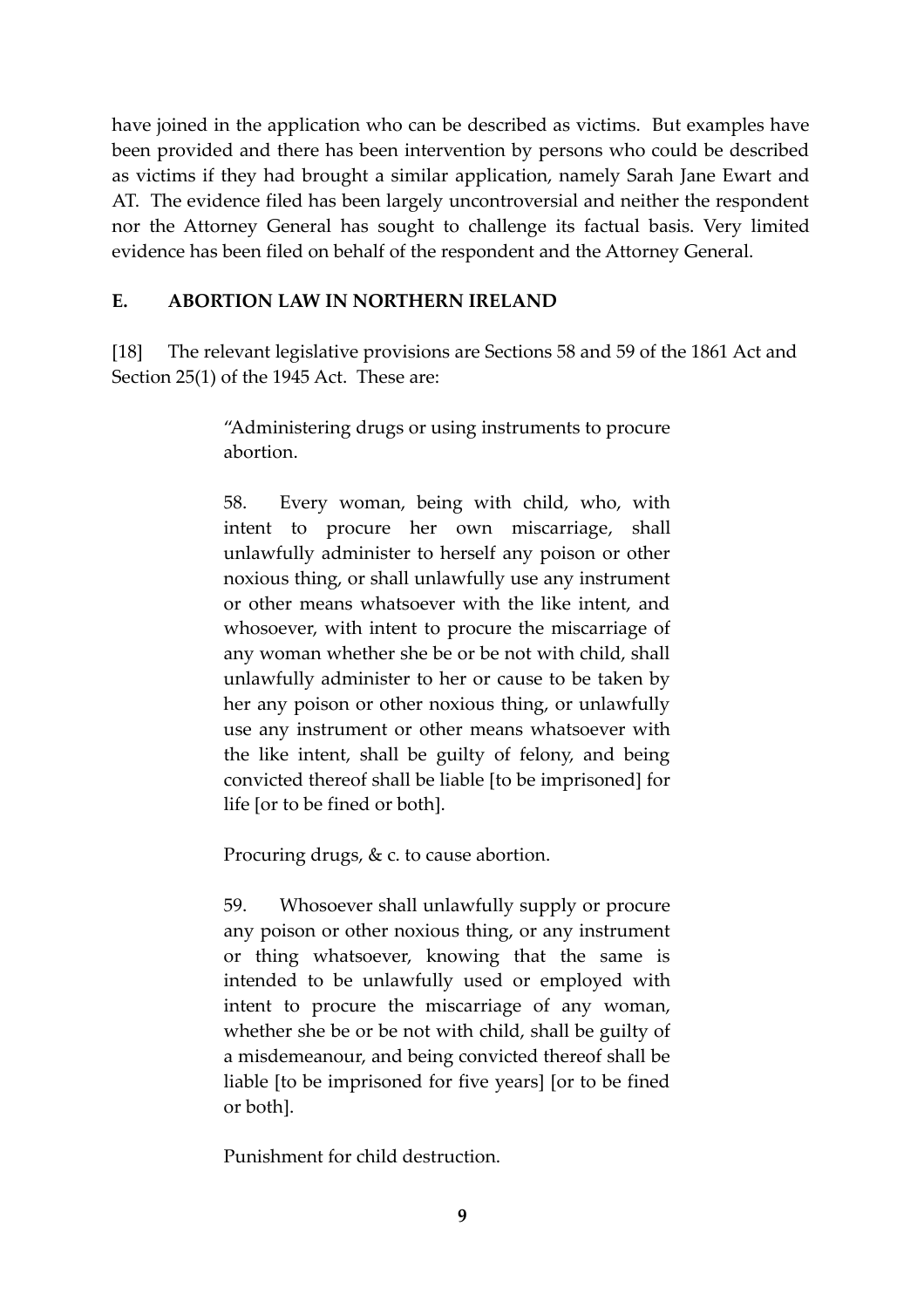25. - (1) Subject as hereafter in this sub-section provided, any person who, with intent to destroy the life of a child then capable of being born alive, by any wilful act causes a child to die before it has an existence independent of its mother, shall be guilty of felony, to wit, of child destruction, and shall be liable on conviction thereof on indictment to [imprisonment] for life [or a fine or both]:

Provided that no person shall be found guilty of an offence under this section unless it is proved that the act which caused the death of the child was not done in good faith for the purpose only of preserving the life of the mother."

[19] The law relating to abortion in Northern Ireland was set out by Nicholson LJ giving the judgment of the Court of Appeal in Family Planning Association of Northern Ireland v The Minister for Health, Social Services and Public Safety [2004] NICA 37 at paragraphs [47]-[96]. At paragraph 75 Nicholson LJ summarised the criminal law as follows:

> "[75] Procurement of a miscarriage (or abortion) is a criminal offence punishable by a maximum sentence of life imprisonment if the prosecution proves beyond any reasonable doubt to the satisfaction of the jury:-

> (1) that the person who procured the miscarriage did not believe that there was a risk that the mother might die if the pregnancy was continued; or

> (2) did not believe that the mother would probably suffer serious long-term harm to her physical and mental health; or

> (3) did not believe that the mother would probably suffer serious long-term harm to her physical or mental health if she gave birth to an abnormal child.

> (4) A person who is a secondary party to the commission of the criminal offence referred to above is liable on conviction to the same penalty as the principal.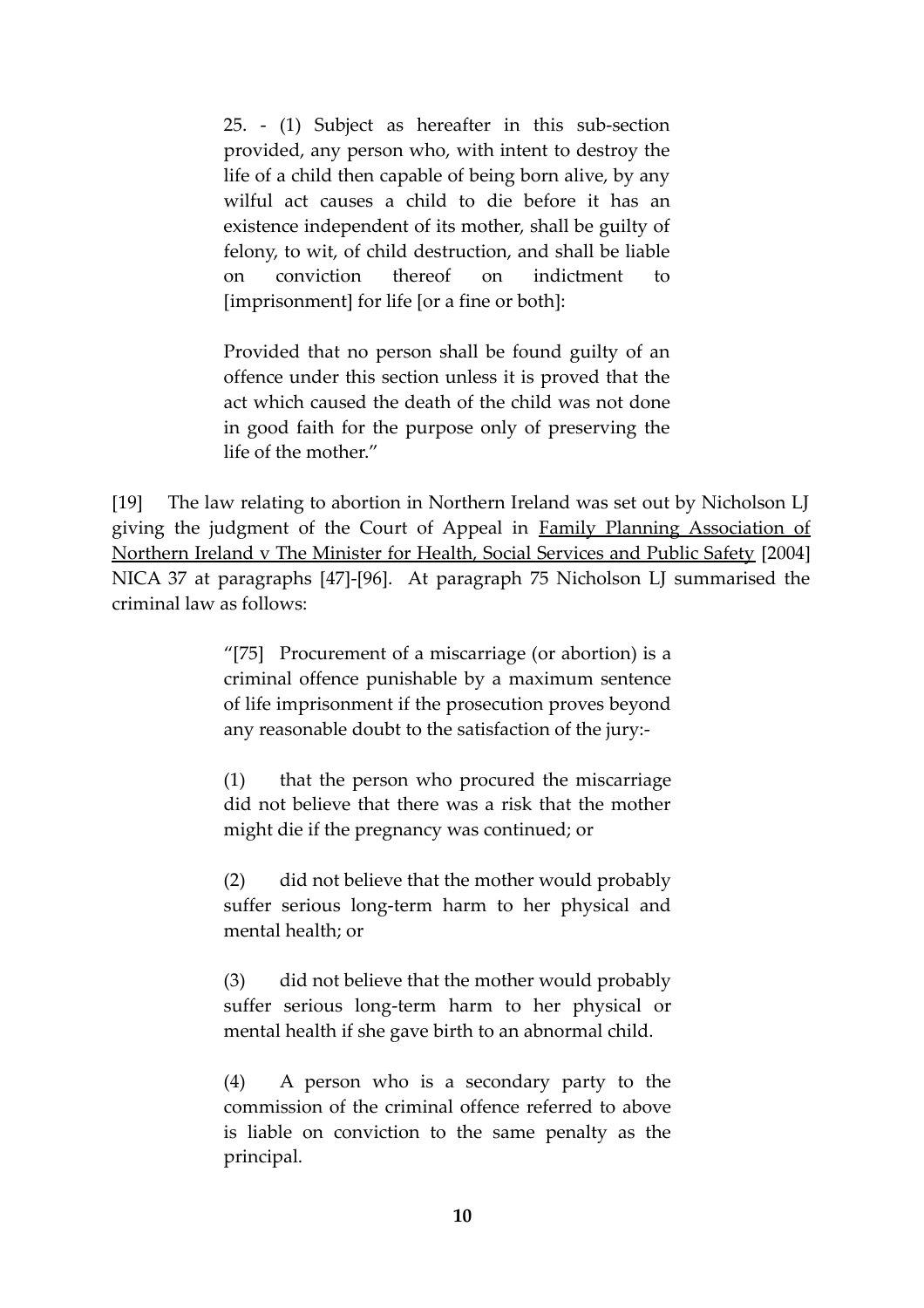(5) It follows that an abortion will be lawful if a jury considers that the continuance of the pregnancy would have caused a risk to the life of the mother or would have caused serious and long-term harm to her physical or mental health."

[20] Before the passing of the Abortion Act 1967 the law in Great Britain and Northern Ireland in respect of abortion was the same. The position now is that Great Britain enjoys a much more liberal regime following the passing of the 1967 Act and its subsequent amendment. Abortion is permitted much more widely and is not confined to the three exceptional cases which lie at the heart of this application. In  $R$  v Bourne [1939] 1 KB 687 Macnaghten J said in respect of the law prior to the 1967 Act, that is the law which presently operates in Northern Ireland, that it was lawful to perform a termination of the pregnancy for the purpose of preserving the life of the mother. This also included performing an abortion if the doctor considered that the probable consequence to the continuation of the pregnancy would be to make the woman "a physical or mental wreck". The trial judge did comment in respect of the rape of a young girl:

> "… but no doubt you will think it is only common sense that a girl who for nine months has to carry in her body the reminder of the dreadful scene and then go through the pangs of childbirth must suffer great mental anguish …"

[21] It might also be thought to be common sense supported by the evidence filed in this case that the mental anguish will be of a similar magnitude for any woman such as Sarah Ewart or AT who has had to carry to full term a child who the mother knew was incapable of surviving independently outside her womb.

[22] It is noteworthy that Macnaghten J in  $R \text{ v}$  Bourne, no doubt reflecting the views of that time, excluded the "feeble-minded" and those with a "prostitute mind" from his comments. This demonstrates effectively the way society can evolve, as those remarks would today be considered misconceived and intolerant, reflective of another age with different views and values.

[23] Therefore termination of a pregnancy where there is an SMF, an FFA or where the pregnancy is a consequence of sexual crime renders the person who performs the abortion liable to criminal prosecution which carries on conviction a maximum penalty of life imprisonment. Furthermore, a secondary party to the commission of such an offence is liable on conviction to the same penalty. A secondary party will include any person who, with intent to procure a termination of pregnancy, assists another in carrying out the procedure or who encourages the carrying out of such a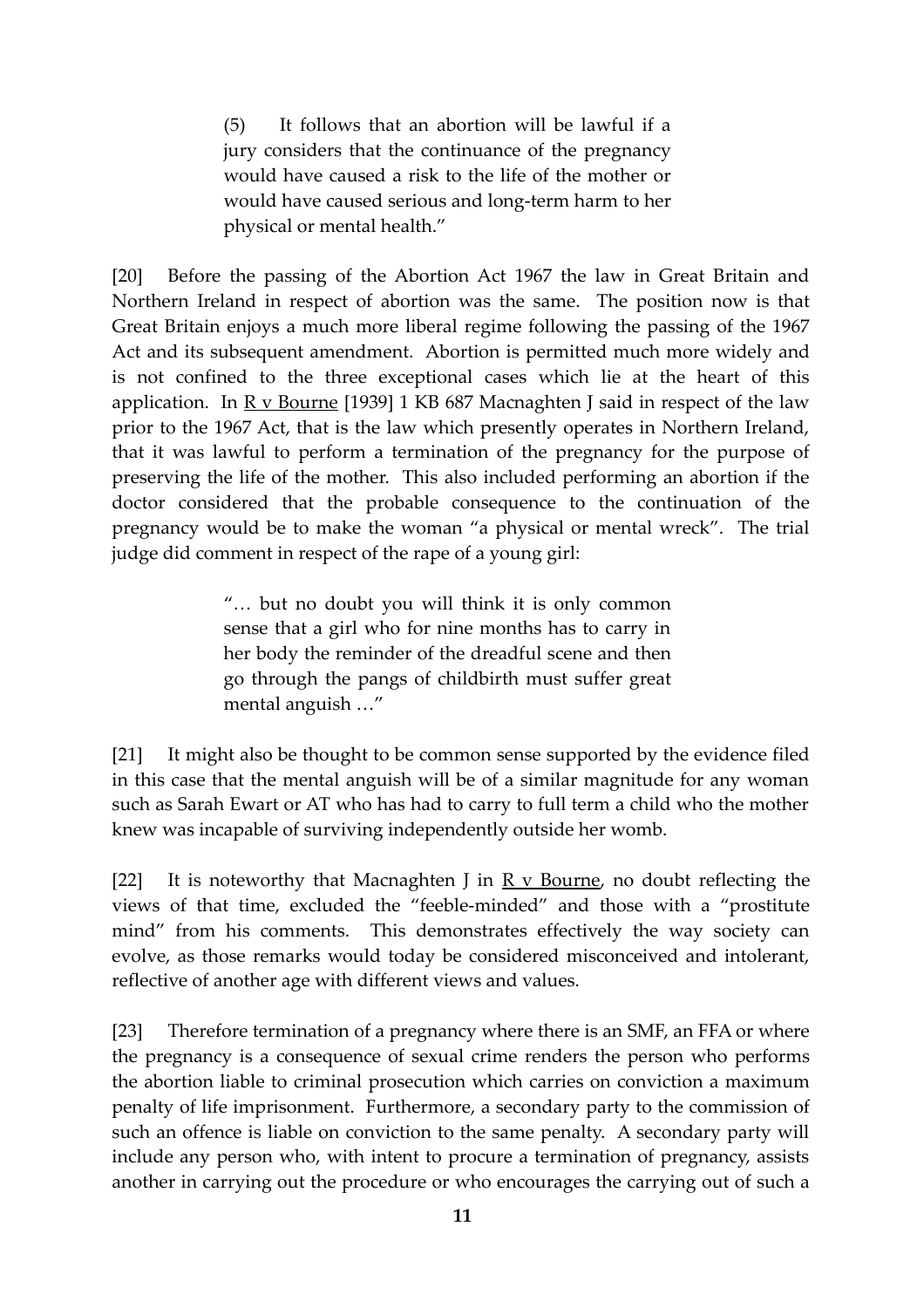procedure. Normally this will include the mother. It is also important to point out that anyone who knows or believes an unlawful termination of pregnancy has been performed and has information that might be of material assistance in securing the prosecution and conviction of the offender, must pass that information to the authorities. Failure to do so is also a criminal offence: see Section 5 of the Criminal Law Act (NI) 1967.

## **F. THE EVIDENCE**

[24] It is not possible to say how many women or girls travel each year to Great Britain from Northern Ireland for an abortion as a consequence of being impregnated following rape and/or incest. Mr Allamby, the Chief Commissioner of the Commission notes in his affidavit filed on behalf of the Commission, that in 2013 there were 802 abortions provided in England and Wales for women who resided in Northern Ireland. This represented some 14.7% of the total of all abortions carried out in England and Wales. It is suggested by the Family Planning Association that the true figure is nearer to 2,000 and that there is a considerable under-reporting. In Northern Ireland 51 legal abortions were carried out in 2012/2013. Five of those who travelled to England in 2013 for an abortion were under 16 years of age. In 2013 thirteen girls aged between 16 and 17 had their pregnancies terminated in England. Two hundred and ten women in the 20-24 years old age group travelled to England for an abortion in 2013. The evidence filed in  $\overline{AB}$  and  $\overline{C}$  v Ireland [2011] 53 EHRR 31 was to the effect that 4,686 women had travelled from the Republic of Ireland to Great Britain in 2007 for abortions.

[25] Mr Allamby, also adduced cogent evidence that a number of those girls who travelled to Great Britain were pregnant as a result of rape and/or incest. The evidence of Sarah Ewart and AT suggests that a number of those who travel to England and Wales for abortions were carrying SMFs and FFAs.

[26] Dawn Purvis, Programme Director of the Marie Stopes International ("MSNI") filed an affidavit in which she averred:

- (i) MSNI offers abortions up to nine weeks and four days gestation strictly within the criminal law of Northern Ireland. This involves a pregnant woman ingesting two sets of pills which causes the passing of the foetus. This is different from the morning after pill which is only effective if taken within five days of sexual intercourse.
- (ii) Women seek termination of pregnancies for all sorts of reasons and there is no typical client.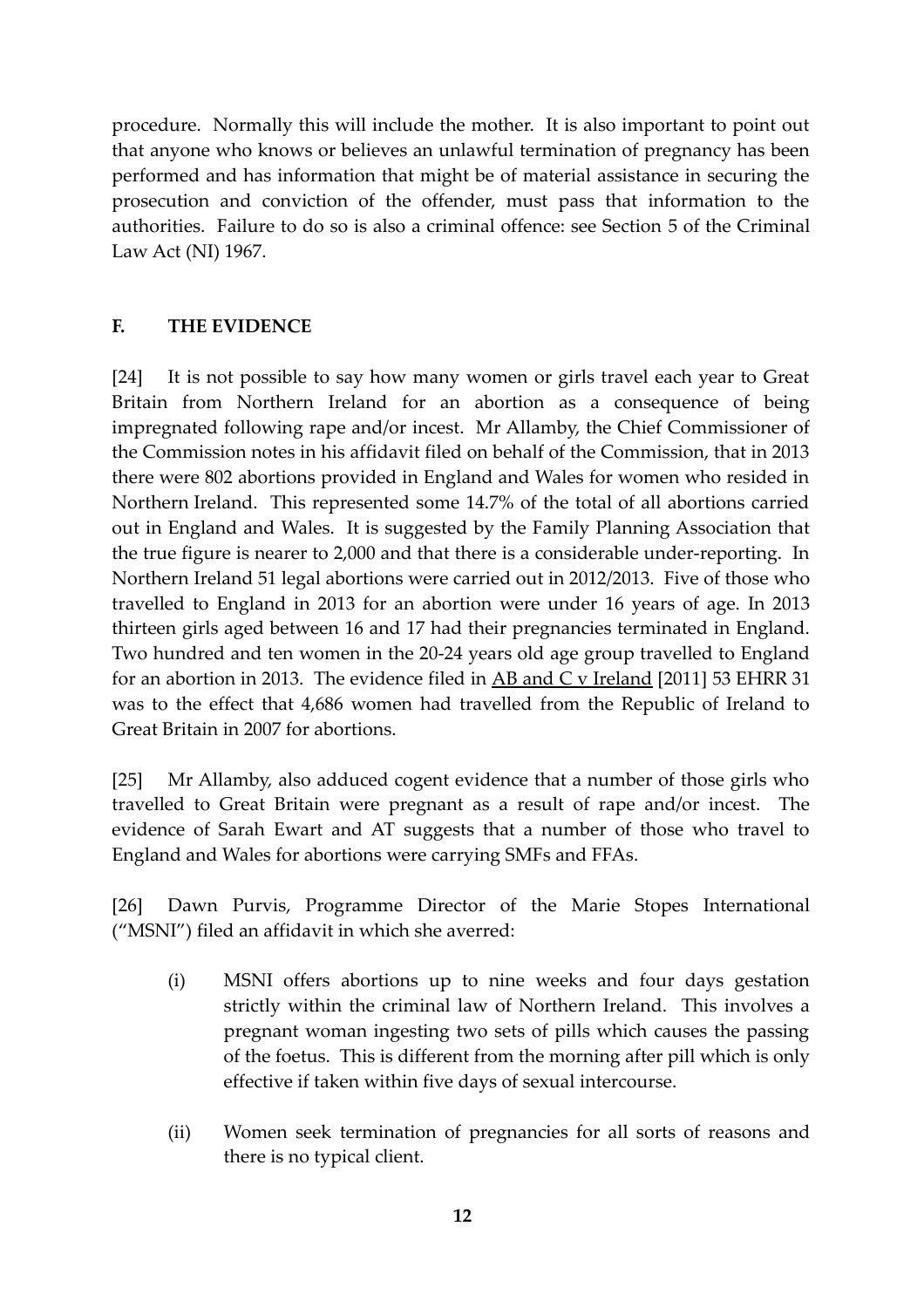- (iii) Client B had been raped by her partner with whom she had endured a domestically abusive relationship. She already had children and did not want any more. She was not able to have a lawful abortion in Northern Ireland and was distressed on learning that she would have to travel to England. Her distress was compounded by the fear that her partner would find out and react violently to her decision to seek a termination. Despite this, she travelled outside of Northern Ireland and underwent the termination.
- (iv) Client C was 13 years old. She had been impregnated by a relative as a result of familial sexual abuse. She was beyond nine weeks and four days when she attended MSNI. The matter was reported to the PSNI. She still had to travel outside Northern Ireland in a frightened and distressed condition due to her later gestation. The "products" of the conception had to be retained for evidence in event of prosecution.

[27] Ms Ewart waived her anonymity to set out in moving terms the diagnosis that she received during her pregnancy that the foetus she was carrying was not compatible with life, and, if born, would not and could not survive. The diagnosis was anencephaly which results in malformation of the brain and renders the child incapable of an independent life outside the womb. She was refused an abortion in Northern Ireland. With the support of MSNI she had to travel at short notice and in great distress to England for an abortion. Before this she had had to have a scan every two weeks to ensure that the foetus continued to survive. If the foetus had died inside her, then it had the potential to poison her. Her distress has been increased by the knowledge that because this condition is a genetic one, it could happen again if she were to become pregnant.

[28] Ms Mara Clarke, the Director of Abortion Support Network ("ASN") provides financial assistance and accommodation to women forced to travel from Northern Ireland and the Republic of Ireland and pay privately for abortions. This can cost between £400-£2000 depending on the circumstances. She gave examples of young girls who had been raped and impregnated in circumstances which can only be described as extremely harrowing. For these girls the traumatic experience of being sexually abused has been increased by their inability to have an abortion in Northern Ireland and the requirement to leave Northern Ireland and their family support and seek termination of their pregnancies in England. These girls all had financial difficulties and all required support from ASN as Northern Ireland women are not entitled to access the NHS in England and Wales for free: see the decision of Mr Justice King in  $\underline{A}$  (By her Litigation Friend B), B v Secretary of State for Health [2014] EWHC 1364 (Admin) which was subsequently approved by the Court of Appeal at [2015] EWCA Civ 771.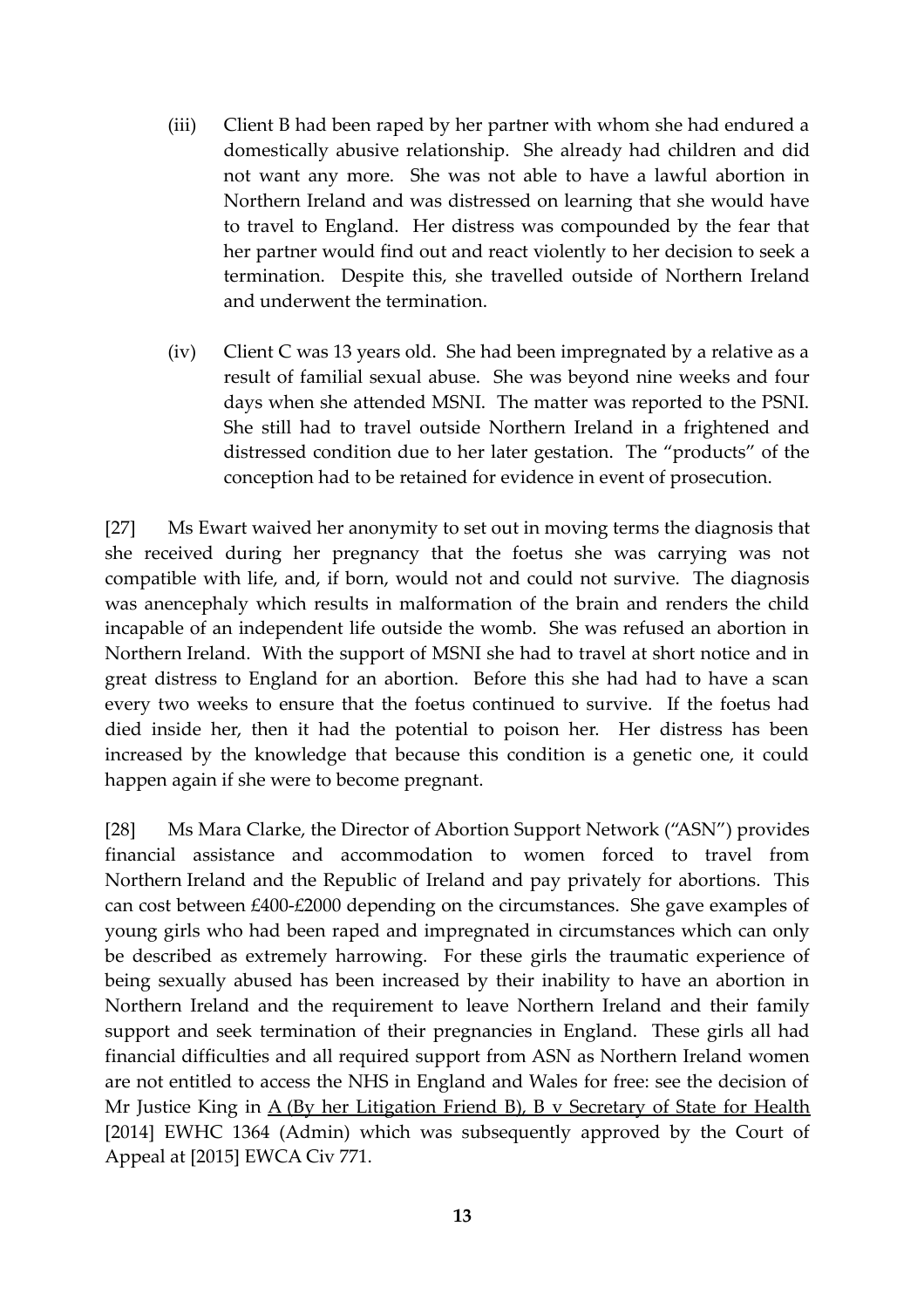[29] An affidavit was sworn by AT, and filed on behalf of Alliance for Choice ("AFC"). She was given a diagnosis that the foetus she was carrying suffered from a form of dwarfism or achondroplasia. She and her husband were told that the condition was probably fatal. They were informed that an abortion in Northern Ireland was not a possibility. Further tests were carried out to identify the precise condition. She describes her pain and upset of carrying a foetus which was doomed to die and of having to mix with other happy pregnant mothers. She was told that the baby would die at birth because its lungs could not develop. At 35 weeks her waters broke which meant in all likelihood that this would cause the heart to stop. However the child was stillborn. Its heart had stopped a couple of days before it emerged into the world. AT cannot understand why she was compelled to carry a foetus to full term when it could not survive. The terrible tragedy of losing her child was magnified by her being forced to carry to full term a child that was incapable of independent life.

[30] It is true that neither Ms Ewart or AT were applicants . At no stage was it ever suggested that their sworn evidence was untruthful. There is no hint that the evidence given about those who had been impregnated as a result of sexual crime had in any way misrepresented their experience whether deliberately or inadvertently. It will be noted that in AB and C v Ireland some of the evidence of the victims was challenged. This is also true of some of the other cases which have been heard in Strasbourg. Indeed, one of the striking features of the present application is the almost complete absence of any material adduced on the part of the respondent or the Attorney General to attempt to undermine or contradict the evidence which has been filed on behalf of the Commission.

[31] There was a replying affidavit sworn by Amanda Patterson, Head of Criminal Policy Branch of the Department of Justice. She made a number of points which did not challenge the evidence relied on by the Commission. They were:

- (i) The Department does not consider that any changes are necessary in order to achieve compliance with the requirements of the ECHR, rather that such changes are in the public interest. (This is different from the position adopted by the Attorney General who submitted that the law of abortion in Northern Ireland was Convention compliant and did not require amendment whether for reasons of public interest or otherwise.)
- (ii) Ms Pearson in the presence of Ms Patterson before the Justice Committee averred that Mr Poots as Minister of the DHSSPS had indicated that the cases of lethal foetal abnormality could not be addressed within the guidelines on abortion which were then under consideration by the Department. This was challenged by Mr Poots.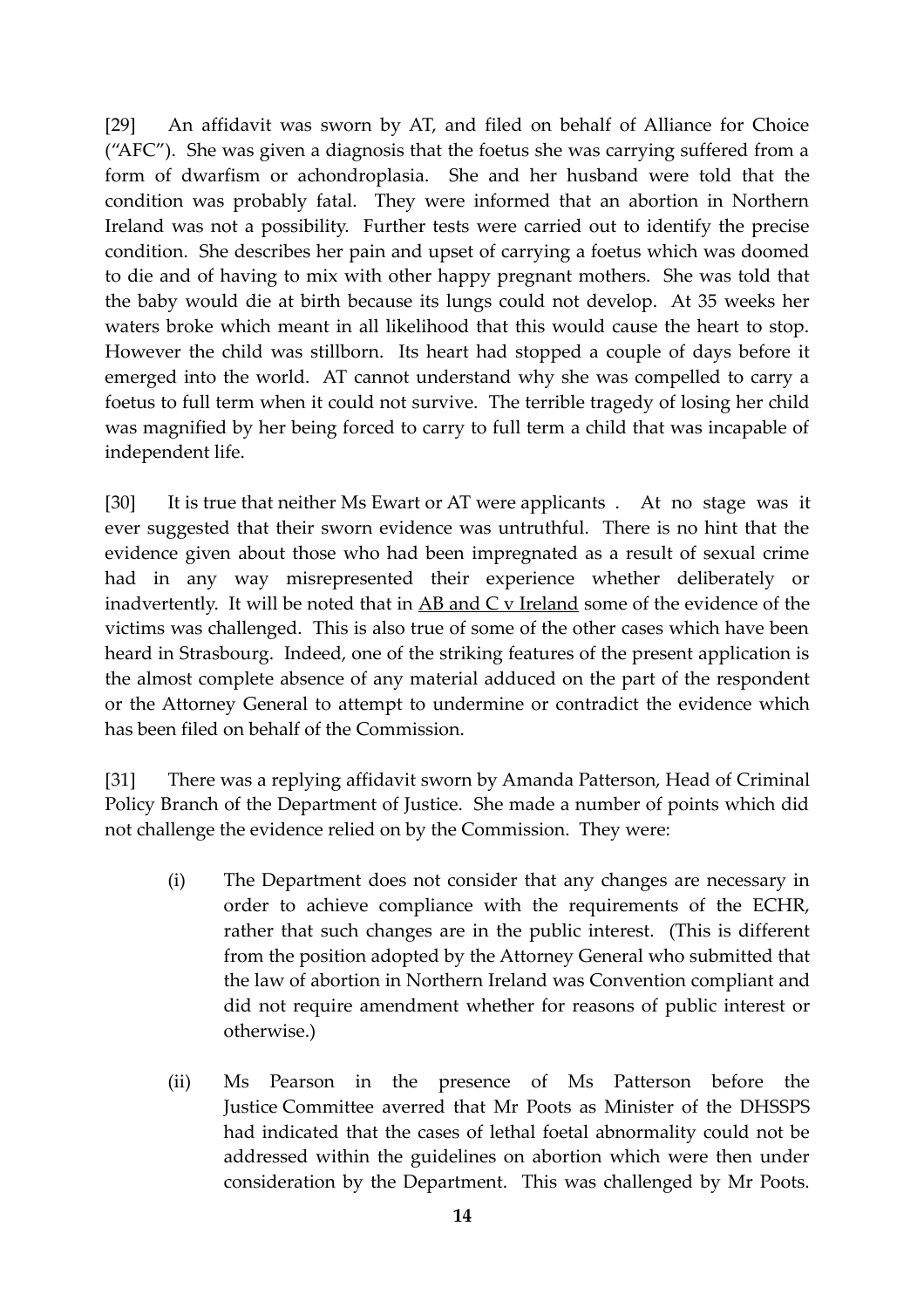Mr Logan on behalf of the Ministry of Justice subsequently wrote and confirmed the accuracy of the comments of his official.

(iii) On 30 April 2015 Mr Peter Robinson, MLA, the First Minister, in the course of interview indicated that the Department's present proposals for the reform of the law in Northern Ireland were "doomed". Although the Court was invited to disregard this remark by Dr McGleenan QC on behalf of the respondent, there has been no affidavit filed by the First Minister or on his behalf suggesting to the Court that this did not accurately reflect the reality of political life in Northern Ireland. The affidavit from Ms Patterson might suggest that the Minister of Justice does not disagree with the First Minister's understanding.

[32] The unavoidable inference from the inaction of the Department to date and the comments of the First Minister is that the prospect of any consultative paper, never mind legislative action on pregnancies which are the consequence of sexual crime, is even more gloomy.

[33] A Ministerial Code is provided for in paragraph 4 of Schedule 1 to the Northern Ireland (St Andrew's) Act 2006. Its operative provisions deal with any matter which "cuts across the responsibilities of two or more ministers" or is "significant and controversial …" Such a matter is required to be brought to the attention of the Executive Committee. (See 2.4 of the Ministerial Code).

[34] Decision-making by the Committee is a complicated and cumbersome process and is governed by paragraph 2.2. This provides for an attempt to reach a consensus. If this cannot be achieved then there must be "cross community support" as set out in Section 4(3) of the Act, a quorum of seven being required for any vote. This requires:

> "(a) The support of the majority of the members voting, a majority of the designated Nationalists voting and a majority of the designated Unionists voting; or

> (b) The support of 60% of the members voting, 40% of the designated Nationalists voting and 40% of the designated Unionists voting."

There can be little doubt that with any controversial measure, particularly one which involves abortion, progress, if any, will be slow.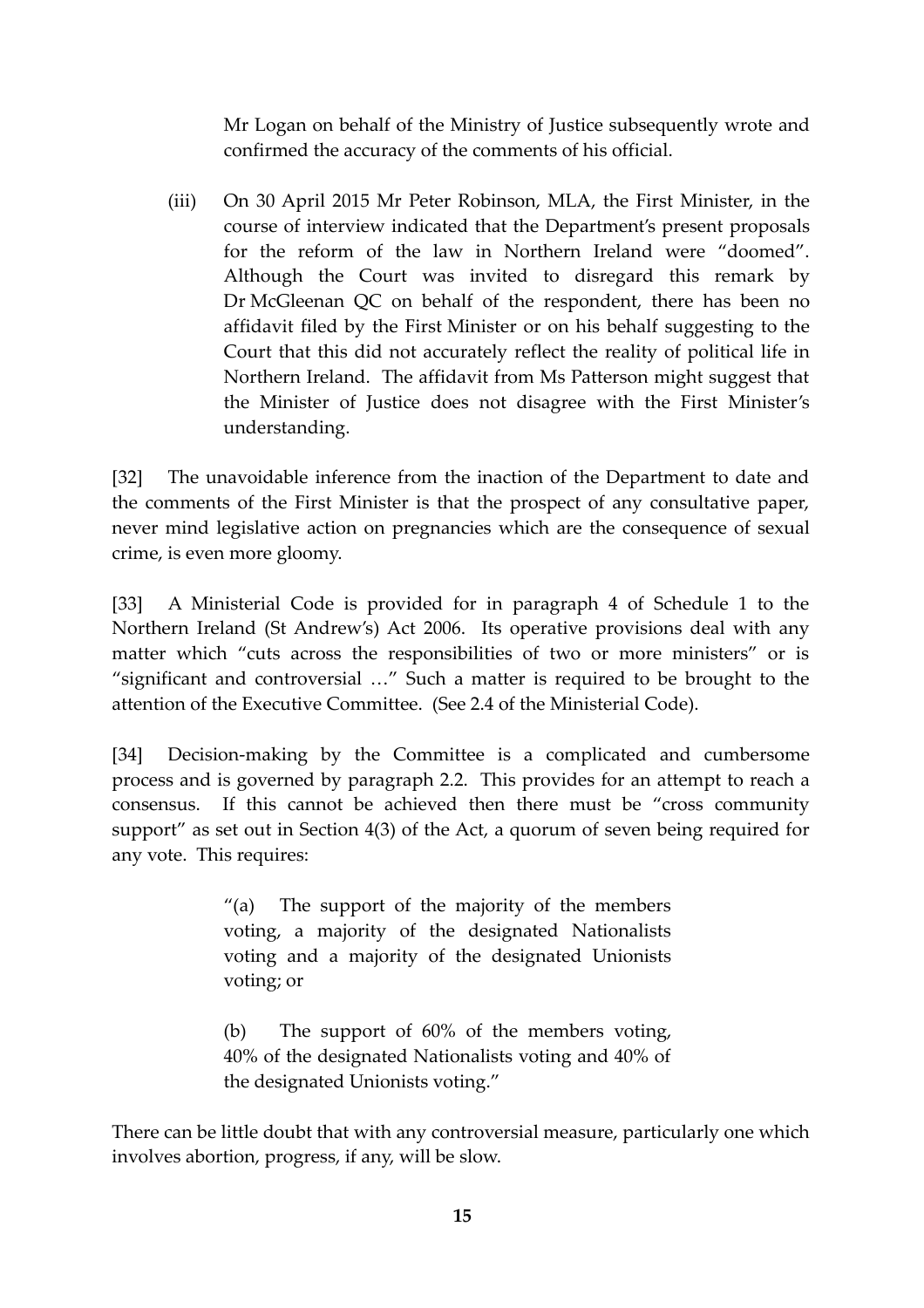#### **G. MARGIN OF APPRECIATION**

[35] The margin of appreciation was originally a concept of French law and is a translation of "marge d'appreciation". This might be better understood as margin of justice. In Convention law it was explained by a former judge to the Court as "the amount of latitude left to national authorities once the appropriate level of review has been decided by the Court". (See 1.082 of Human Rights Practice).

[36] In <u>James v The United Kingdom</u> [1986] 8 EHRR 123 at paragraph [46] the Court explained that:

> "Because of their direct knowledge of their society and its needs, the national authorities are in principle better placed than the international judge to appreciate what is **in the public interest**. Under the system of protection established by the Convention, it is thus for the national authorities to make the initial assessment both to the existence of a problem of public concern … and of the remedial action to be taken … Here, as in other fields to which the safeguards of the Convention extend, the national authorities enjoy a certain margin of appreciation."

[37] Clayton and Tomlinson on the Law of Human Rights (Second Edition) at 6.54 states:

> "However, the relationship of the margin of appreciation with the proportionality principle raises real difficulties in the Court's analysis. First, there is an obvious tension between subsidiarity, on the one hand, (a notion that the State itself should decide democratically what is appropriate for itself) which requires judicial restraint and universality (the idea of insisting on the same European protection for everyone, whatever the national community in question, by the development of **common standards**). Secondly, attempts to rationalise the jurisprudence fail to identify any discernible **principle** which can explain inconsistencies. Thirdly these difficulties are compounded by the Court's opaque reasoning … Fourthly, the term is not used consistently."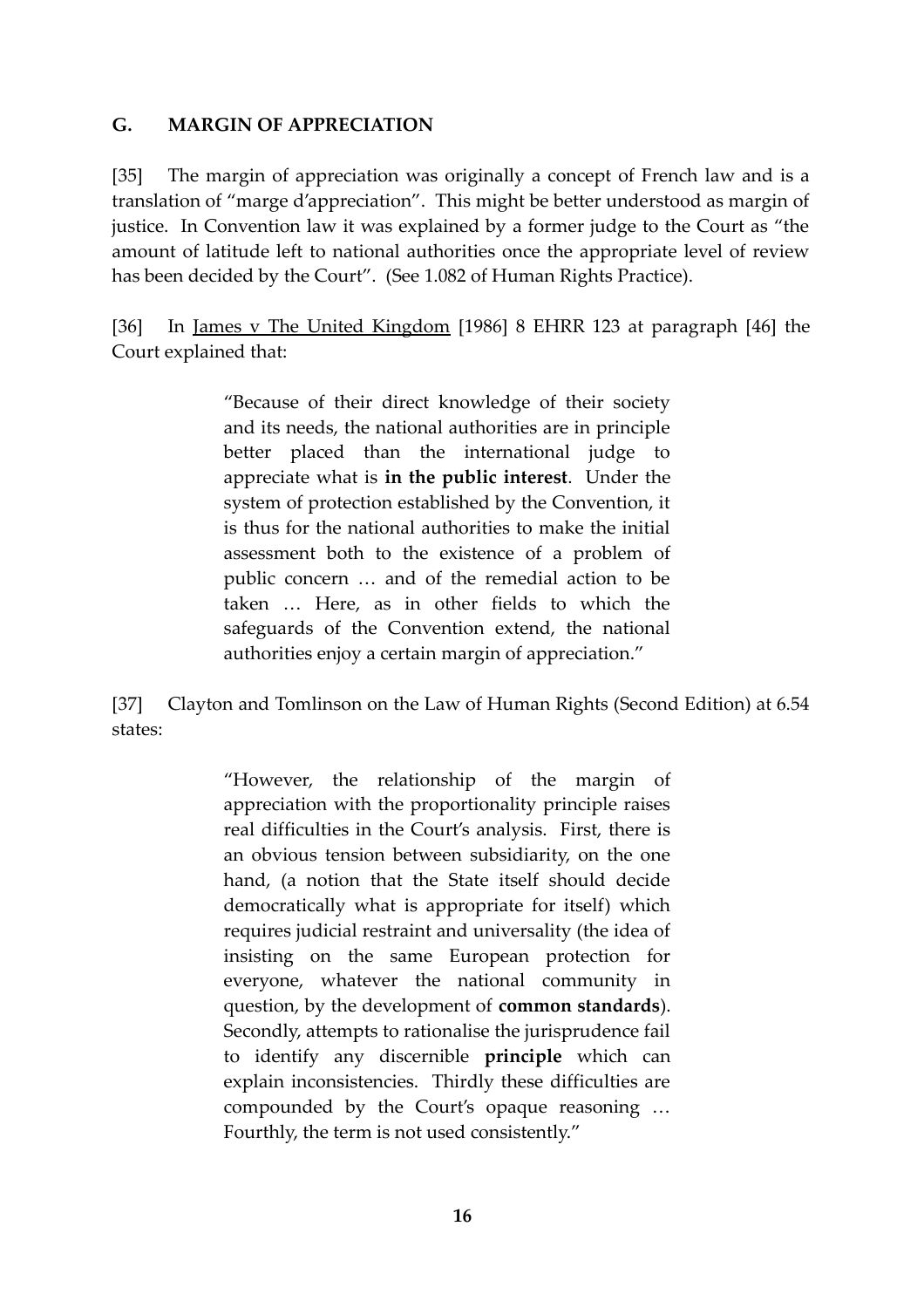[38] In AB and C v Ireland [2011] 53 EHRR 13 the applicants' challenge was to the abortion regime in Ireland. This can be described briefly as follows:

- (i) Abortion is only permitted under the Irish Constitution where the mother's life is at risk (including from suicide).
- (ii) No legislation has been introduced which regulated how the medical profession should determine whether or not an abortion is legally permissible under (i).
- (iii) Travel to another jurisdiction in order to procure an abortion is permitted and information about how to obtain an abortion there is widely available.

All three applicants challenged the abortion set up in the Republic of Ireland from different factual situations on the basis that, inter alia:

- (i) It was not possible for a pregnant woman to know whether she was entitled to an abortion or not.
- (ii) The restrictive regime was contrary to the European consensus.

[39] There is no doubt that the Convention case law suggested in a case where what is under consideration involves, as it does here, an intimate aspect of private life (see Dudgeon v UK [1982] 4 EHRR 149) or a woman's autonomy (eg see R R v Poland [2011] 53 EHRR 31) or where there appears to be a clear European consensus, the margin of appreciation will be a narrow one. Instead, in this case the Court applied a wide margin of appreciation on the basis of the "profound moral views" of the Irish people on "the nature of life". So the internal consensus within Ireland was treated as being more important than the European consensus on an issue about which the Court had said on previous occasions required a narrow margin of appreciation. This argument had been rejected by the Court in Tyrer  $v$  UK No 5856/72 when the British Government claimed that birching as a punishment "does not outrage public opinion on the island (Isle of Man)" and thus the Court should not conclude that there had been a Convention breach. The Court disagreed. The same argument was relied upon by the UK in **Dudgeon** when it was claimed that Northern Ireland society was conservative and there was a strong religious sentiment against consensual homosexual acts. The Court rejected this argument on the basis, inter alia, of "marked changes which has occurred in this regard in the domestic law of the Member States" [60].

[40] Sir John Laws has said in "The limitation of human rights" [1998] PL 254 at page 258: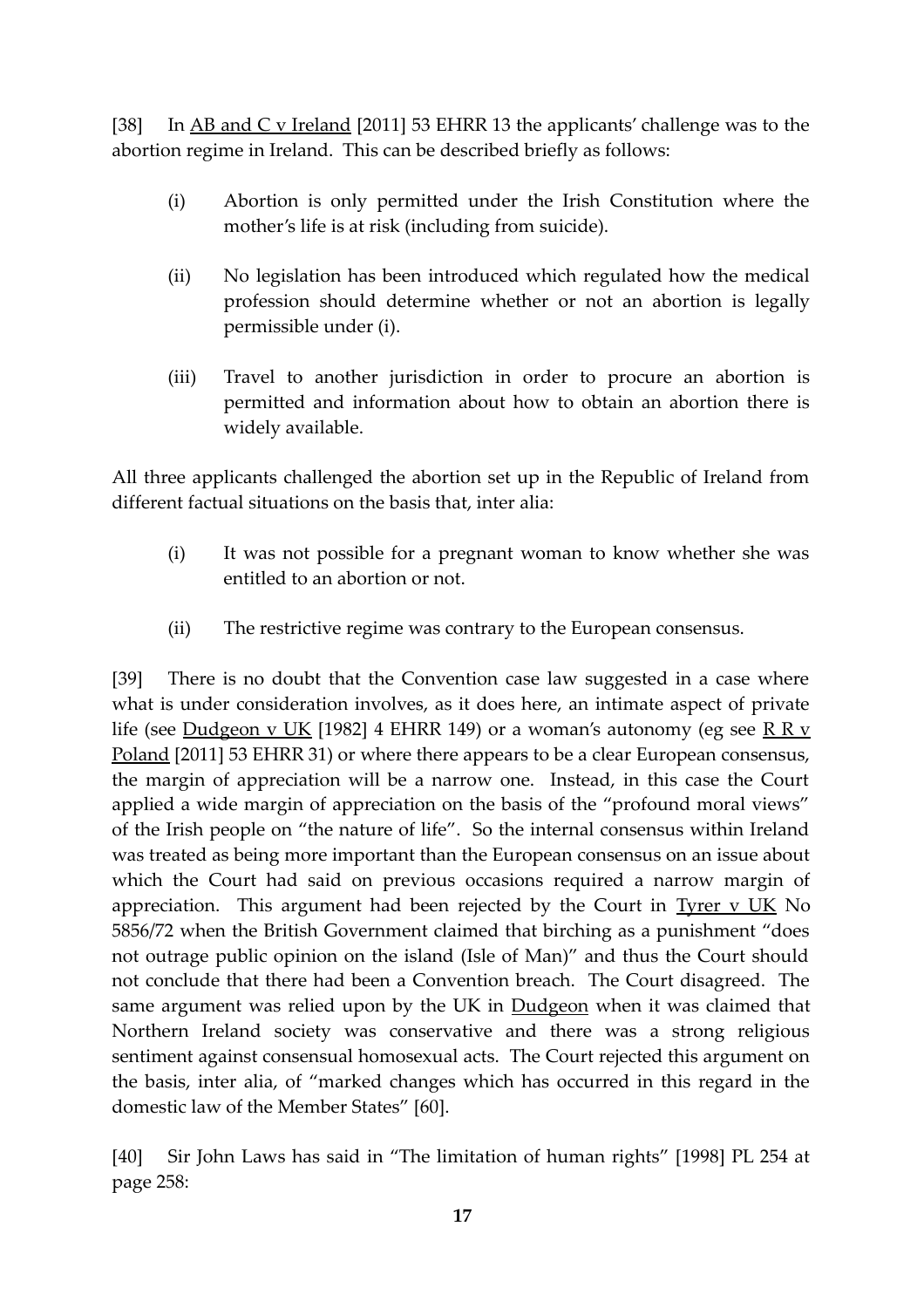"The margin of appreciation doctrine, as it has been developed at Strasbourg, will necessarily be inapt to the administration of the Convention in the domestic courts for the very reason that they are domestic; they will not be subject to an objective inhibition generated by any cultural distance between themselves and the State organ whose decisions are impleaded before them."

[41] There is no authority from Strasbourg directly on point which this Court is required to take into account under Section 2(1) of the HRA. Strasbourg has sought to avoid the issues such as when the right to life begins eg see  $\underline{V}o \vee \underline{F}r$  [2005] 40 EHRR 12 and in what circumstances, if any, abortion should be available. Instead the Court has left these matters to the individual State to make a decision within the margin of appreciation which the State enjoys.

[42] In Re G (Adoption: Unmarried Couple) [2009] 1 AC 173 Lord Hoffmann with whom Lord Hope, Baroness Hale and Lord Mance agreed, said at paragraph [36] that different "considerations .. apply in (cases) in which Strasbourg has deliberately declined to lay down an interpretation for all Member States, as it does when it says the question is within the margin of appreciation".

At paragraph [37] Lord Hoffmann went on to say that:

"In such a case it is for the Court in the United Kingdom to interpret [the relevant article or articles of the Convention] and to apply the division between the decision-making powers of the Courts and Parliament in a way in which it appears appropriate for the United Kingdom. The margin of appreciation is there for division between the three branches of government according to the principles of the separation of powers. There is no principle by which it is automatically appropriated by the legislative branch."

[43] Although in Re G concerned a statutory instrument Lord Neuberger has held giving the leading judgment in R(Nicklinson) v Ministry of Justice [2014] UKSC 38 that it also applies to primary legislation. He says at paragraph [76]:

> "In these circumstances, given that the Strasbourg court has held that it is for each State to consider how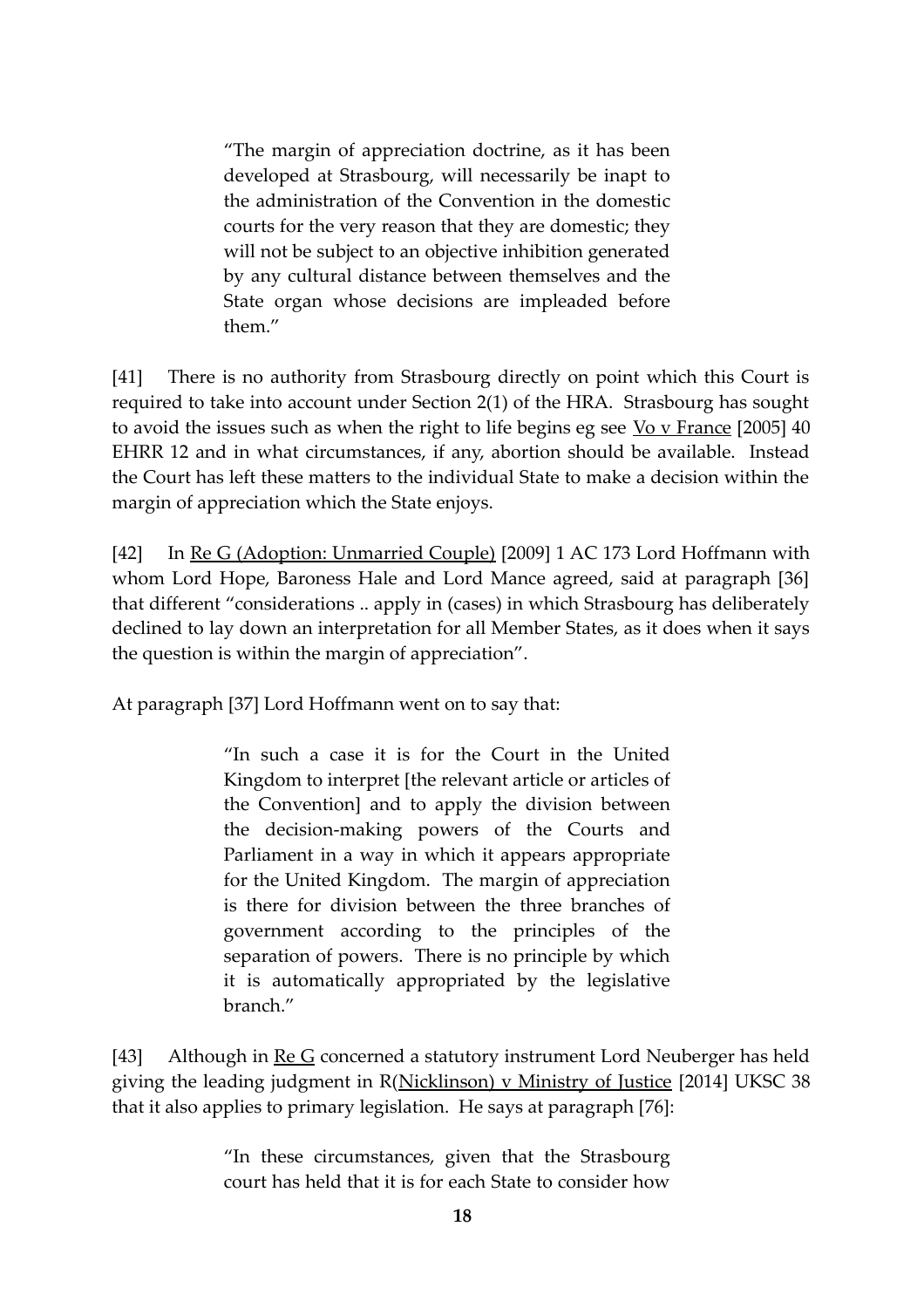to reconcile, or to balance, the article 8.1 rights of a person who wants assistance in dying with **the protection of … morals** and **the protection of the rights and freedom of others**, I conclude that, even under our constitutional settlement, which acknowledges parliamentary supremacy and has no written constitution, it is, in principle, open to a domestic court to consider whether section 2 infringes article 8. The more difficult question, to which I now turn, is whether we should do so."

This view commended itself to the majority of the Supreme Court. Baroness Hale who disagreed on the issue of what relief should be granted, said in her judgment at paragraph [299]:

> "There is so much in the comprehensive judgment of Lord Neuberger of Abbotsbury PSC with which I entirely agree. He has shown that, even if the Strasbourg court would regard the issue before us as within the margin of appreciation which it accords to member states, it is within the jurisdiction accorded to this court under the Human Rights Act 1998 to decide whether the law is or is not compatible with the Convention rights recognised by UK law: In re G (Adoption: Unmarried Couple) [2009] 1 AC 173. Hence both he and Lord Wilson JSC accept that, in the right case and at the right time, it would be open to this Court to make a declaration that section 2 of the Suicide Act 1961 is incompatible with the right to respect for private life protected by article 8 of the European Convention on Human Rights. Understandably, however, they would prefer that parliament have an opportunity of investigating, debating and deciding upon the issue before a Court decides whether or not to make such a declaration. Lord Mance JSC is also prepared to contemplate that possibility, although he too thinks Parliament the preferable forum in which any decision should be made: paras 190-191. Together with Lord Kerr of Tonaghmore JSC and I, who would make a declaration now, this constitutes a majority who consider that the Court both can and should do this in an appropriate case. Lord Clarke of Stone-cum-Ebony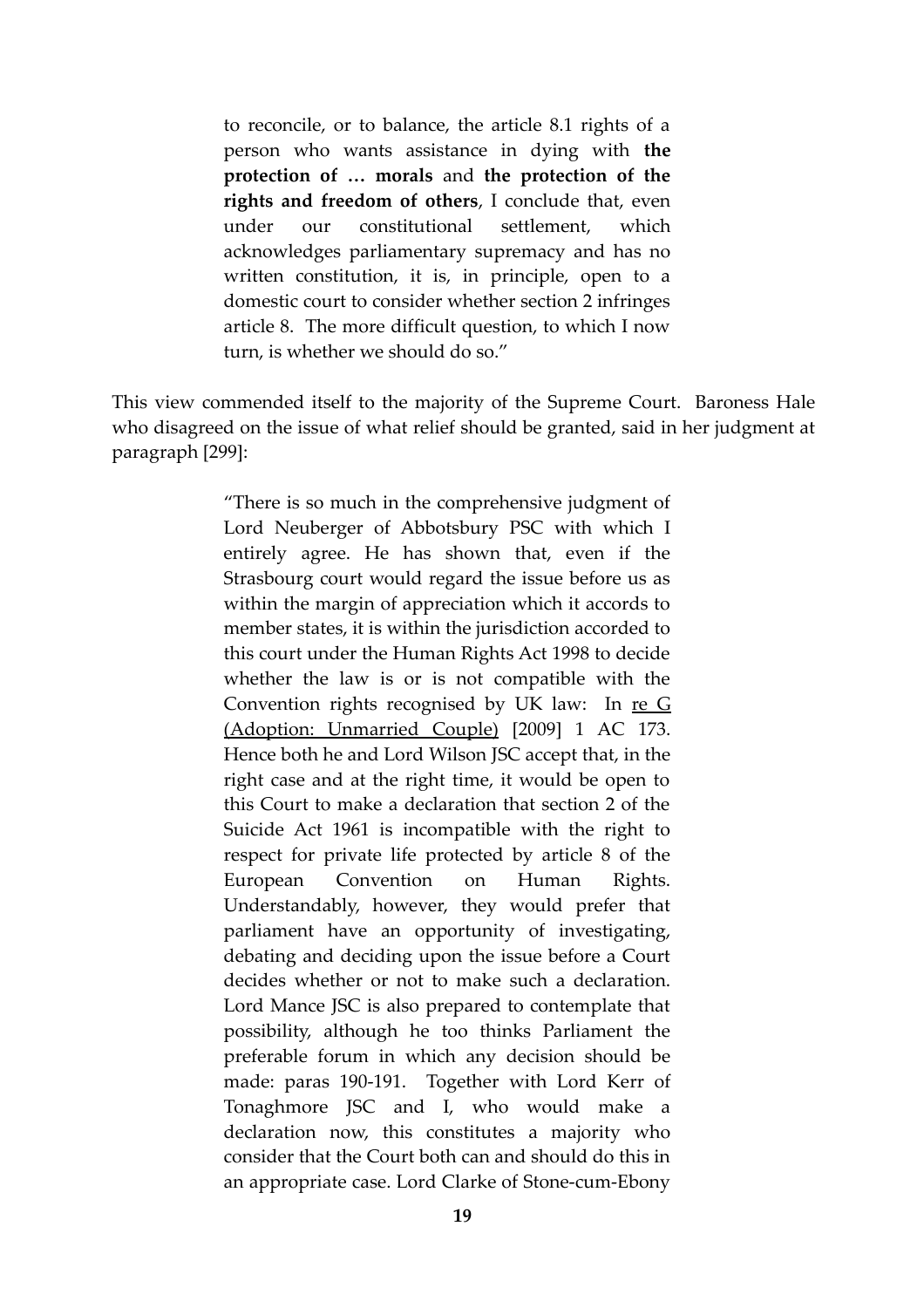JSC (para 293) and Lord Sumption JSC (para 233) might intervene but only if Parliament chooses not to debate the issue; otherwise, they, and Lord Reed and Lord Hughes JJSC, consider that this is a matter for Parliament alone."

[44] Therefore a clear majority of the Supreme Court were in favour of the Supreme Court being able to grant a declaration of incompatibility when an issue fell within the margin of appreciation accorded to Member States by the Strasbourg Court. Where they differed, and I will discuss this later in the judgment, is when it will be appropriate for a Court to make such a declaration.

[45] In this case the Court is asked the equally troubling question of whether it should go ahead and consider amongst other matters, how to balance under Article 8 the rights to personal autonomy of the mother with the "protection of … morals" and "the protection of the rights" of pre-natal life.

[46] There is considerable force in the statement of Lord Judge in R (Nicklinson)  $\bf{v}$ Ministry of Justice [2014] 3 WLR at page 287 paragraph [154]:

> "The repeated mantra that, if the law is to be changed, it must be changed by Parliament, does not demonstrate judicial abnegation of our responsibilities, but rather highlights fundamental constitutional principles."

Of course, this Court is not being asked to change or develop the law. This Court is simply being asked for its opinion as to whether or not the present law on abortion in Northern Ireland containing no exceptions for SMFs, FFAs and those pregnancies which have resulted from sexual crime is Convention compliant. It will always be a matter for the Assembly to determine whether the law should be changed.

[47] The Court has also paid great attention to the dicta of Lord Browne-Wilkinson in Airedale NHS Trust v Brand [1993] AC 789 at 880 at paragraph [165] when he said:

> "it is not for the judges to seek to develop new, all-embracing principles of law in a way which reflects the individual judges' moral stance when society as a whole is substantially divided on the relevant moral issues."

[48] Lord Sumption said at paragraph [230] of Nicklinson: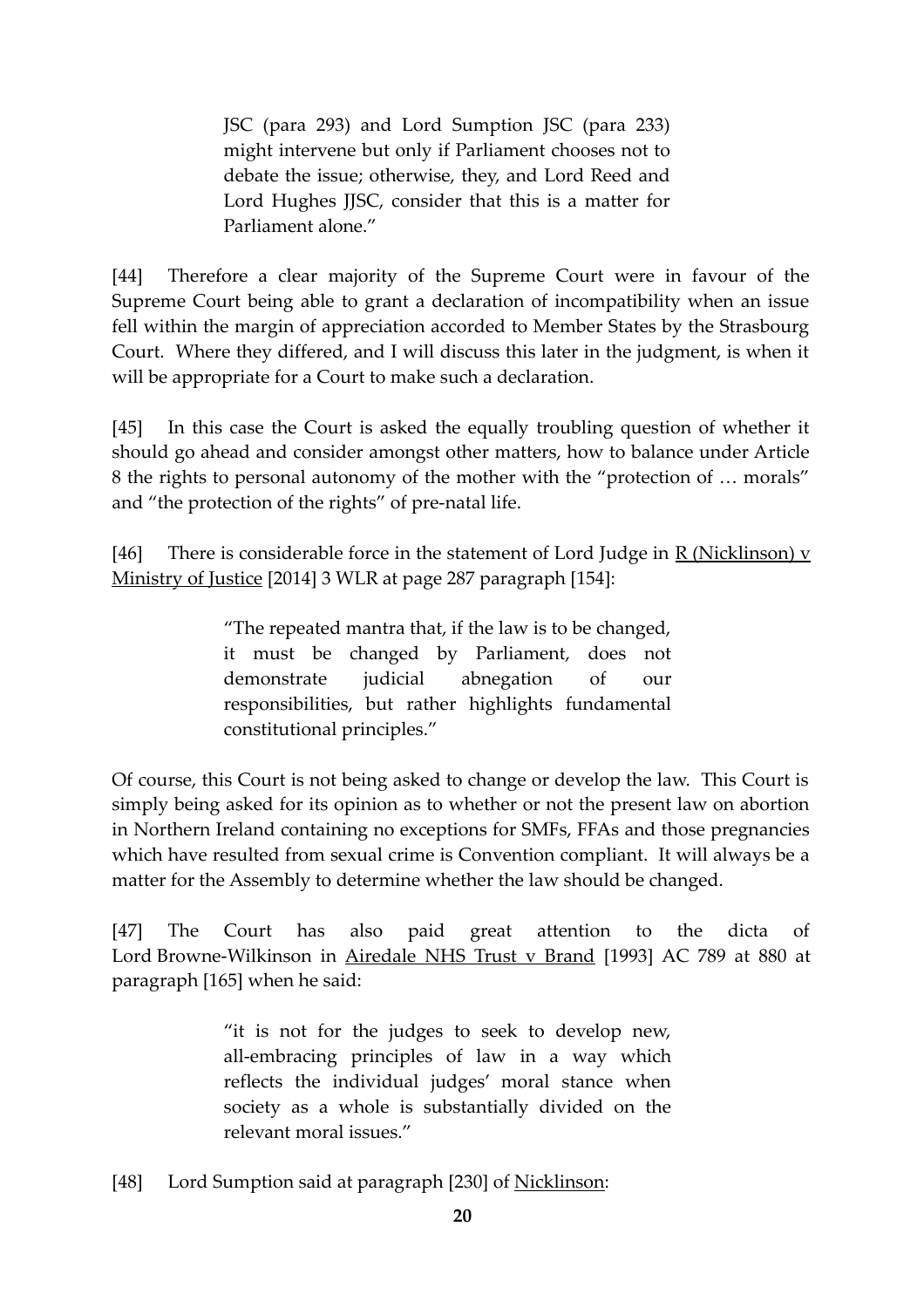"The Human Rights Convention represents an obligation of the United Kingdom. In a matter which lies within the margin of appreciation of the United Kingdom, the Convention is not concerned with the constitutional distribution of the relevant decision-making powers. The United Kingdom may make choices within the margin of appreciation allowed to it by the Convention through whichever is its appropriate constitutional organ."

[49] These remarks were echoed when the Nicklinson reference (2478/15) went to the ECHR. The Strasbourg Court said at paragraph [84] in respect of Article 8:

> "The Contracting States are generally free to determine which of the three branches of Government should be responsible for taking policy and legislative decisions which fall within their margin of appreciation and it is not for this Court to involve itself in their internal constitutional arrangements. However, when this Court concludes in any given case that an impugned legislative provision falls within the margin of appreciation, it will often be the case that the Court is, essentially, referring to Parliament's discretion to legislate as it sees fit in that particular area."

[50] However, in my view, the proper and lawful approach of the Courts to such contentious issues is best summed up by Lord Bingham at paragraph [42] in A v Secretary of State for the Home Department [2005] 2 AC 68 when he commented:

> "I do not in particular accept the distinction which (the Attorney General) drew between democratic institutions and the Courts. It is of course true that the judges in this country are not elected and are not answerable to Parliament. It is also of course true as pointed out in para 29 above, that Parliament, the executive and the courts have different functions. But the function of independent judges charged to interpret and apply the law is universally recognised as a cardinal feature of the modern democratic State, a cornerstone of the rule of law itself. The Attorney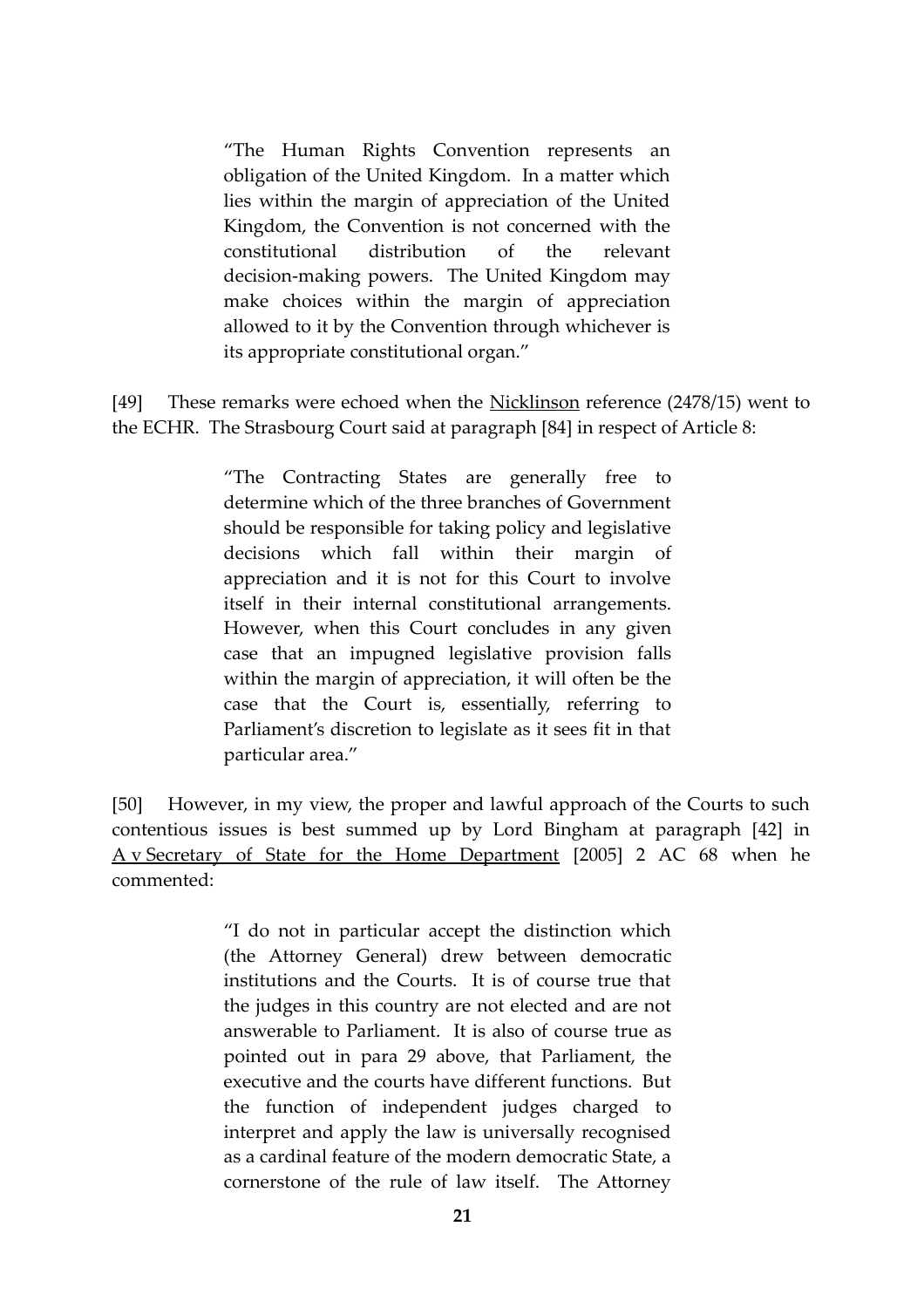General is fully entitled to insist on the proper limits of judicial authority, but he is wrong to stigmatise judicial decision-making as in some way un-democratic. It is particularly inappropriate in a case such as the present in which Parliament has expressly legislated in Section 6 of the 1998 Act to render unlawful any Act of a public authority, including a court, incompatible with a Convention right, has required courts (in Section 2) to take account of relevant Strasbourg jurisprudence, has (in Section 3) required the courts, as far as possible, to give effect to Convention rights and has conferred a right of appeal on derogation issues. The effect is not, of course, to override the sovereign legislative authority of the Queen in Parliament, since the primary legislation is declared to be incompatible the validity of the legislation is unaffected (Section 4(6)) and the remedy lies with the appropriate minister (Section 10), who is answerable to Parliament. The 1998 Act gives the Courts a very specific, wholly democratic, mandate. As Professor Jowell has put it "*The Courts are charged by Parliament with delineating the boundaries of a rights-based democracy"*. *(Judicial deference: servility, civility or institutional capacity?)* [2003] PL 592, 597)."

[51] In Northern Ireland the Good Friday Agreement, which as the referendum demonstrated, commanded the support of the majority of those who cast their votes in Northern Ireland, was built on foundations, one of which was a guarantee of "rights, safeguards and equality of opportunity".

[52] Paragraph 2 of Strand 6 of the Agreement states:

"The British Government will complete incorporation into Northern Ireland law of the European Convention on Human Rights (ECHR), with direct access to the Courts, and remedies for breach of the Convention, including the power of the Court to overrule Assembly legislation on grounds of inconsistency".

[53] One of the protections offered under this new constitutional settlement to ensure that human rights as guaranteed by the Convention were observed, was the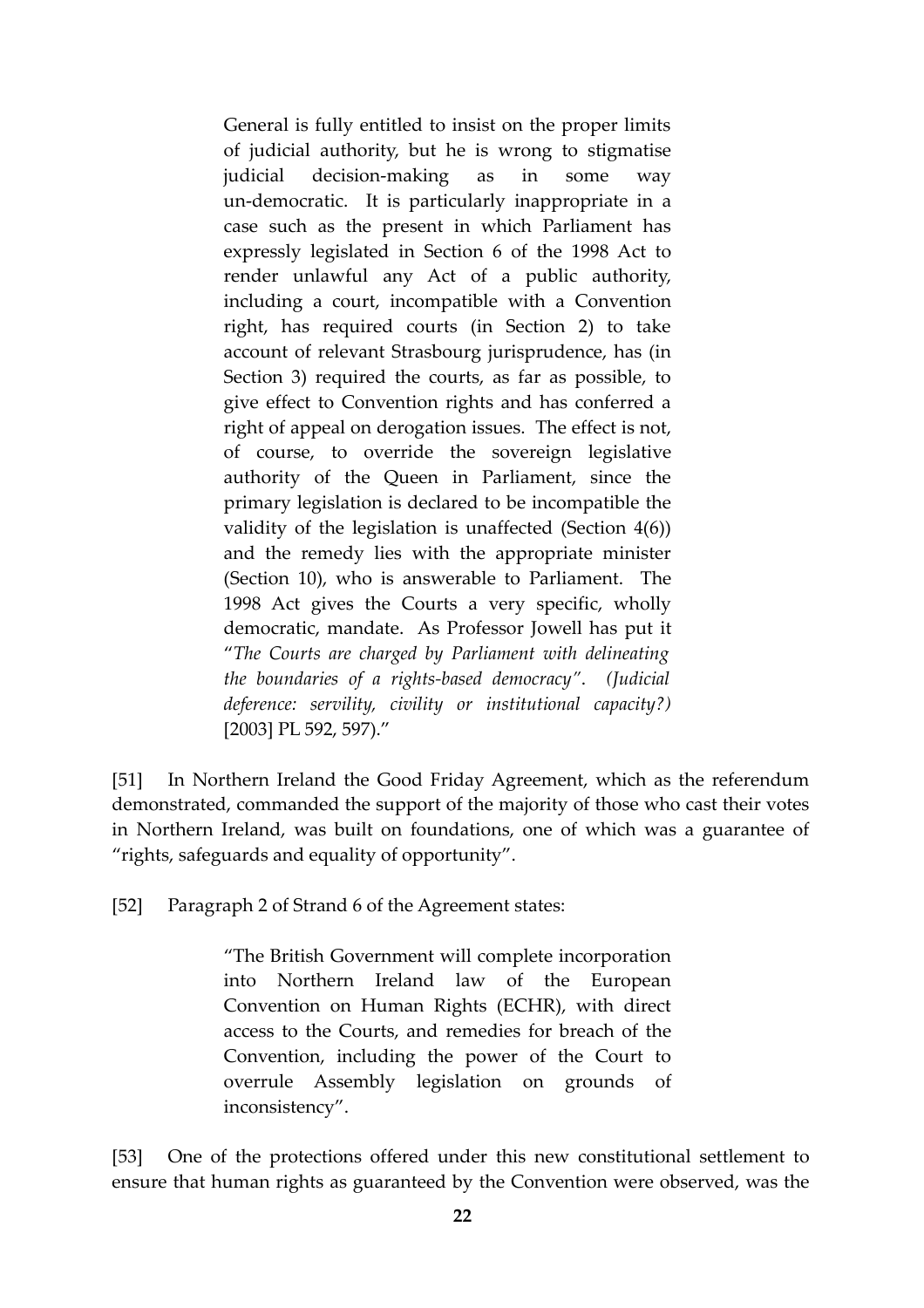establishment of the Commission to fairly represent all strands of the Northern Ireland community. Its role included keeping under review "the adequacy and effectiveness of the law and practices."

[54] The Northern Ireland Act 1998 which followed the Good Friday Agreement made it clear that it was outside the legislative competence of the Assembly to pass any provisions which were "incompatible with any of the Convention rights": see Section  $6(2)(c)$ . Leaving aside the dispute as to whether or not the Commission has the right to challenge all legislation as being non-compliant with the Convention, which will be discussed later in this judgment, there can be no dispute that one of the assurances given to the people of Northern Ireland was that their human rights as enshrined in the Convention would be protected under this new constitutional settlement. Further protection is provided by Section 6(2)(d) of the 1998 Act which makes it clear that any provisions are outside the competence of the Assembly if they are incompatible with Community Law.

[55] The Convention has to be interpreted according to the International Law Rules on the Interpretation of Treaties: eg see Johnston v Ireland [1986] 9 EHRR 203 at paragraph [51]. These are contained in the Vienna Convention on the Law of Treaties 1969. This requires that the Treaty "shall be interpreted in good faith in accordance with the ordinary meaning to be given to the terms of the Treaty in their context and in the light of its object and purpose": see Article 31(1) of the Vienna Convention. Harris, O'Boyle & Warwick on the Law of the European Convention on Human Rights  $(3<sup>rd</sup> Edition)$  state at page 7:

> "In accordance with the Vienna Convention, considerable emphasis has been placed on the interpretation of the Convention through teleological approach, ie one that seeks to realise its *object and purpose.* This has been identified in general terms as *the protection of individual human rights* and the maintenance and promotion of *the ideals and values of a democratic society*. As to the latter, it has been recognised that *democracy* supposes *pluralism, tolerance and broadmindedness*."

[56] The determination of whether any impugned provision is Convention compliant falls to be considered and ruled upon by an independent judiciary in Northern Ireland free from political interference or influence. It is a protection afforded to all citizens of Northern Ireland. Onerous though it may be, it is not a task that a judge should or can avoid in the discharge of his judicial duties, tempting though it may be to do so.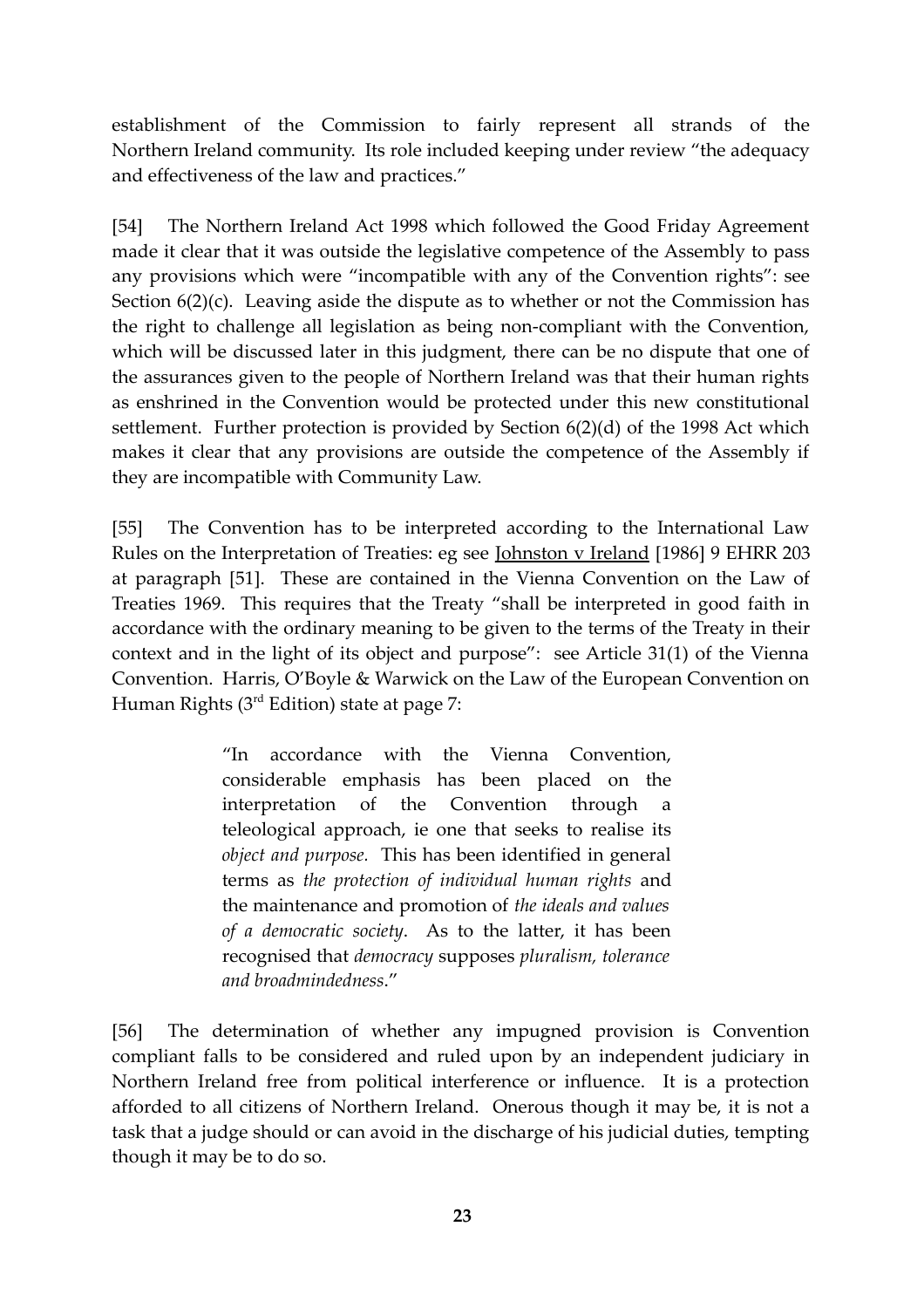#### **H. EUROPEAN CONSENSUS?**

[57] European Consensus is a matter for the Court at Strasbourg in determining the margin of appreciation it should afford Member States. It is not normally a matter for this Court. I have set out the legal requirements in the Republic of Ireland for having a lawful abortion. The only other comparable States in Europe with such a restrictive regime are the micro States of Andorra, San Marino and Malta. For example, in Malta there is a blanket ban on abortion. In Poland, which is the next most restrictive State to the Republic of Ireland, the position is as follows:

- (i) Section 1 of the Family Planning Act 1993 provided that "every human being shall have an inherent right to life from the moment of conception".
- (ii) Section 2(a) of the Act reads:

"The State and local administration shall ensure unimpeded access to pre-natal information on testing, in particular in cases of increased risk or suspicion of a genetic disorder or development problem or of an incurable life-threatening ailment."

(iii) Section 4(a) of the 1993 Act reads, in its relevant part:

"1. An abortion can be carried out only by a physician where –

- (i) pregnancy endangers a mother's life or health;
- (ii) pre-natal tests or other medical findings indicate a high risk that the foetus will be severely and irreversibly damaged or suffering from an incurable life-threatening ailment;
- (iii) there are strong grounds for believing that the pregnancy is a result of a criminal act.

2. In the cases listed above under (ii), an abortion will be performed until such times as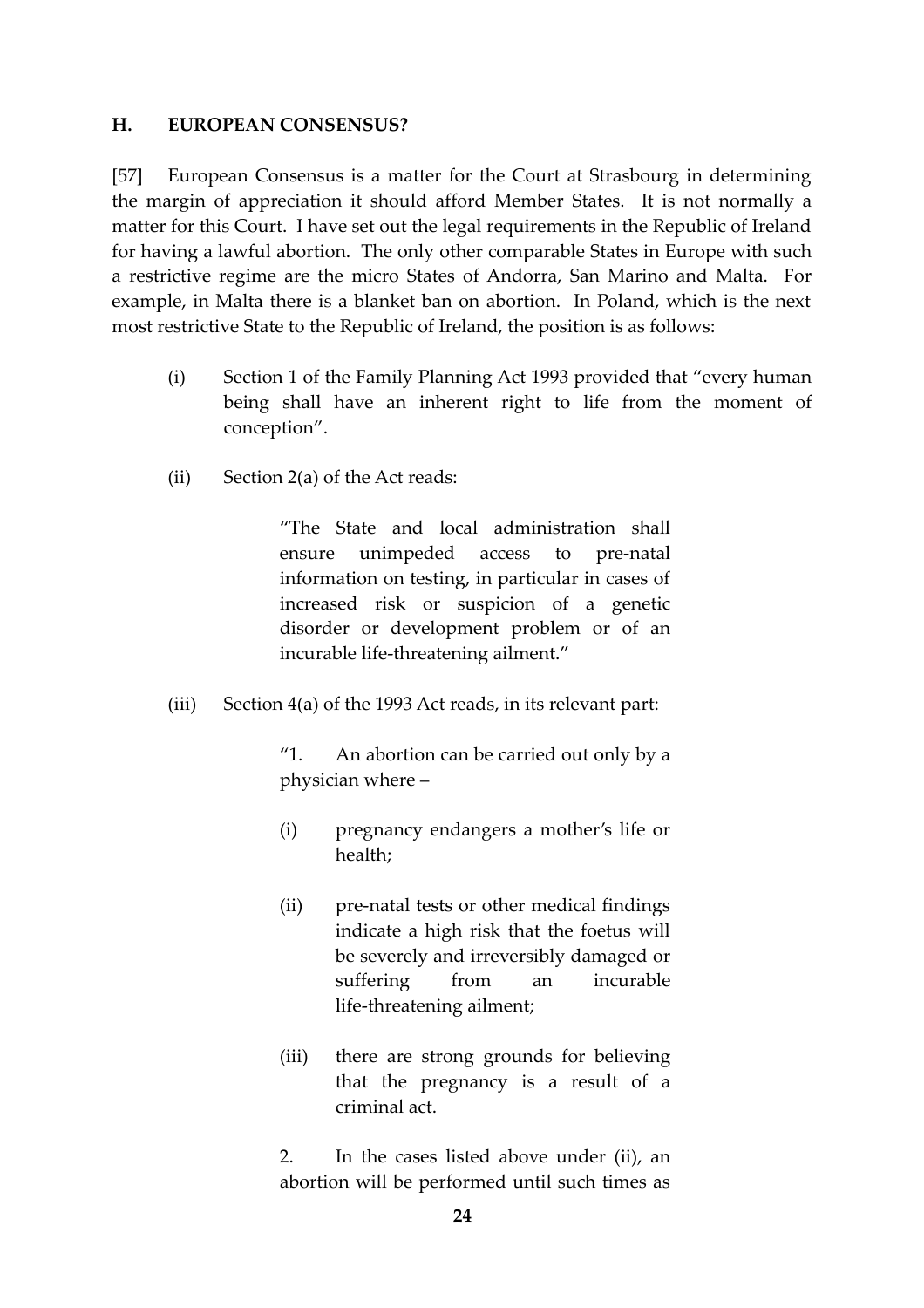the foetus is capable of surviving outside the mother's body; in cases listed under (iii) above, until the end of the twelfth week of the pregnancy.

3. In the cases listed under (i) and (ii) above the abortion should by a physician working in a hospital …

5. Circumstances in which abortion is made under paragraph (1), sub-paragraphs (i) and (ii) above shall be certified by a physician other than the one who has performed the abortion unless the pregnancy entails a direct threat to the women's life."

Proof that the pregnancy is due to a criminal act is satisfied by a certificate from the Public Prosecutor.

[58] Northern Ireland's regime for termination of pregnancies is more restrictive than Poland's but less restrictive than in the Republic of Ireland. The European consensus would suggest that the right to abortion on both sides of the border in Ireland should be extended. This is not in serious dispute. The relevance and weight to be accorded to it is. However, there is no consensus on the scientific or legal definition of the meaning of life or when it began: see paragraph [175] of  $\underline{A}$ ,  $\underline{B}$ and C v Ireland.

# **I. INTERNATIONAL LAW AND OBLIGATIONS**

[59] The judicial position in the UK Courts has been that there is no jurisdiction to interpret or apply the provisions of unincorporated international treaties: see J H Rayner (Mincing Lane) Limited v Department of Trade and Industry [1990] 2 AC 418. Lord Oliver said:

> "Treaties, as it is sometimes expressed are not self-executing. Quite simply, a treaty is not part of English law unless and until it has been incorporated into the law by legislation. So far as individuals are concerned, it is res inter alios acta from which they cannot derive rights and by which they cannot be deprived of rights or subjected to obligations; and it is outside the purview of the Court not only because it is made in the conduct of foreign relations which are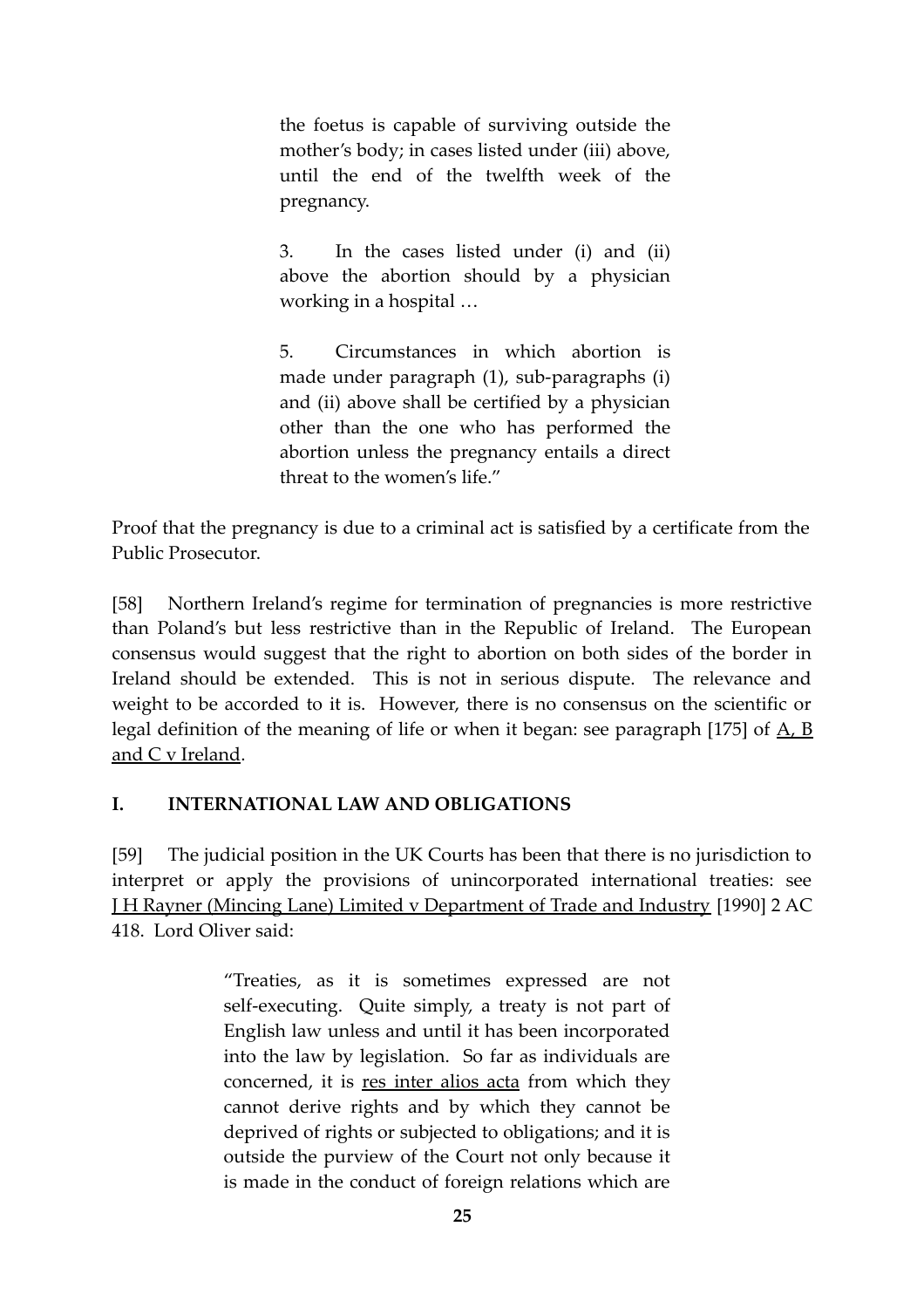a prerogative of the Crown, but also because as a source of rights and obligations, it is irrelevant."

[60] This strict dualist approach has been somewhat ameliorated with the passage of time. Unincorporated international treaties may still be of importance in one of three ways in domestic law. Lord Hughes in R (S G) v Secretary of State for Work and Pensions [2015] UKSC 16 at [137] said:

> "First, if the construction (ie meaning) of UK legislation is in doubt, the court may conclude that it should be construed, if otherwise possible, on the footing that this country meant to honour its international obligations. Second, international treaty obligations may guide the development of the common law. For these two propositions see, for example,  $R$  v Lyons [2003] 1 AC 976, paragraph [13] … Thirdly, however, the UNCRC may be relevant in English law to the extent that it falls to the Court to apply the [ECHR] via the Human Rights Act 1998. The European Court of Human Rights sometimes accepted that the Convention should be interpreted, in appropriate cases, in the light of generally accepted international law in the same fields, including multi-lateral treaties, such as UNCRC …"

## [61] Lord Reed in Osborn v Parole Board [2013] UKSC 61 said at paragraph [62]:

"… the Courts endeavour to apply (and if need be develop) the common law and ... so as to arrive at a result which is in compliance with the UK's international obligations."

[62] Strasbourg itself has said that the Convention should not be interpreted in a vacuum but "in harmony with the general principles of international law": see Neulinger v Switzerland [2010] 54 EHRR 1087. In this case the applicant relies on a number of unincorporated treaties including the Convention on the Elimination of all forms of Discrimination Against Women ("CEDAW"), the International Covenant on Civil and Political Rights (the "ICCPR"), the United Nations Covenant Against Torture and Other Cruel, Inhuman or Degrading Treatment and Punishment ("CAT"), the Council of Europe ("CoE"), the European Social Charter ("ESC") and the United Nations Convention on the Right of the Child ("UNCRC").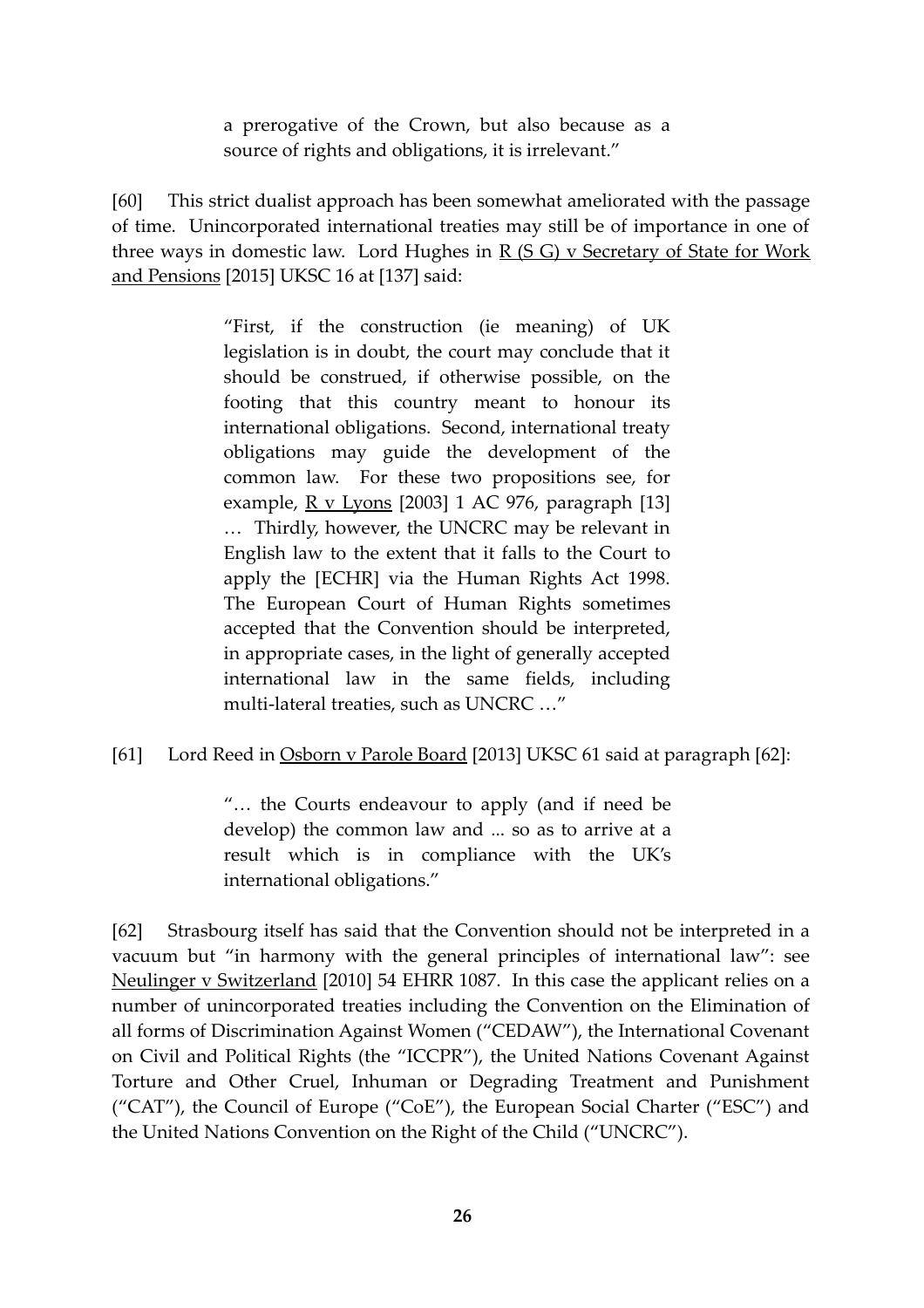[63] Strasbourg has relied on CEDAW in Opuz v Turkey [2009] 50 EHRR 695. CEDAW and the conclusions of the CEDAW Committee were relied on by the Strasbourg Court in  $\underline{A}$ ,  $\underline{B}$  and  $\underline{C}$  at paragraph [110] and  $\underline{R}$ ,  $\underline{R}$  at paragraph [86]. The ICCPR and Human Rights Committee's conclusions were considered by the Strasbourg Court in O'Keefe v Ireland [2014] 59 EHRR 15. CAT is frequently referred to in the Strasbourg Court. The ESC has been referred to by the Strasbourg Court and the same applies to the UNCRC.

[64] The Attorney General in his submission has drawn attention to the United Nations Convention on the Rights of Persons with Disabilities ("UNCRPD"). This is specified as being one of the "EU Treaties" under the EC (Definition of Treaties) (UN Convention on the Rights of Persons with Disabilities) Order 2009. He says quite correctly that the Assembly under Section 6(2)(d) of the 1998 Act is not permitted to make laws contrary to this. This Convention proceeds on the premise that if abortion is permissible, there should be no discrimination on the basis that the foetus, because of a defect, will result in a child being born with a physical or mental disability. Thus, there should not be different time limits for abortion depending on whether the foetus is malformed. It is a matter which has been the subject of considerable discussion in Great Britain as Section 1(1)(e) of the Abortion Act 1967 sets no time limit as to when an abortion may take place if "there is a substantial risk that if the child were born it would suffer from such physical or mental abnormalities as to be seriously handicapped". There have been calls for this provision of the Abortion Act to be amended as it is contrary to the UK's obligations under UNCRPD. It is clear that abortions are carried out on foetuses that would, if they were allowed to go to full term, result in children being born with spina bifida and Down's Syndrome. 91% of foetuses with a diagnosis of Down's Syndrome are terminated. Only 6% of foetuses with Down's Syndrome end in live births. Before this court there was evidence that abortions had been carried out in England because, if the foetuses had been permitted to go to full term, the children born would have had a club foot or a cleft palate: see the evidence of Professor Joan Morris to the Parliamentary Inquiry into Abortion on the Grounds of Disability. It is disappointing that no statistical or empirical evidence has been filed by the respondent or the Attorney General on this issue. There is no evidence before the court as to what percentage of foetuses with a diagnosis of Down's Syndrome end in live births in Northern Ireland. It should have been a straightforward matter to adduce statistical evidence of what should be the proportion of children born with Down's Syndrome without clinical intervention. This could then be compared with the number of children in Northern Ireland actually registered each year with Down's Syndrome. There should be records of those foetuses with Down's Syndrome which have been lawfully aborted in Northern Ireland. Accordingly, it should have been possible to prove whether there are fewer babies with Down's Syndrome in Northern Ireland than could reasonably be expected from the statistical norm. This would at least provide some evidence that foetuses with Down's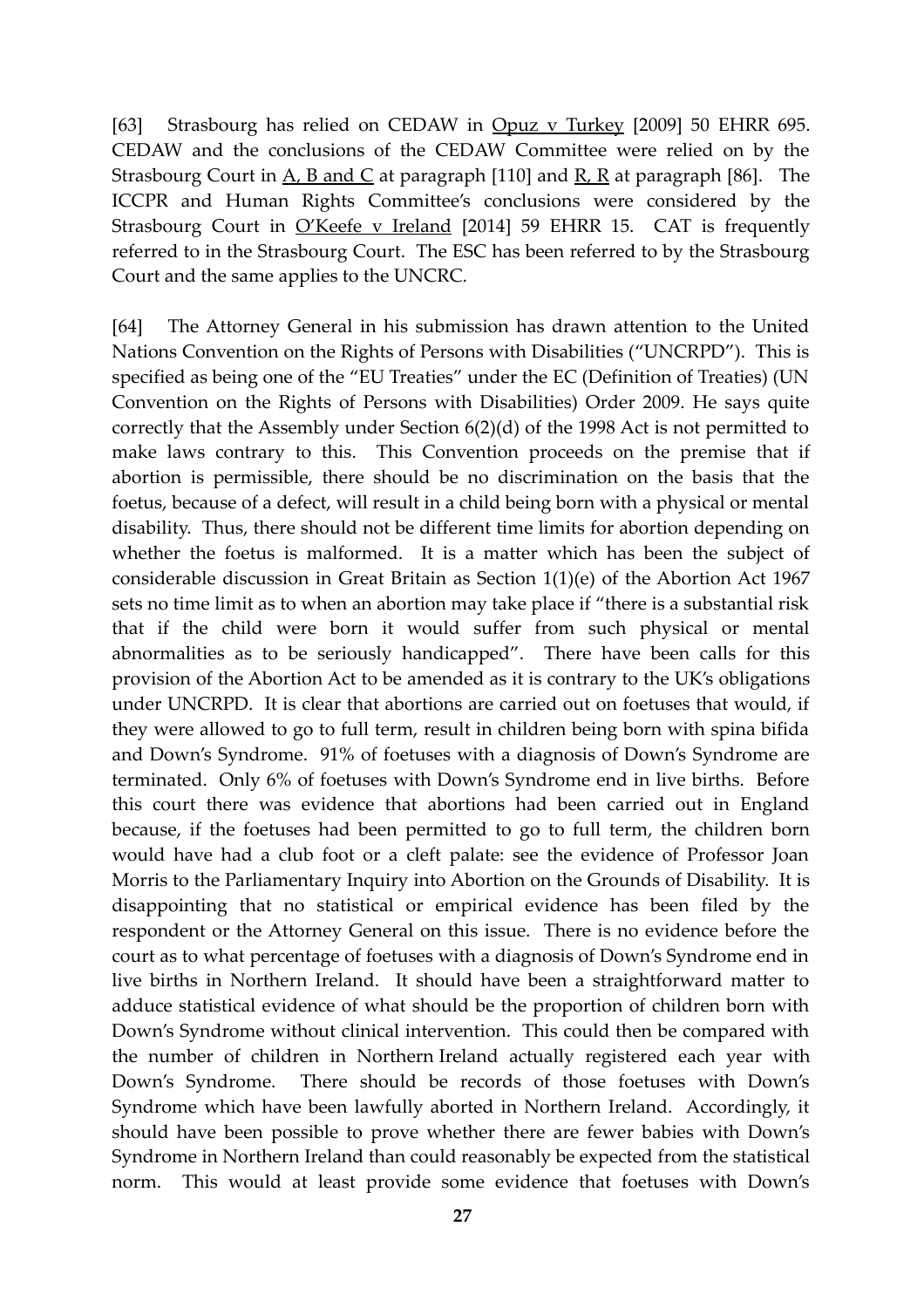Syndrome from Northern Ireland were being lawfully aborted in England and Wales. The same argument would apply to other conditions such as spina bifida. Unfortunately, there is an absence of any evidence to demonstrate whether the criminalisation of abortion in general, and in respect of the categories under consideration in particular, is effective in actually saving any pre-natal life.

[65] The UNCRPD Committee has consistently criticised any measure which provides for abortion in a way which distinguishes between the unborn on the basis of a physical or mental disability, relying on "general principles and obligations (Articles 1-4)" and "equality and non-discrimination (Article 5)". There are a number of examples where the Committee has complained about the practice of providing for abortion in a way which distinguishes between the unborn on the basis of disability. It has complained about Spain in its 2011 report, about Hungary in its 2012 report and Austria in its 2013 report. The Commission's aim in respect of SMFs in Northern Ireland as referred to later in this paragraph, would result in a regime here that distinguished between foetuses on the basis of whether if they are permitted to go full term they will result in children being born with physical and/or mental disabilities. SMFs could be aborted but there could be no abortion for those foetuses without physical or mental imperfections. Even if such a regime is not contrary to the UK's Convention obligations it seems improbable that Strasbourg would find that the ECHR in general, and Article 8 in particular, requires the protection of the rights of women in a manner which discriminates against unborn children with a disability. Accordingly, there are good grounds for concluding that any such attempt to legislate by the Assembly would fall foul of Section 6(2)(d) of the 1998 Act.

Significantly a review of the material exhibited to Mr Allamby's affidavits did not reveal a consensus on the issue of whether abortion should be permitted where there is an SMF, a term whose meaning is the subject of profound debate and disagreement as was forcibly pointed out by Mr Lockhart QC for the Northern Bishops. However I should point out that on 30 November 2013, CEDAW in its concluding observation on the UK, sought for abortion to be extended to Northern Ireland to other circumstances "such as rape, incest and serious malformation of the foetus." In so far as this was intended to permit abortions on foetuses with imperfections which if allowed to continue to full term would result in children being born with a physical and/or mental disability, then it ignores the UK's other international law obligations.

[66] Amnesty International as recently as mid-October 2015 drew the court's attention to the published ICC PPR Draft General Comments dated 2 September 2015 which stated that Article 6 of the Covenant Act recognises and protects the right to life of all individuals: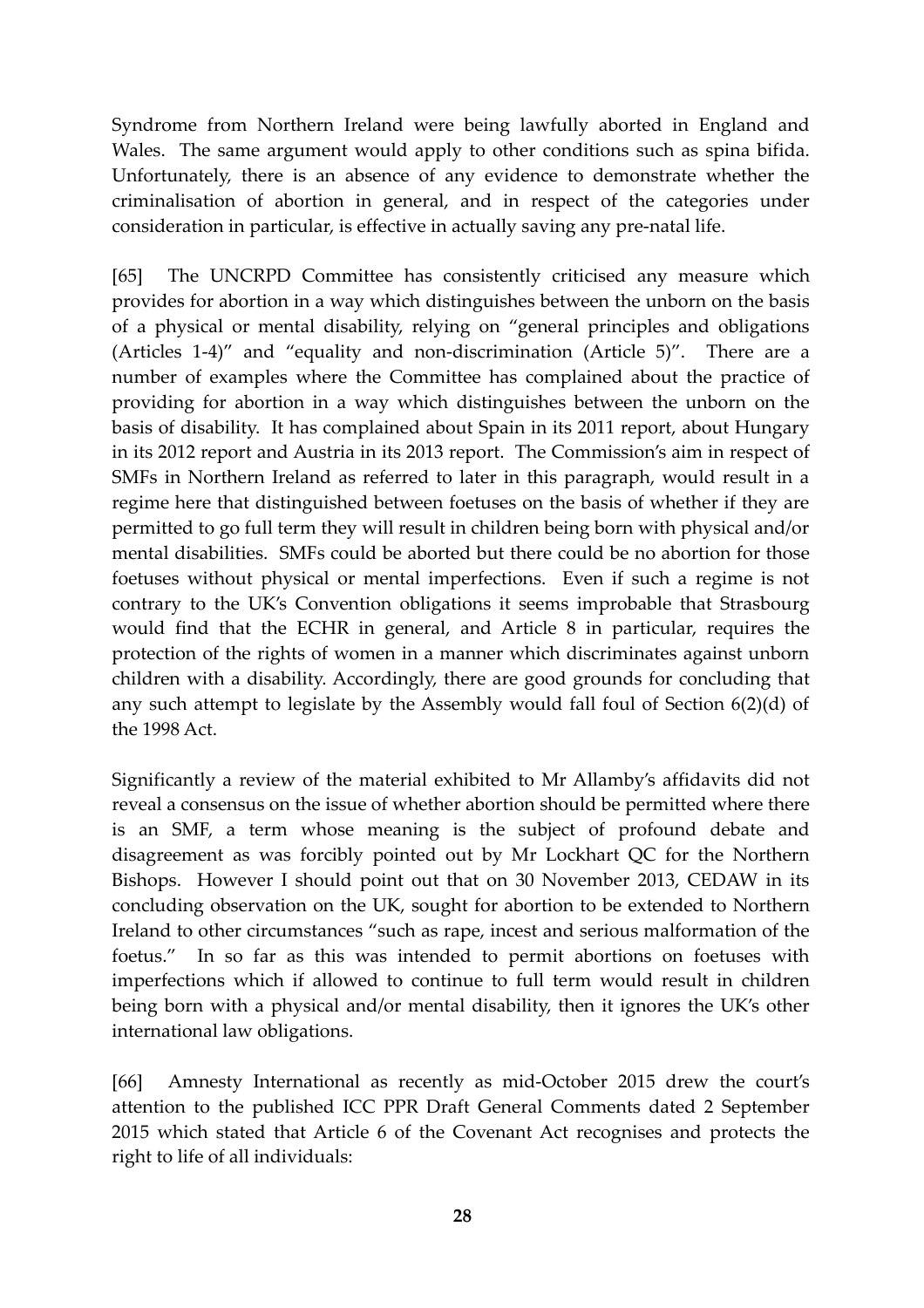"It is the supreme right from which no derogation is permitted."

It goes on to say at paragraph 7 that:

"… the Committee cannot assume that Article 6 imposes on state partners an obligation to recognise the right to life of unborn children. Still states may choose to adopt measures designed to protect the life, potential for human life or dignity of unborn children, including through recognition of their capacity to exercise the right to life, provided such recognition does not result in violation of other rights under the Covenant, including the right to life of pregnant mothers and the prohibition against exposing them to cruel, inhuman and degrading treatment. It goes on to say that where states have laws that prohibit voluntary termination of pregnancy they must "maintain legal exceptions for therapeutic abortions necessary for protecting the life of mothers, inter alia, but not exposing them to serious health risks, and for situations in which carrying a pregnancy to term would cause the mother severe potential anguish, such as cases where the pregnancy is the result of rape or incest or when the foetus suffers from fatal abnormalities."

[67] It is significant that it says nothing about any exception for SMFs. It is also important to record that these are draft comments only. As the Attorney General has emphasised they are at present only under consideration by the Human Rights Committee at the 115<sup>th</sup> Session between 19 October and 6 November 2015. However many examples were given in the exhibits to Mr Allamby's affidavit. These include:

- (i) The Human Rights Committee has expressed concern over many years relating to a number of countries regarding restrictions and access to safe abortion and has noted "the severe mental suffering caused by the denial of abortion services to women seeking abortions due to rape, incest, fatal foetal abnormality or serious risks to health."
- (ii) The CAT Committee called for legislation regarding abortion to be reviewed in Nicaragua and in particular in cases where the pregnancy "is the result of rape and/or sexual violence, incest, cases of foetal abnormality and/or where the foetus is not viable."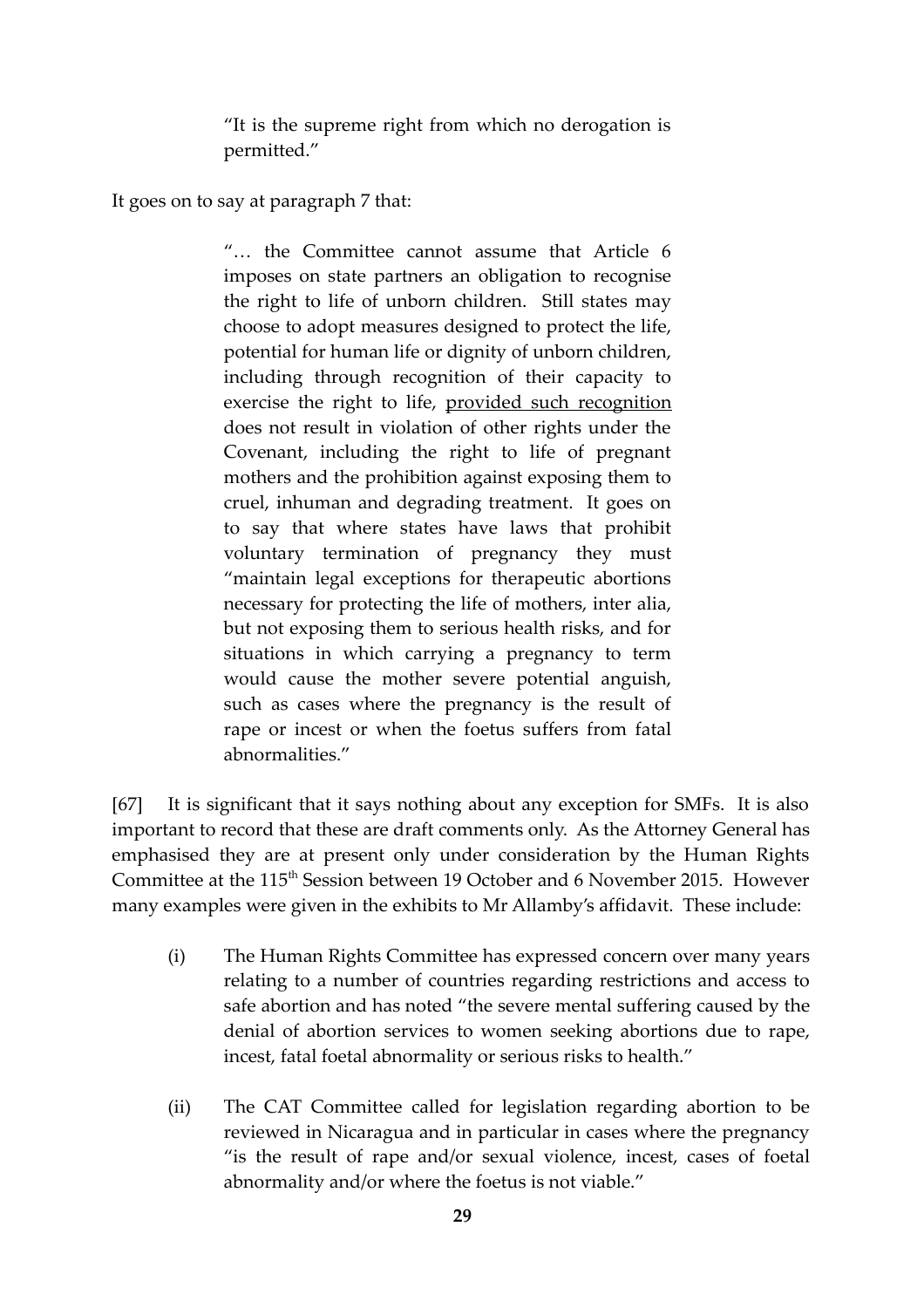(iii) The Committee on the International Covenant on Economic, Social and Cultural Rights has expressed concern that the 1967 Act is not applicable to Northern Ireland. It has called upon the State to amend the abortion law of Northern Ireland to bring it in line with the 1967 Abortion Act with a view to preventing clandestine and unsafe abortions "in cases of rape, incest or fatal abnormality."

[68] That rather sweeping summary of various treaty organisations is reflective of what appears to be a groundswell of support for the view that the UK's international obligations, even though they are not incorporated into Northern Ireland law, require exceptions so as to permit abortions for pregnancies which are a consequence of rape and/or incest and where there is an FFA, such as is described by Sarah Jane Ewart and AT. There does not appear to be any international obligation to provide abortions in respect of SMFs and certainly there does not seem to be any drive internationally to ensure that SMFs should be made an exception to the present abortion regime in Northern Ireland.

[69] There is also surely an illogicality in calling for no discrimination against those children who are born suffering from disabilities such as Down's Syndrome or spina bifida on the basis that they should be entitled to enjoy a full life but then, permitting selective abortion so as to prevent those children with such disabilities being born in the first place. This smacks of eugenics.

[70] It is always difficult to draw the line and it comes as no surprise that the phrase serious malformation of the foetus remains undefined. It can mean different things to different people. The position is very different with conditions such as anencephaly. In those cases the foetus is physically incapable of enjoying a separate existence outside the mother's womb. Those conditions are medically diagnosable. Ms Lieven QC on behalf of the Commission quite frankly admitted that SMF and FFA could be distinguished both morally and legally.

[71] Finally, the United Nations Human Rights Treaty monitoring bodies have consistently called on State parties to amend, when possible, legislation criminalising abortion in order to withdraw punitive measures imposed on women who undergo abortion: see CEDAW General Recommendation No 24. CEDAW also advises that:

> "(w)hen possible legislation criminalising abortion should be amended, in order to withdraw punitive measures imposed on women who undergo abortion."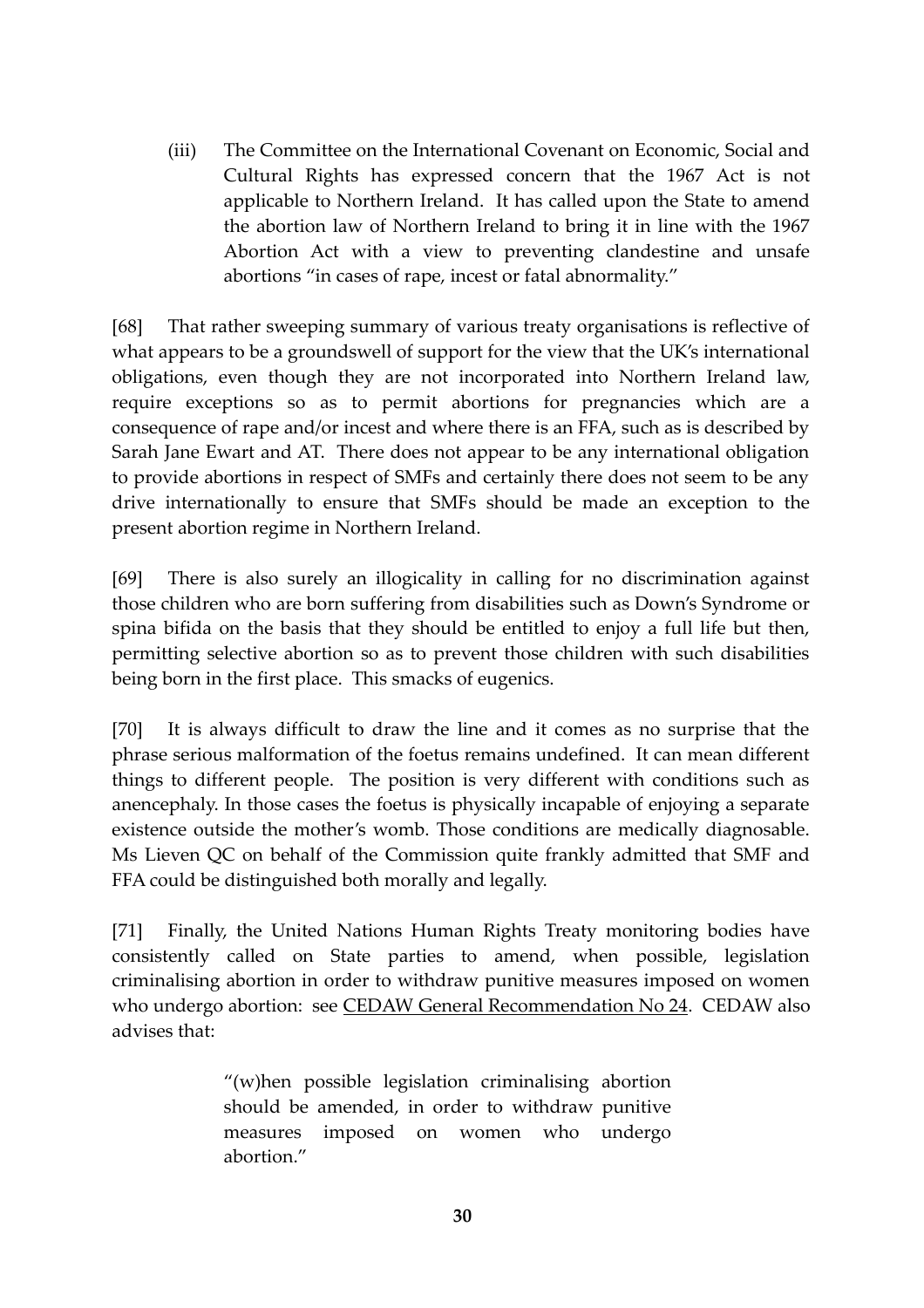## **J. LEGAL STANDING**

[72] The Commission says that even though it is not a victim, it is empowered by statute to bring proceedings seeking a declaration of incompatibility under Section 4(2) of the HRA. The Commission relies on Section 71 of the 1998 Act. The respondent submits that while Section 71 permits the applicant to bring proceedings even though it is not a victim, it is precluded in the absence of an unlawful act from seeking a declaration of incompatibility. The Attorney General disputed the applicant having any legal standing under Article 71 or Article 34 of the ECHR as there was no victim or potential victim. He further developed his argument by claiming that where, as here, Section 6(1) of the HRA did not apply, but rather Section 6(2)(b) was the operative provision, there was no freestanding basis upon which a declaration could be made under Section 4 of the HRA.

[73] The statutory framework can be set out as follows. Section 2(1) of the HRA provides:

"Interpretation of Convention rights

2. - (1) A Court or tribunal determining a question which has arisen in connection with a Convention right must take into account any-

- (a) judgment, decision, declaration or advisory opinion of the European Court of Human Rights,
- (b) opinion of the Commission given in a report adopted under Article 31 of the Convention,
- (c) decision of the Commission in connection with Article 26 or 27(2) of the Convention, or
- (d) decision of the Committee of Ministers taken under Article 46 of the Convention, whenever made or given, so far as, in the opinion of the Court or tribunal, it is relevant to the proceedings in which that question has arisen."

Section 4(2) of the HRA provides: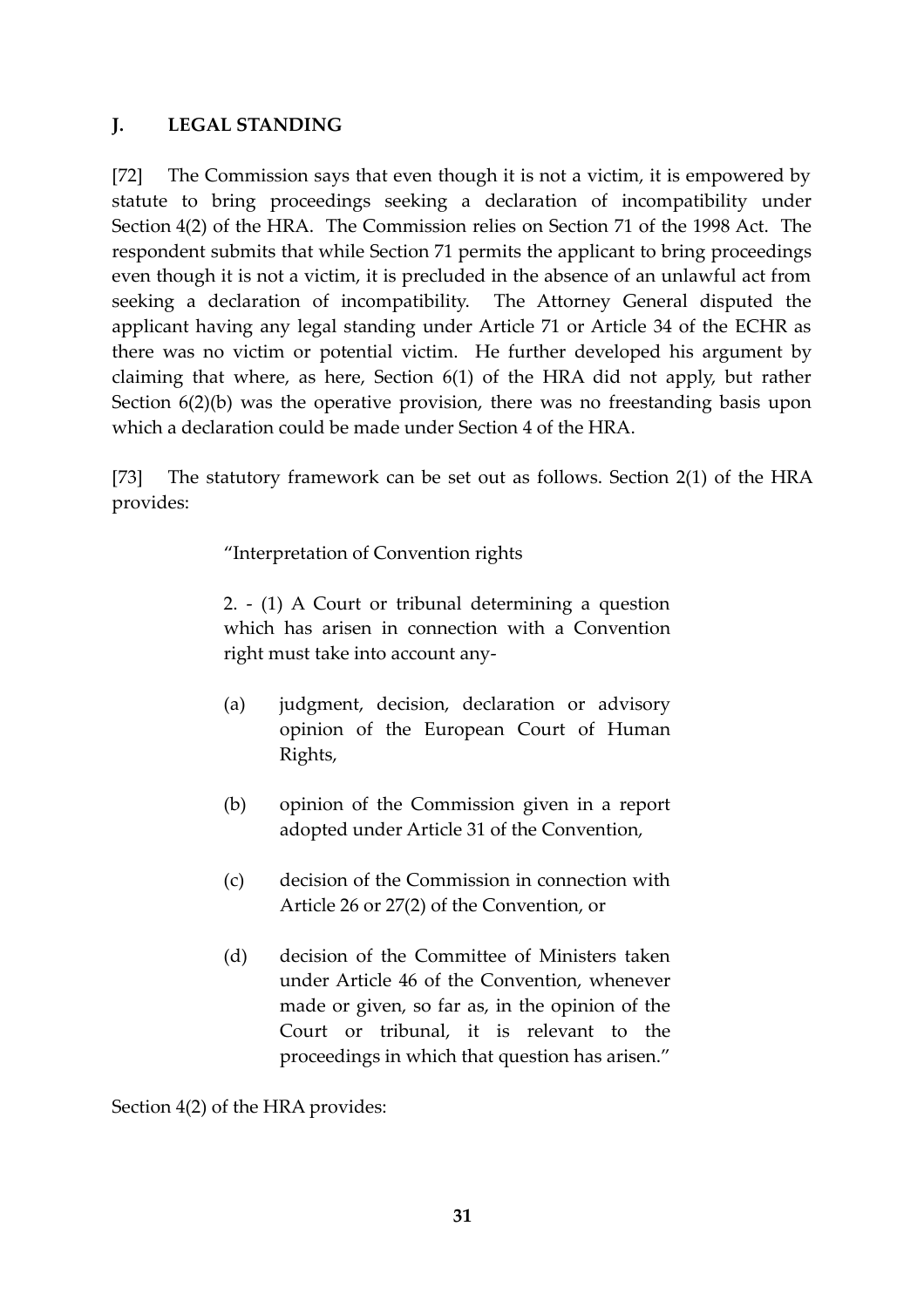"If the Court is satisfied that the provision is incompatible with a Convention right, it may make a declaration of that incompatibility."

Section 68 of the 1998 Act established the Commission. Section 69 sets out the Commission's functions. This states:

> "69. - (1) The Commission shall keep under review the adequacy and effectiveness in Northern Ireland of law and practice relating to the protection of human rights.

> (2) The Commission shall, before the end of the period of two years beginning with the commencement of this section, make to the Secretary of State such recommendations as it thinks fit for improving-

- (a) its effectiveness;
- (b) the adequacy and effectiveness of the functions conferred on it by this Part; and
- (c) the adequacy and effectiveness of the provisions of this Part relating to it.

(3) The Commission shall advise the Secretary of State and the Executive Committee of the Assembly of legislative and other measures which ought to be taken to protect human rights-

- (a) as soon as reasonably practicable after receipt of a general or specific request for advice; and
- (b) on such other occasions as the Commission thinks appropriate.

(4) The Commission shall advise the Assembly whether a Bill is compatible with human rights-

(a) as soon as reasonably practicable after receipt of a request for advice; and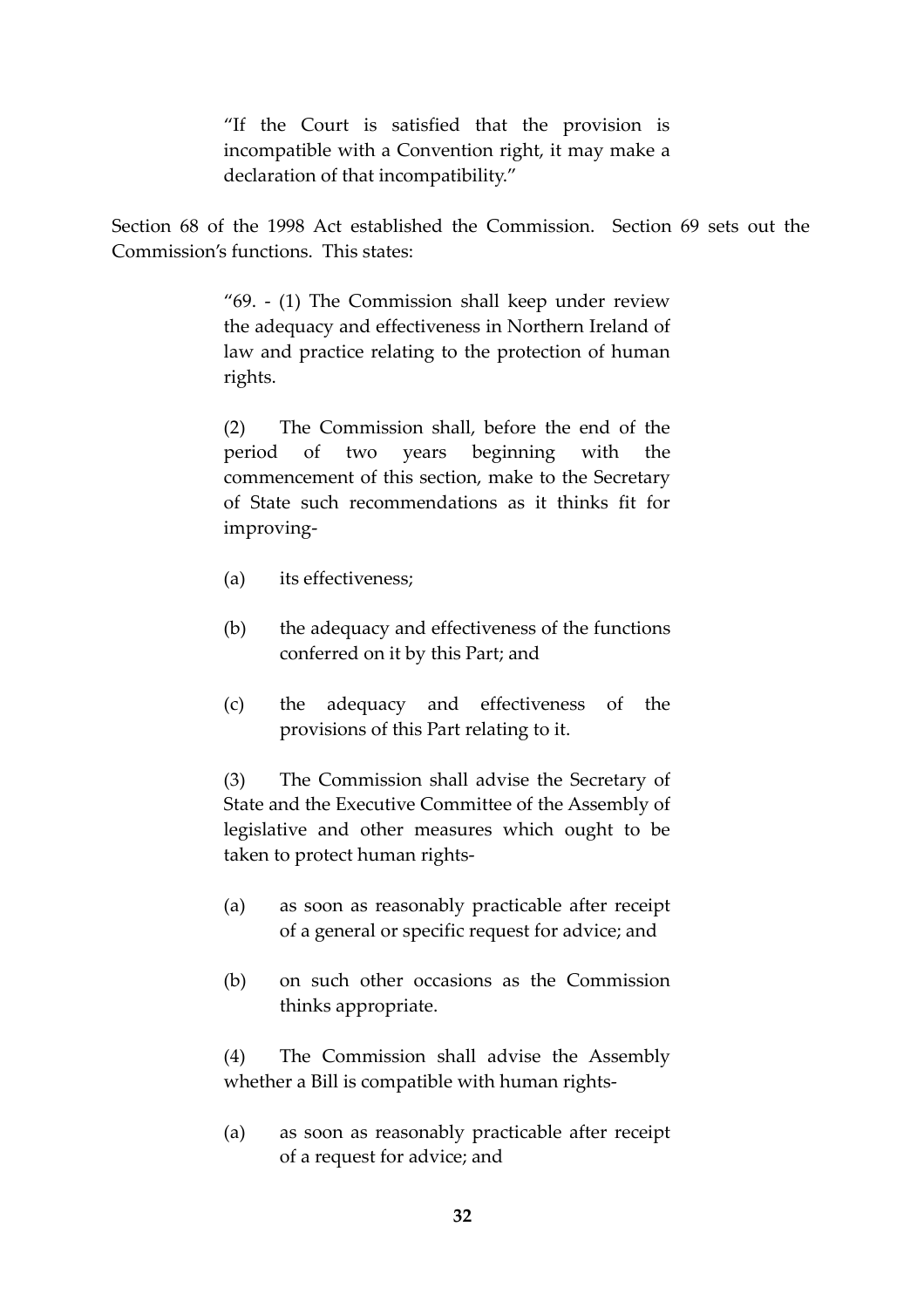- (b) on such other occasions as the Commission thinks appropriate.
- (5) The Commission may-
- (a) give assistance to individuals in accordance with section 70; and
- (b) bring proceedings involving law or practice relating to the protection of human rights.

 (6) The Commission shall promote understanding and awareness of the importance of human rights in Northern Ireland; and for this purpose it may undertake, commission or provide financial or other assistance for-

- (a) research; and
- (b) educational activities."

Finally Section 71 which relates to restrictions in application of rights states:

"71. - (1) Nothing in section  $6(2)(c)$  or  $24(1)(a)$  shall enable a person-

- (a) to bring any proceedings in a Court or tribunal on the ground that any legislation or act is incompatible with the Convention rights; or
- (b) to rely on any of the Convention rights in any such proceedings,

unless he would be a victim for the purposes of article 34 of the Convention if proceedings in respect of the legislation or act were brought in the European Court of Human Rights.

(2) Subsection (1) does not apply to the Attorney General, the Advocate General for Northern Ireland, the Attorney General for Northern Ireland, the Advocate General for Scotland or the Lord Advocate.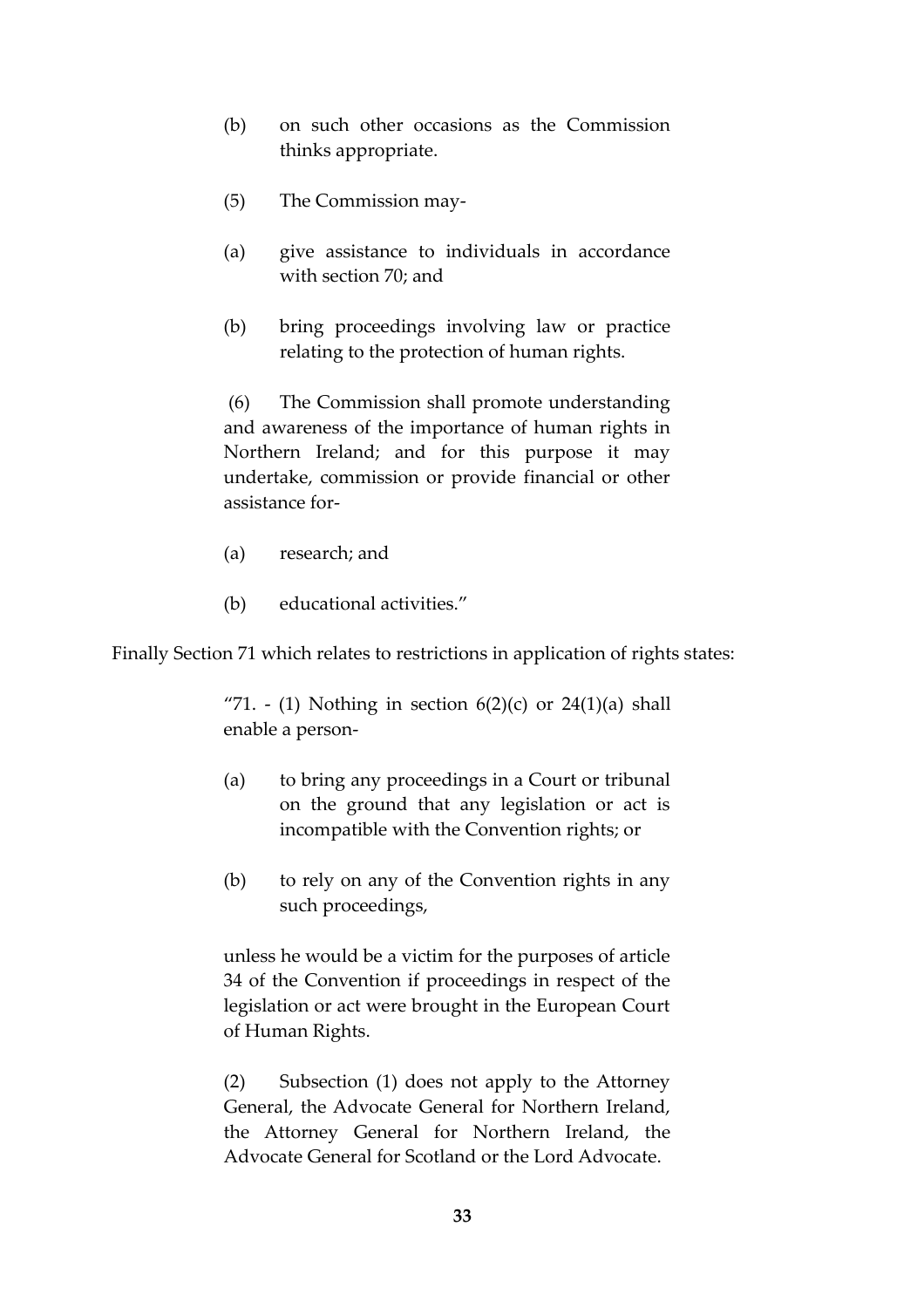(2A) Subsection (1) does not apply to the Commission.

(2B) In relation to the Commission's instituting, or intervening in, human rights proceedings—

- (a) the Commission need not be a victim or potential victim of the unlawful act to which the proceedings relate,
- (b) section 7(3) and (4) of the Human Rights Act 1998 (breach of Convention rights: sufficient interest, &c.) shall not apply,
- (c) the Commission may act only if there is or would be one or more victims of the unlawful act, and
- (d) no award of damages may be made to the Commission (whether or not the exception in section 8(3) of that Act applies).
- (2C) For the purposes of subsection  $(2B)$  -
- (a) 'human rights proceedings' means proceedings which rely (wholly or partly) on—
	- (i) section 7(1)(b) of the Human Rights Act 1998, or
	- (ii) section  $69(5)(b)$  of this Act, and

(b) an expression used in subsection (2B) and in section 7 of the Human Rights Act 1998 has the same meaning in subsection (2B) as in section 7."

[74] There is no doubt that the Commission is a creature of statute. As Lord Slynn said in Re Northern Ireland Human Rights Commission (Northern Ireland) [2002] UKHL 25 at paragraph [14]:

> "….. the Commission has only the powers conferred by statute upon it, which includes such powers as may fairly be regarded as incidental to or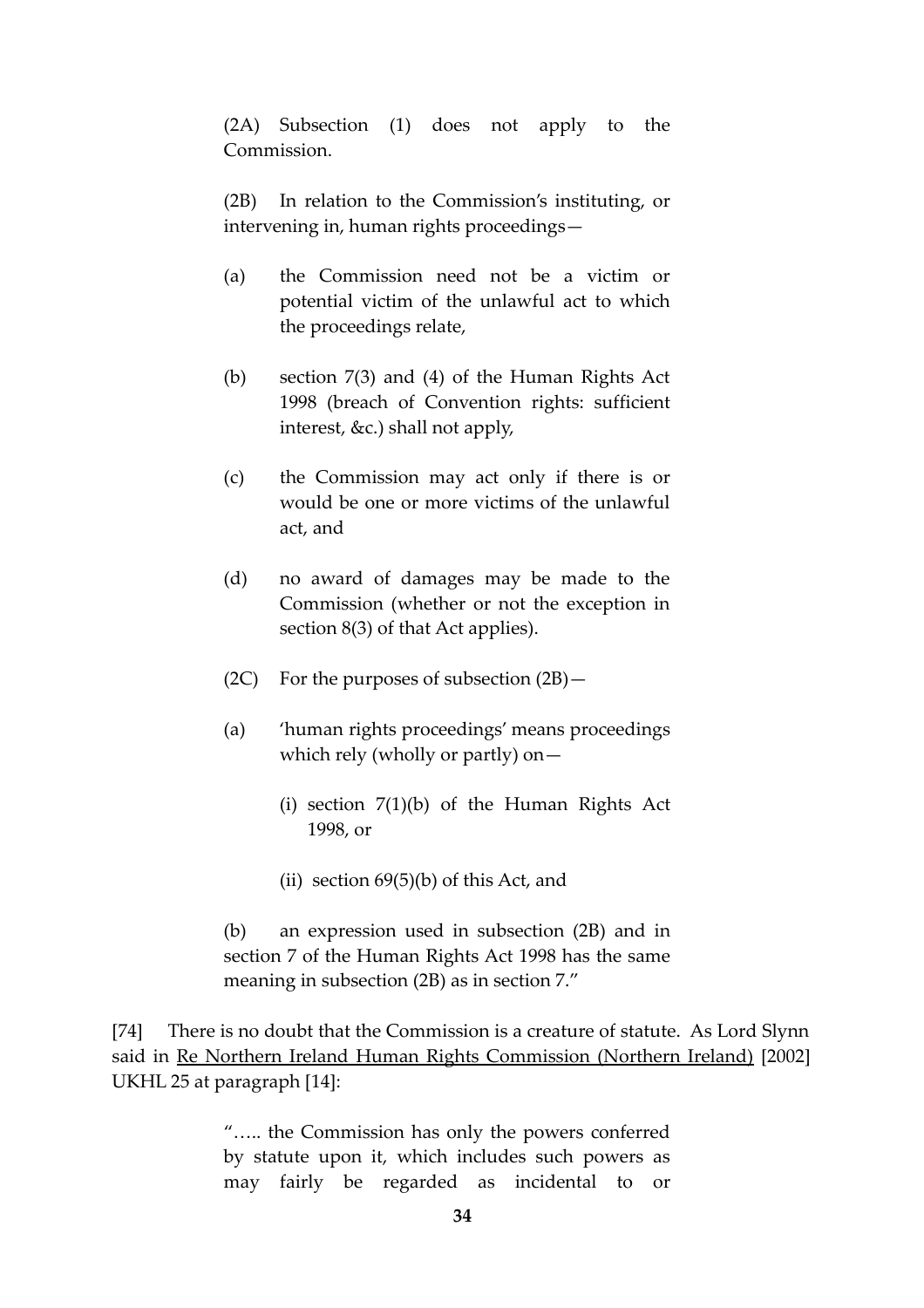consequential upon those things which the legislature has authorised …"

[75] Section 71(2A), (2B) and (2C) of the 1998 Act were inserted by Section 14 of the Justice and Security Act (NI) 2007. The explanatory note to the Act provides a summary of the amendments:

"Background and Summary

8. The Act makes provision to extend the powers of the Northern Ireland Human Rights Commission ('the **Commission**'). It amends the Northern Ireland Act 1998 by granting three new powers to the Commission – powers to require the provision of information or a document, or for a person to give oral evidence; to access places of detention; and to institute proceedings in the Commission's own right, and when doing so to rely upon the European Convention on Human Rights. This will mean that the Commission can bring test cases without the need for a victim to do so personally … The use of these powers will be governed by safeguards to help them to ensure that they are used appropriately by the Commission and complied with by public authorities." (Emphasis added)

Section 14: Legal Proceedings:

 $\frac{1}{10}$  This section amends Section 71(1), and inserts new Section 71(2A), (2B) and (2C) into the Northern Ireland Act 1998. It allows the Commission to institute the human rights legal proceedings in its own right, and when doing so to rely upon the European Convention on Human Rights, provided that there is, or would be, a victim (so far as that Convention is concerned of the unlawful act)."

[76] Treacy J considered the effect of these amendments in An Application by the Northern Ireland Human Rights Commission for Judicial Review [2012] NIQB 77 at paragraphs [40] and [41] where he said:

> "[40] The respondent argues that in the current case there is no person who is or would be a victim of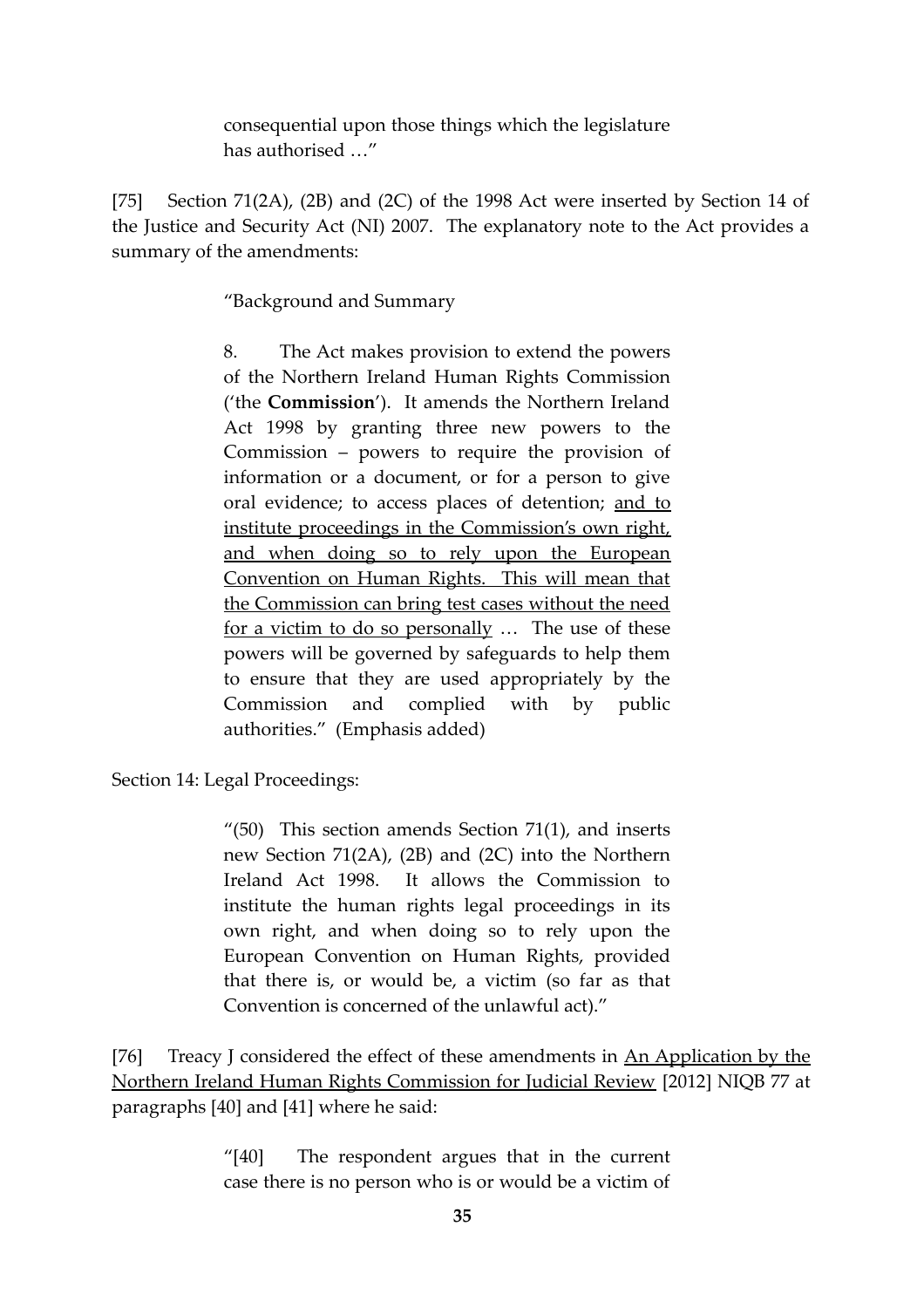the alleged unlawful provisions and that accordingly the NIHRC has failed to satisfy s. 71 of the Northern Ireland Act. Further they argue that even if that section were satisfied, the applicant would be unable to satisfy Art 34 ECHR which would mean that this case would be doomed to fail in Strasbourg. They argue that if the case is doomed to fail in Strasbourg, it should not succeed in Northern Ireland.

[41] The NIHRC argues that it is operating within the legislative framework set out at s. 72(2B) (of the Northern Ireland Act 1998) (as amended) which empowers it to take **test cases** in relation to Human Rights issues without having to fulfil the victim requirement found at s. 7 Human Rights Act 1998, provided that there **is or would be one or more victims of the unlawful act**. They argue that in taking this case they are operating fully within their statutory remit. Further they note that the comprehensive range of challenges they are making would fall outwith any individual applicant, and that, accordingly, the Commission is best placed to take this challenge."

[77] Treacy J found that there was a victim and therefore the issue raised about whether the Commission could issue proceedings without there being a victim was redundant. However, he said obiter:

> "[65] Further, given the remit of NIHRC which is expressed in the explanatory notes to the 2007 Act as including **bringing test cases without the need for a victim to do so personally**, it seems clear that the Commission has a duty to pre-empt and prevent potential human rights violations. This is clear from the use of the future imperfect **would** in s. 71(2B)(c). (Emphasis added)

> [66] If, for example, it was clear that the operation of legislation would inevitably breach the convention rights of a person or class of persons then it would seem that it would be fully within their powers to institute proceedings to correct that issue. This logic is fully conversant with ECHR case law on the victim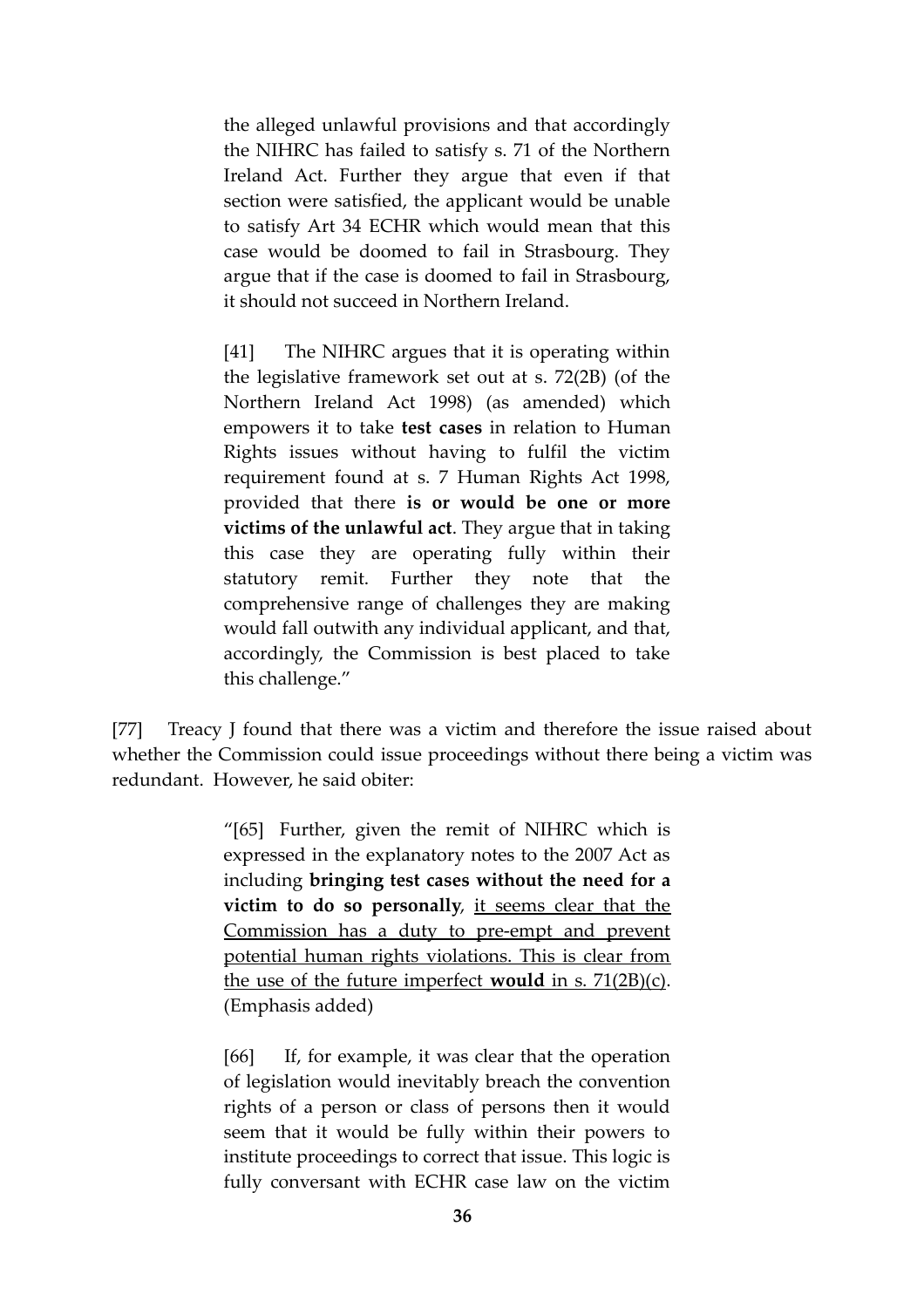requirements where it has been held variously that it is not necessary for a victim to prove that he has in fact been prejudiced or suffered a detriment where his convention rights are breached. Thus in Campbell  $&$ Cosans v UK (1982) 4 EHRR 137 a pupil was a victim when complaining that corporal punishment was inhuman treatment simply on the ground that his attendance at the school put him at **risk** of being exposed to inhuman treatment; a claimant may successfully contend that a law violates their rights by itself in the absence of an individual measure of implementation if they run the risk of being directly affected by it (Marcx v Belgium (1979) 2 EHRR 330), or a claimant may be successful if he can show that there is a risk that his convention rights will be breached in the future (Soering v UK (1989) 11 EHRR 439).

[67] In this case I am satisfied that C is in fact a victim. Even without the evidence of C however, the NIHRC would have had standing to take this case by virtue of s. 71(2B)(c) of the Northern Ireland Act 1998 as amended."

[78] In that case the relief sought was not a declaration of incompatibility, but rather a declaration that Article 14 of the Adoption (Northern Ireland) Order 1987 had breached the Article 8 ECHR rights in conjunction with Article 14 ECHR of unmarried persons.

[79] On the appeal ([2013] NICA 37) Girvan LJ delivering the judgment of the Court of Appeal said in respect of the preliminary point that the Commission did not have legal standing said obiter at paragraph [18]:

> "Since C is clearly a victim it is strictly unnecessary to reach a conclusion on the alternative argument which has, however, considerable weight. For example, a law forbidding all homosexuals entering particular establishments would inevitably create victims even if none wished to come forward to identify himself in proceedings. The very purpose of allowing the Commission to bring such proceedings is to protect unpopular minorities. The law would impact on all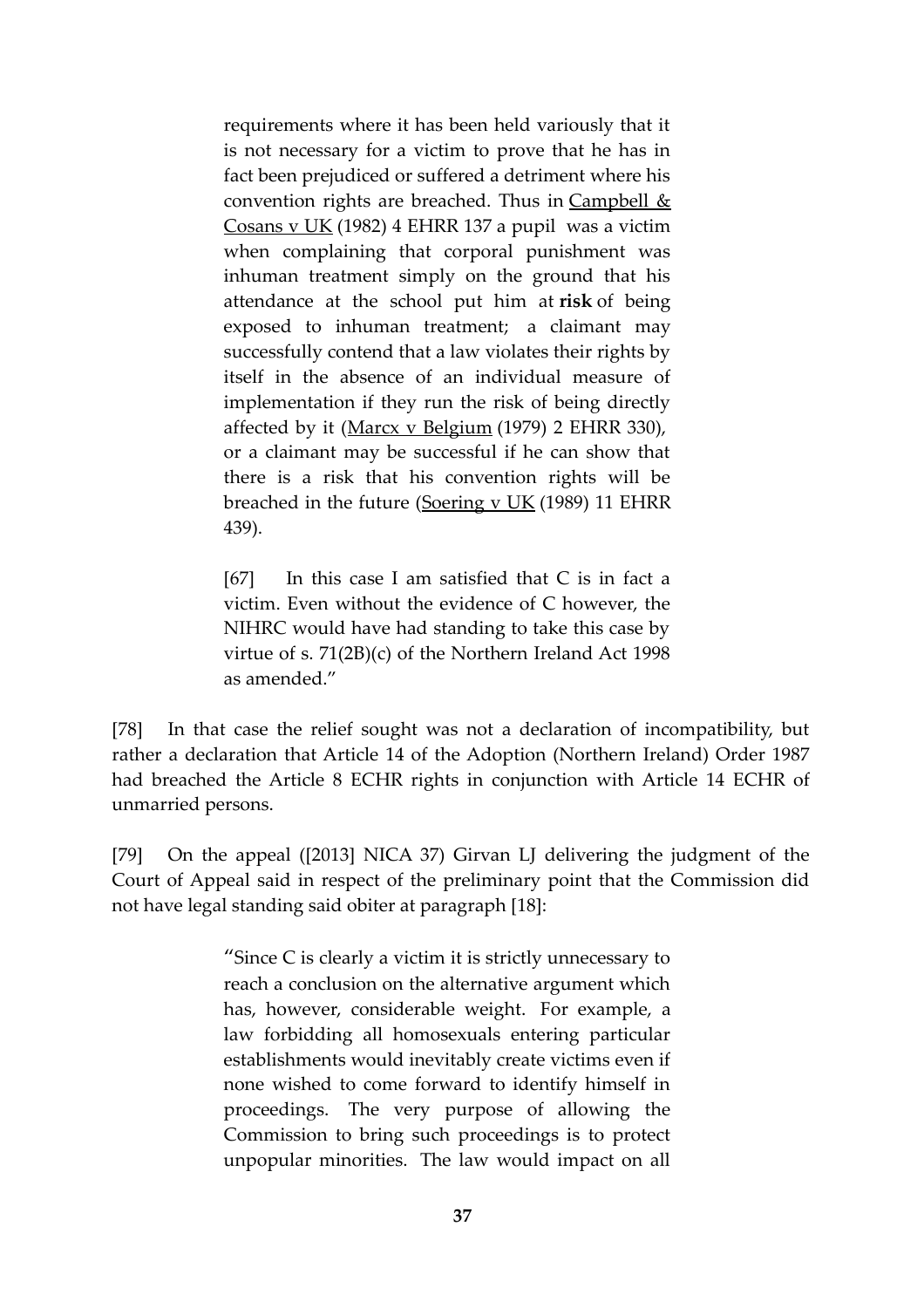homosexuals. By the same token Articles 14 and 15 as interpreted and applied by the Department impact on all gay couples and on all gay individuals who are considering entering into or actually in a co-habitational or a civil partnership relationship who wish to adopt at a future date."

I agree with the comments of Treacy J and the Court of Appeal.

[80] I consider that the statutory construction put forward by the Commission is the correct one.

- (i) The Commission's purpose under the 1998 Act is to ensure that the law of Northern Ireland is Convention compliant.
- (ii) The Commission may bring proceedings involving law or practice relating to the protection of human rights: Section 69(5)(b).
- (iii) Section 71(1)(a) prevents anyone who is not a victim from testing whether any legislation or act is compatible with the Convention.
- (iv) Section 71(2) makes it clear that this does not apply to the Commission.
- (v) Section 71(2B) states that in relation to the Commission's instituting or intervening in human rights proceedings the Commission may act "only if there is or would be one or more victims of the unlawful act".

It is clear that the power to bring proceedings comes from Section 69(5) and Section 71, as amended, extends that power. It does not circumscribe it.

[81] The further submission that the Commission's role is restricted to legislation which post-dates 1998 does not accord with the role of the Commission as defined by the statute. This seems to be clear, namely to ensure that the citizens of Northern Ireland can be confident that the law here is Convention compliant. If the purpose of the legislation is to ensure that the law in Northern Ireland is Convention compliant, and therefore its citizens' human rights are protected, there can be no logical reason to restrict the Commission's role so as to permit it solely to challenge legislation which post-dates 1998.

# **K. THE REQUIREMENT OF A VICTIM**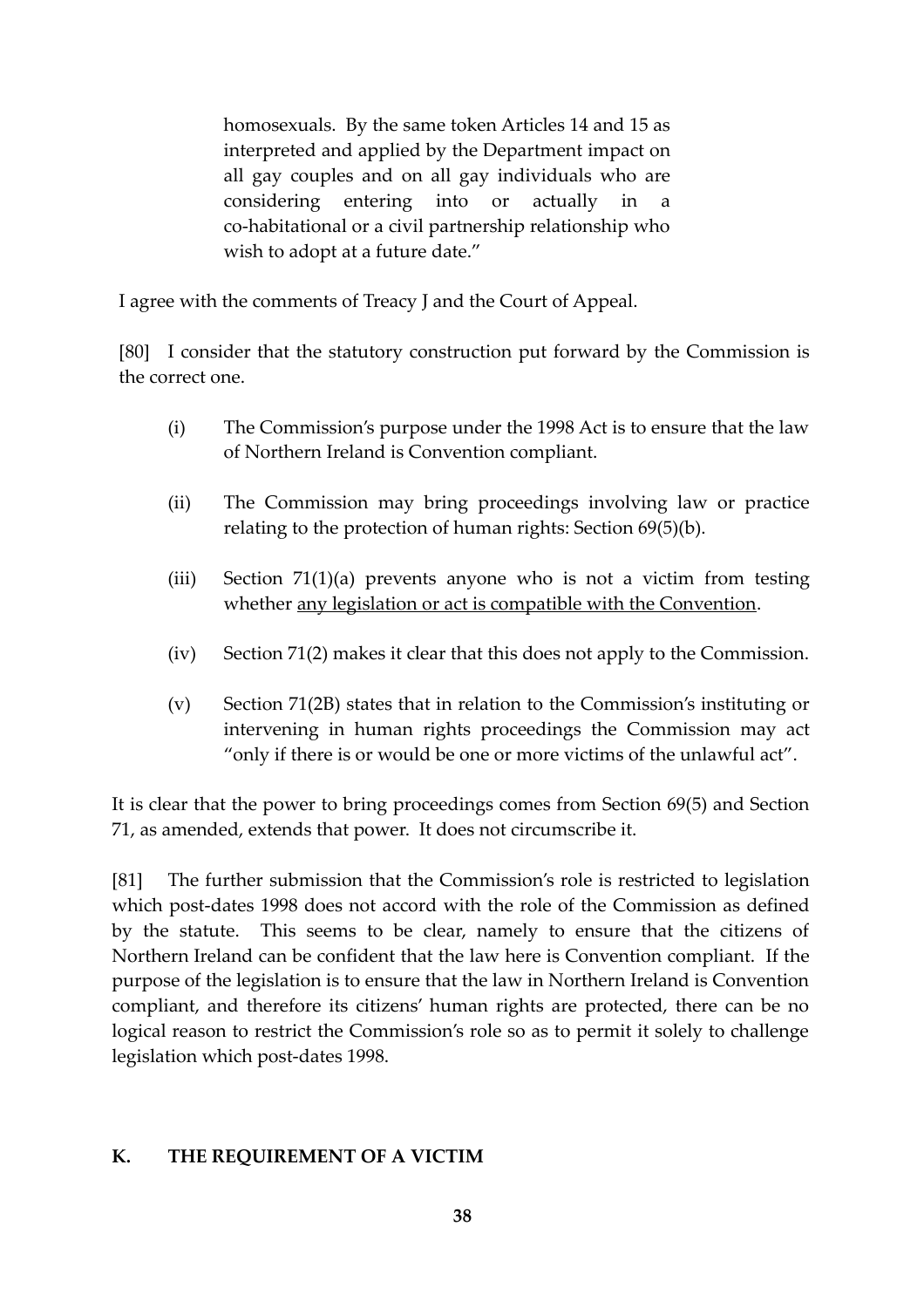[82] This is not a case before the Court in Strasbourg. This is a claim for a declaration of incompatibility. There is no requirement for a victim under the 1998 Act. The evidence which has been filed in this case includes affidavit evidence from Sarah Jane Ewart and AT. This evidence is unchallenged. It provides clear factual evidence of what these two young women went through in carrying foetuses with fatal foetal abnormalities. In respect of the examples given of victims of sexual crime, again the evidence filed on behalf of these victims has not been challenged.

[83] The Commission has made the case that any woman pregnant in any of the circumstances under consideration in this case will be extremely reluctant to come forward and challenge her inability to obtain a lawful abortion in Northern Ireland for a number of reasons. These include:

- (i) the further pressure it will place her under at a particularly difficult time;
- (ii) the potential embarrassment and shame and public humiliation it will bring upon her;
- (iii) if her pregnancy is a result of familial abuse, then her coming forward will inevitably have serious repercussions within her family;
- (iv) the fear that her identity will be disclosed and that she will be the subject of public humiliation and shame.

[84] It is clear that Sarah Ewart and AT only came forward reluctantly and not until after their pregnancies had been terminated. The Court accepts how difficult in these types of cases it will be to persuade a pregnant woman to give primary evidence.

[85] The evidence filed on behalf of Sarah Jane Ewart and AT clearly sets out what these two young women had gone through. While there have been no affidavits sworn by any of the women who were impregnated as a result of sexual crimes, there are a number of case histories. It is not difficult, given their unchallenged evidence about the circumstances of their predicaments, to empathise with them. As Macnaghten J told the jury in  $R v$  Bourne, it is only "common sense" to do so.

[86] These are women whose personal autonomy has been invaded in the most upsetting and horrific of circumstances. The vileness of the criminal act has been compounded by the impregnation which they did not seek but which was forced upon them. They find that they are unable to terminate their pregnancies in Northern Ireland unless they will die as a consequence of allowing the pregnancy to go to full term or become "mental or physical wrecks". If they terminate their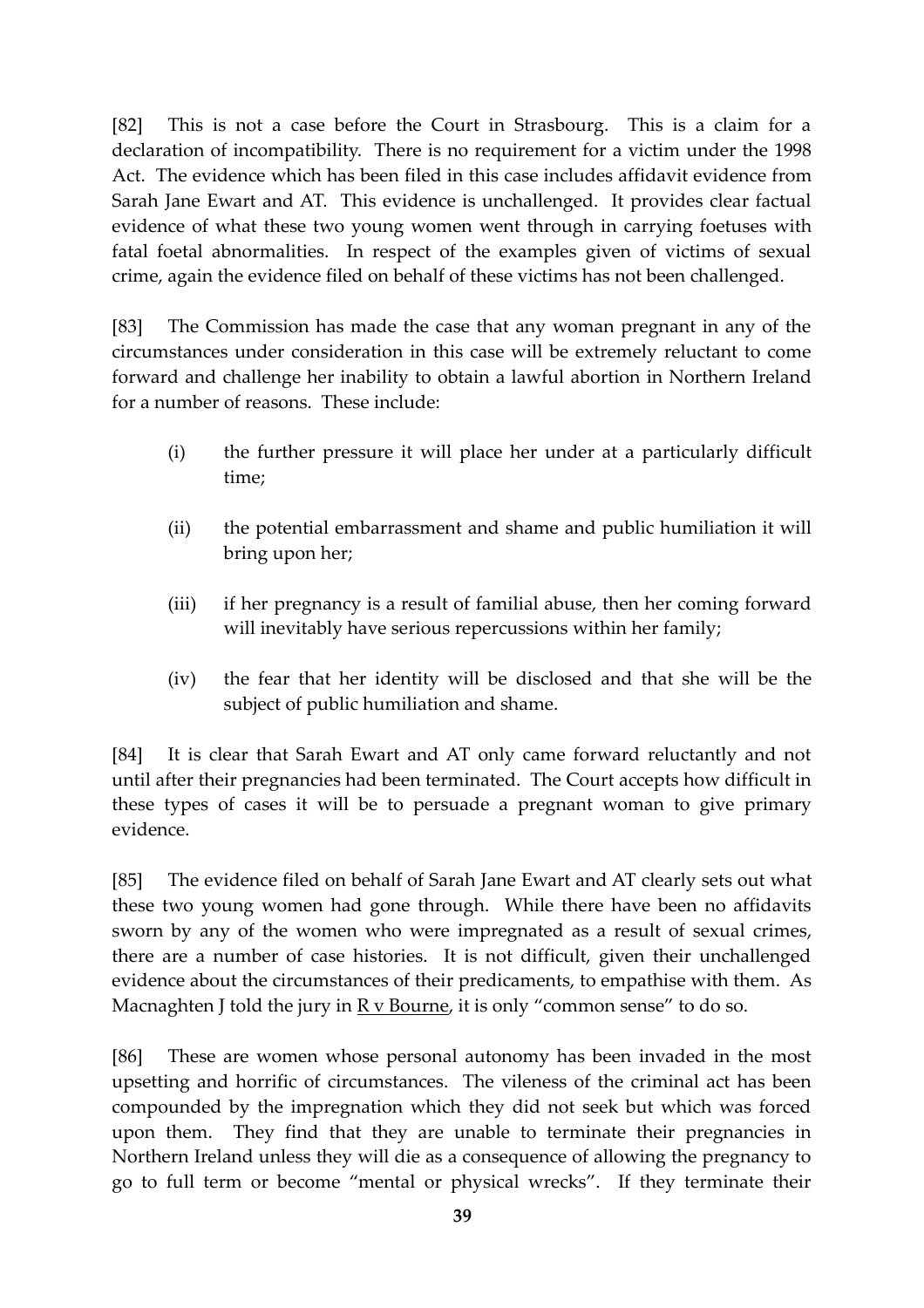pregnancy in Northern Ireland, then they and their consultant will risk a prison sentence of up to life imprisonment. If they can afford to do so, they can travel to England and Wales to seek an abortion far from their family and friends. Very often they will return from abroad afraid to disclose what has happened because of the opprobrium that might follow. If they cannot afford to travel and pay for treatment in England, they have to go through the pregnancy and after a full term give birth. In <u>P and S v Poland</u> [2013] 129 BMLR 120 the Court said that:

> "Rape and incest were the greatest intrusion in a woman's personal life."

The refusal of a State to countenance abortion in such circumstances or in a case of FFA is an interference with the personal autonomy of that pregnant woman's private life. Under the Convention, it is a human right that the State will not interfere *unjustifiably* with anyone's private life.

[87] Finally it is important to draw attention to the reservations of Lord Mance in R (Nicklinson) v Ministry of Justice [2014] UKSC 38 at paragraph [177]. He said:

> "The claimants' primary case before the Supreme Court amounts in substance to an invitation to shortcut potentially sensitive and difficult issues of fact and expertise, by relying on secondary material. There can in my opinion be no question of doing that."

[88] However, in R (Wright) v Secretary of State for Health & Anor [2007] EWCA Civ 999, Dyson LJ at paragraph [88] stressed the need, in a completely different context to look at the "obvious potential to cause serious prejudice …", of a scheme that was in some circumstances not Convention compliant.

On the appeal reported at [2009] 1 AC 739, Baroness Hale at paragraph [22] said:

"While the Strasbourg Court has the luxury of looking back at the particular circumstances of a concrete case, and deciding whether there has been a breach of article 6 in that case, our national law has to devise a scheme which will be generally applicable before the particular impact of the decision is known."

While Wright related to a different matter, namely the denial of the right to an employee to make representations before being listed provisionally as unfit to work with vulnerable adults, the principle still holds good in the present circumstances. The problem facing this Court is that as stated, women pregnant due to sexual crime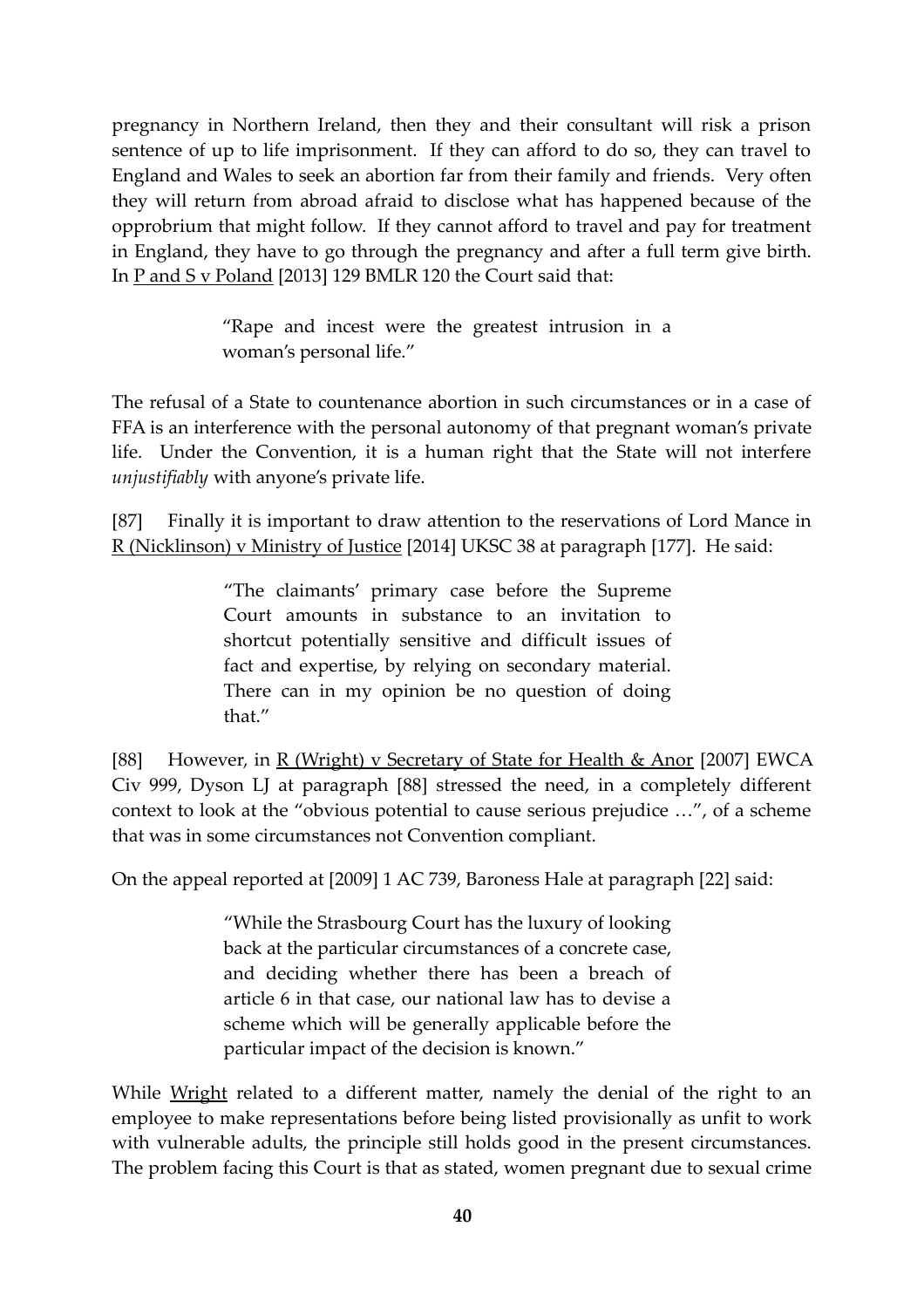or because they carry SMFs or FFAs are not going to come forward because of the pressure upon them and the fear of a public shaming if their plight becomes known. The timescale will be such that for any such women the decision of any court will almost certainly be academic.

[89] I do not consider that a victim as an applicant is essential in this particular case. There has been enough evidence adduced by the Commission, which has not been contradicted by the respondent or the Attorney General and which permits this Court to consider adequately the issues before it. For this Court to demand that unless women pregnant in the circumstances under consideration give evidence, the impugned provisions cannot be examined, would be to do a further injustice to them.

## **L. THE EFFECT OF THE CONVENTION**

[90] It has sometimes been suggested that one of the besetting sins of Northern Ireland society is the need for one section of the community with genuinely held political, religious or moral beliefs not just to disagree with another section of the community who hold equally strong beliefs and to seek to persuade that section by the force of its argument, but to try also to enforce its belief upon that section, often with the support of criminal sanctions. Of course, some behaviour is so morally repugnant, seeking as it does to exploit the vulnerable, that no civilised society could fail to make it a criminal offence. As Lord Sumption said in Nicklinson at paragraph [235]:

> "The criminal law is not just a purely utilitarian construct. Offences against the person engage moral considerations which may at least arguably be a sufficient justification for a general statutory prohibition supported by criminal sanctions."

[91] The Convention protects certain fundamental rights. The Court in Strasbourg made this clear to all those in Northern Ireland in 1982 when it ruled that the imposition of criminal sanctions on practising homosexuals infringed the Article 8 rights of Mr Dudgeon and others like him: see [1982] 4 EHRR 149. Despite this ruling Northern Ireland has not become a modern day Sodom and Gomorrah as some feared. Indeed the removal of these criminal sanctions allowed and allows practising homosexuals to grow up and live and work in Northern Ireland and to contribute to its society without fear of prosecution or discrimination.

[92] When all the political parties signed up to the constitutional settlement which was enacted in the 1998 Act, they did so on the basis that one of the foundation stones of the new Northern Ireland was that its laws would be Convention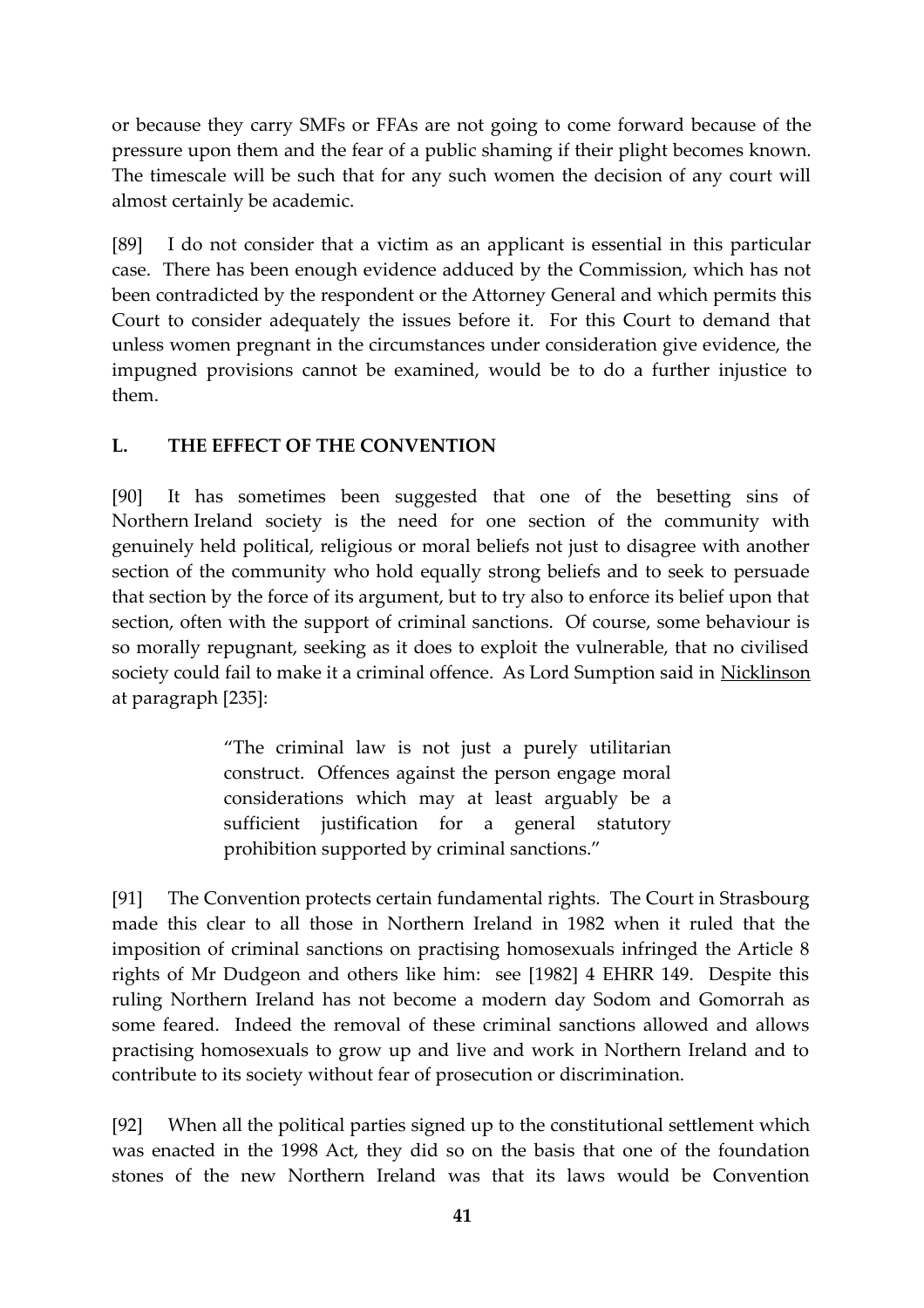compliant. This has had an effect on a number of different areas where there are strongly held religious and moral beliefs: eg adoption – see Re G (Adoption: Unmarried Couple) [2008] UKHL 38.

[93] There can be no doubt that the Convention necessarily has had the effect of making Northern Ireland a more tolerant and liberal society, one that is more pluralistic and broadminded. Whether this is a good thing is not a matter for the Court. But it is one of the Convention's objectives. The Convention does not require anyone to give up his or her deeply held beliefs on certain moral or religious matters. It just means that in respect of certain rights protected by the Convention one section of the community, whether in the majority or not, is no longer able to deny to others whether by the imposition of criminal sanctions or otherwise, the ability to enjoy those protected Convention rights.

[94] There is a common law concept of judicial deference which is not to be confused with the margin of appreciation. It is "regarded as consonant with the separation of powers doctrine and the understanding that the Court should not usurp the functions of either the legislature or the executive": see Professor Gordon Anthony on Judicial Review at 4.17. This ensures that the Court will act cautiously in considering matters such as the instant one.

[95] This requirement of judicial self-restraint strikes a chord with the comments of Lord Mance in Nicklinson. He quoted Lord Reed in Bank Mellat v HM Treasury (No 2) [2013] 3 WLR 179 when he said at paragraph [69]:

> "The intensity with which the test is applied - that is to say the degree of weight or respect given to the assessment of the primary decision-maker – depends on the context".

This theme has been developed by Lord Kerr in the recent Lowry Lecture he gave. It is a matter to which I will return when I consider Article 8.

## **M. ARTICLE 2 AND THE RIGHT TO LIFE**

[96] "Article 2 Right to Life

(1) Everyone's right to life should be protected by the law. No one shall be deprived of his life intentionally save in the execution of a sentence of a Court following his conviction of a crime for which this penalty is provided by law.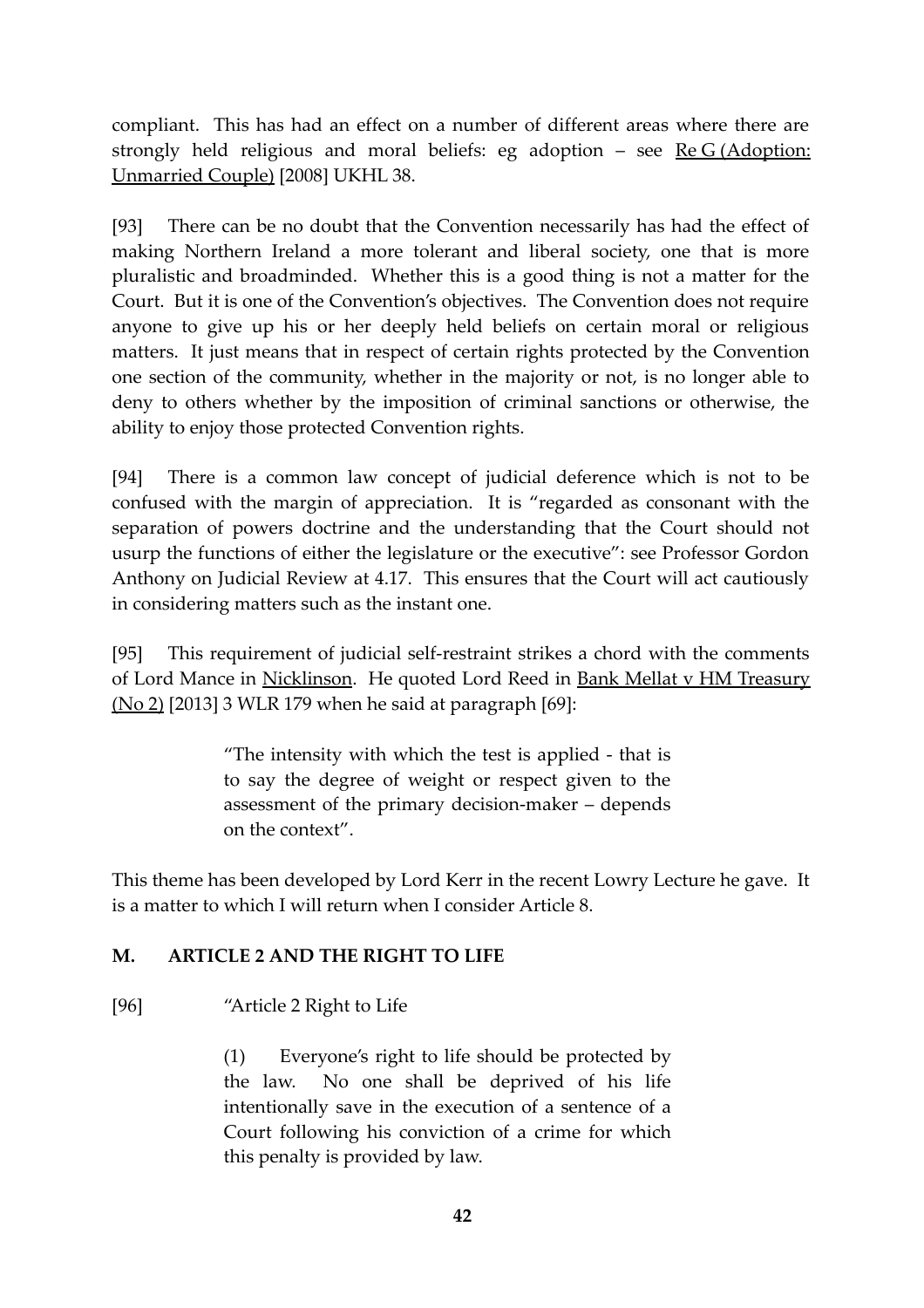(2) Deprivation of life shall not be regarded as inflicted in contravention of this Article when it results from the use of force which is no more than absolutely necessary:

- (a) in defence of any person from unlawful violence;
- (b) in order to effect a lawful arrest or to prevent the escape of a person lawfully detained;
- (c) in action lawfully taken for the purpose of quelling a riot or insurrection."

[97] As Lord Wilson said in Nicklinson at paragraph [199]:

"… the sanctity (or, for those for whom the word has no meaning, the supreme value) of life which, for obvious reasons, is hard-wired into the minds of every living person. It lies at the heart of the common law and of international human rights and it is also an ethical principle of the first magnitude."

[98] The questions of what is life and when does it begin give rise to very deep philosophical and moral issues. In Paradise Lost at Book 8 Milton said:

> "For Man to tell how human life began is hard; for who himself beginning knew."

Professor Glanville Williams in "The Fetus and The **Right to Life**" Cambridge Law Journal 1994 pages 71-80 said:

> "The philosophical answer to Milton's problem is, like so many philosophical answers, a counter-question. What do you mean by human life? This could involve further probing of a kind that a pre-Darwinian like John Milton would fail to comprehend. Does he include Neanderthal man, for example in **human life**, or does he want to start with Homo sapiens?"

[99] There is no doubt where Professor Glanville Williams stood on this issue: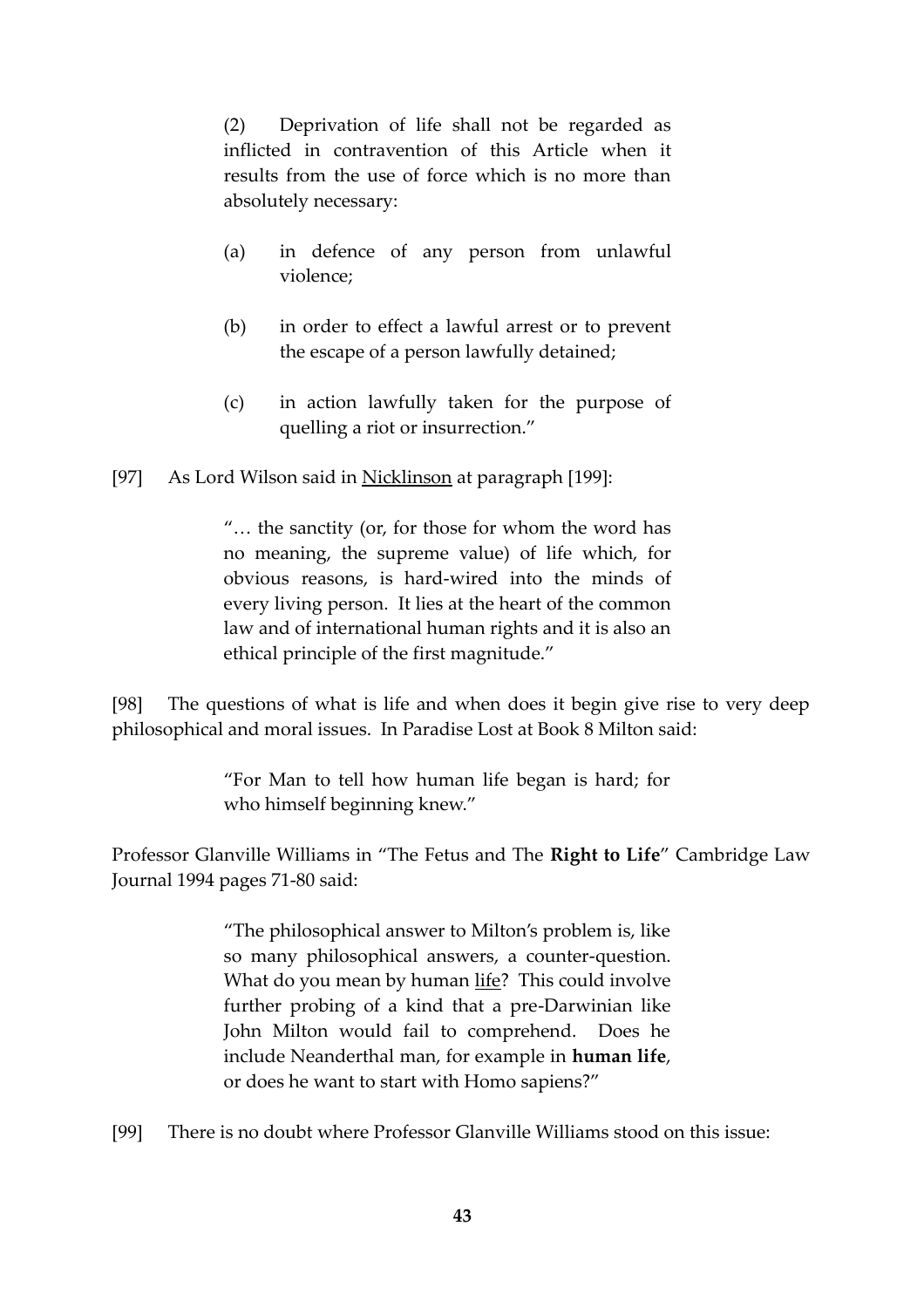"The pro-life argument about **human beings** is an effort to obliterate an important distinction by playing with words. No-one would think of maintaining that an acorn is the same as an oak tree because both are **quercine beings**. The term **human being** is commonly applied to a member of the human community, which a zygote or fetus is not."

[100] Strasbourg has shied away from determining when human life begins as it has concluded that it is a matter for each Member State falling as it does within that State's margin of appreciation: see Vo v France [2005] 40 HRR 12 at paragraph [85].

[101] In the Republic of Ireland Article 40.3.3 of the Constitution says that the State "acknowledges a right to life of the unborn and, with due regard to the equal right to life of the mother, guarantees in its laws to respect, and, so far as practicable, by its laws to defend and vindicate that right."

[102] The Supreme Court of the Republic of Ireland has conclusively interpreted the right to life as commencing at the moment of conception. Hamilton P said in the Attorney General (SPUC) v Open Door Counselling Ltd [1998] 593 at 598:

> "… the right to life of a foetus, the unborn is afforded statutory protection from the date of conception."

Keane CJ said that Article 40.3.3 of the Constitution "was intended to prevent the legalisation of abortion either by legislation or judicial decision within the State, except where there was a real and substantial risk to the life of the mother which could only be avoided by the termination of the pregnancy": see  $\underline{Baby\ O\ v\ Ministry}$ of Justice [2002] 2 IR 169 at 183.

[103] In the United Kingdom the law is different. There can be no reasonable doubt that in England and Wales the foetus is not a legal person. In Paton v British Pregnancy Advisory Service Trustees and Another [1979] QB 276, George Baker P said at  $279$ 

> "The foetus cannot, in English law, in my view, have a right of its own at least until it is born and has a separate existence from its mother. That permeates the whole of the civil law of this country (I except the criminal law, which is now irrelevant); and is, indeed, the basis of the decisions in those countries whose law is founded on the common law, that is to say in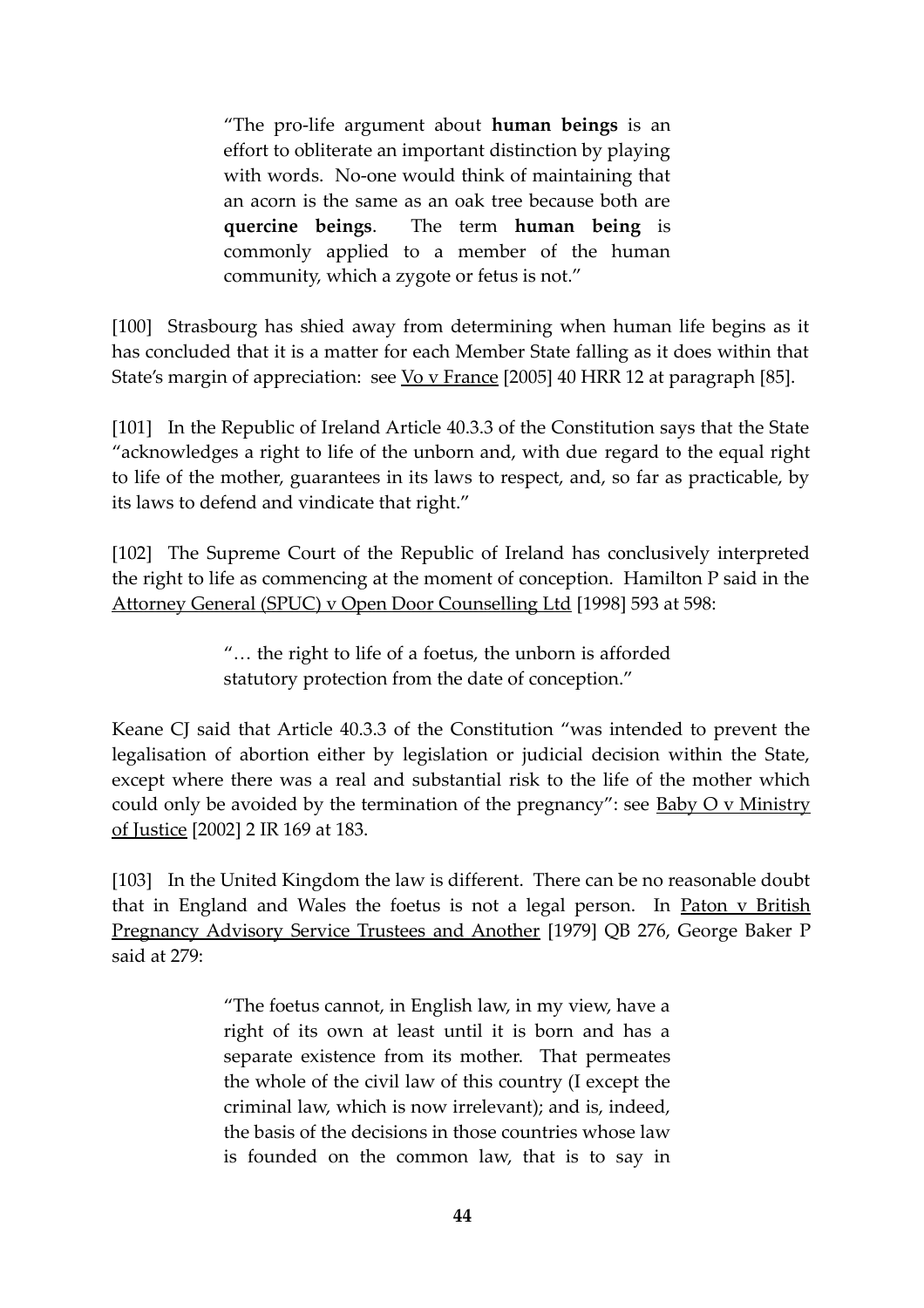America, Canada, Australia and, I have no doubt, in others."

As the foetus has no legal status until it is born, there can be no discrimination in England and Wales under, for example, the Equality Act 2010. The same applies to Northern Ireland although disability discrimination protection here is less developed.

[104] In Re F (In Utero) [1988] 2 WLR 1288 the Court of Appeal approved the decision in Paton. Balcombe LJ said at page 142:

> "However, in Paton v United Kingdom [1980] 3 EHRR 408 on a complaint by the unsuccessful plaintiff in Paton v British Pregnancy Advisory Service Trustees [1979] QB 276, the European Commission of Human Rights ruled, at page 413, paragraph 8 that on its true construction Article 2 is apt only to apply to persons already born and cannot apply to a foetus. They continued, at page .415:

*`The life of the foetus is intimately connected with, and cannot be regarded in isolation from, the life of the pregnant woman. If Article 2 were held to cover the foetus and its protection under this Article were, in the absence of any express limitation, seen as absolute, an abortion would have to be considered as prohibited even where the continuance of the pregnancy would involve a serious risk to the life of the pregnant woman. This would mean that the unborn life of the foetus would be regarded as being of a higher value than the life of the pregnant woman. The right to life of a person already born would thus be considered as subject not only to the express limitations mentioned in paragraph 8 above but also to a further, implied limitation'."*

[105] In Re MB (An Adult: Medical Treatment) [1997] 2 LFR 426 the Court of Appeal had to consider the position of a pregnant mother who, in the best interests of her unborn child required a caesarean section but would not consent because of a needle phobia. The Court of Appeal said:

> "The foetus up to the moment of birth does not have any separate interest capable of being taken into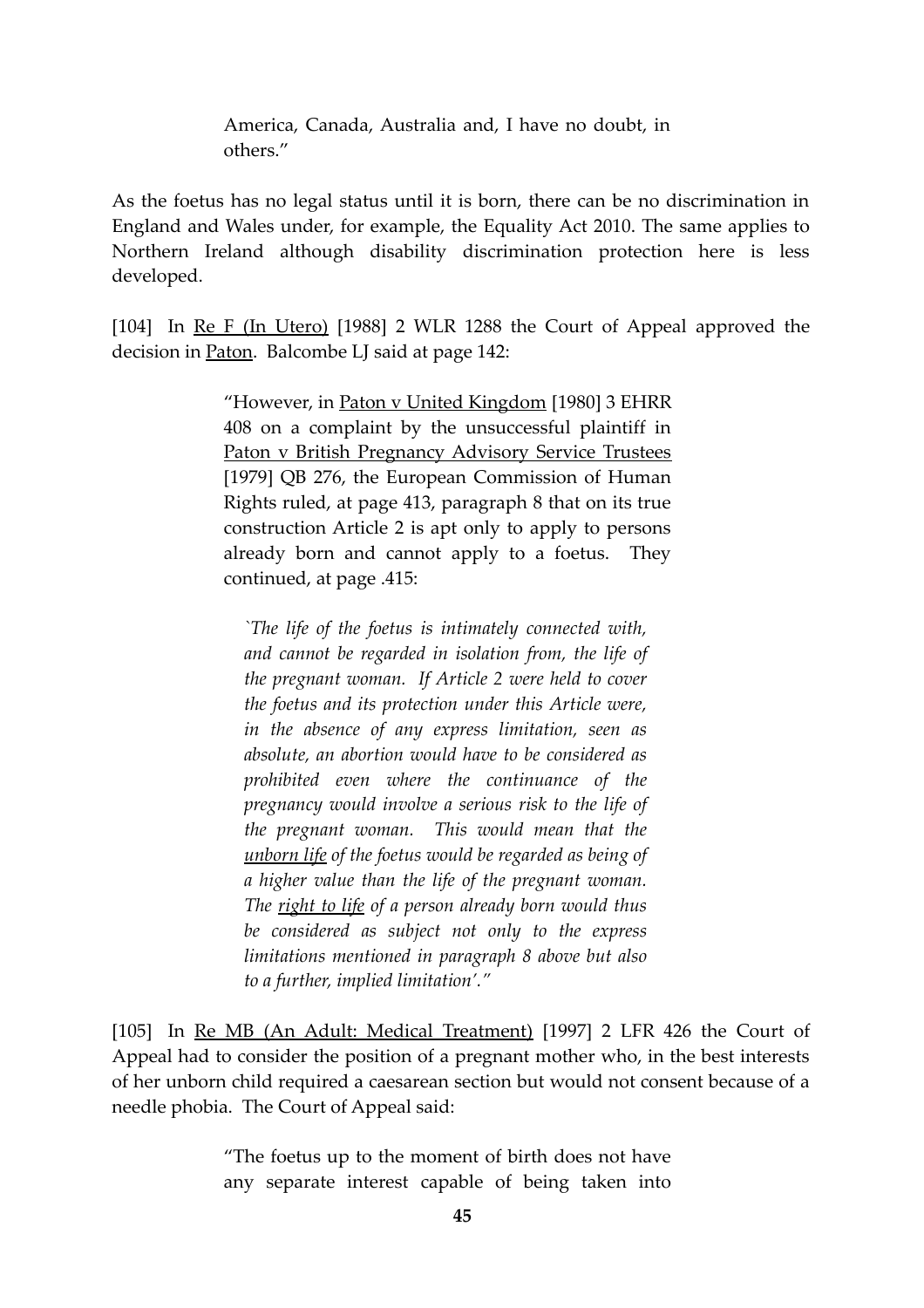account when a court has to consider an application for a declaration in respect of a caesarean section operation. The court does not have the jurisdiction to declare that such medical intervention is lawful to protect the interests of the unborn child even at the point of birth."

[106] In Evans v Amicus Health Care Limited and Others [2005] Fam 1 Wall J reviewed all the authorities and said at paragraph 175:

> "… there is abundant domestic authority, binding on me, that a foetus, at whatever stage of its development, has no existence independent of its mother. If a foetus has no right to life under article 2, it is difficult to see how an embryo can have such a right."

The Court of Appeal in approving that dictum at paragraph [19] said in refusing permission to appeal on the Article 2 ground:

> "Our reasons for refusing permission can be shortly stated. In our domestic law, it has been repeatedly held that a foetus prior to the moment of birth does not have independent rights or interests."

[107] The Law of Human Rights ( $2<sup>nd</sup>$  Edition) by Clayton and Tomlinson at 7.06 opine:

> "At common law life begins when the whole of a child has emerged into the world and its existence is no longer dependent upon that of its mother. It is not clear, however, whether this means that the child must simply be able to breathe on its own; or also requires that the circulation of the child be independent of that of its mother. Since embryonic independent circulation occurs within one or two months of the conception, a child appears to be **capable of being alive** when it is able to breathe without dependence on its mother; the umbilical cord need not have been severed."

[108] There are no grounds for concluding, and no convincing ones have been put forward, that the common law in Northern Ireland is any different to that in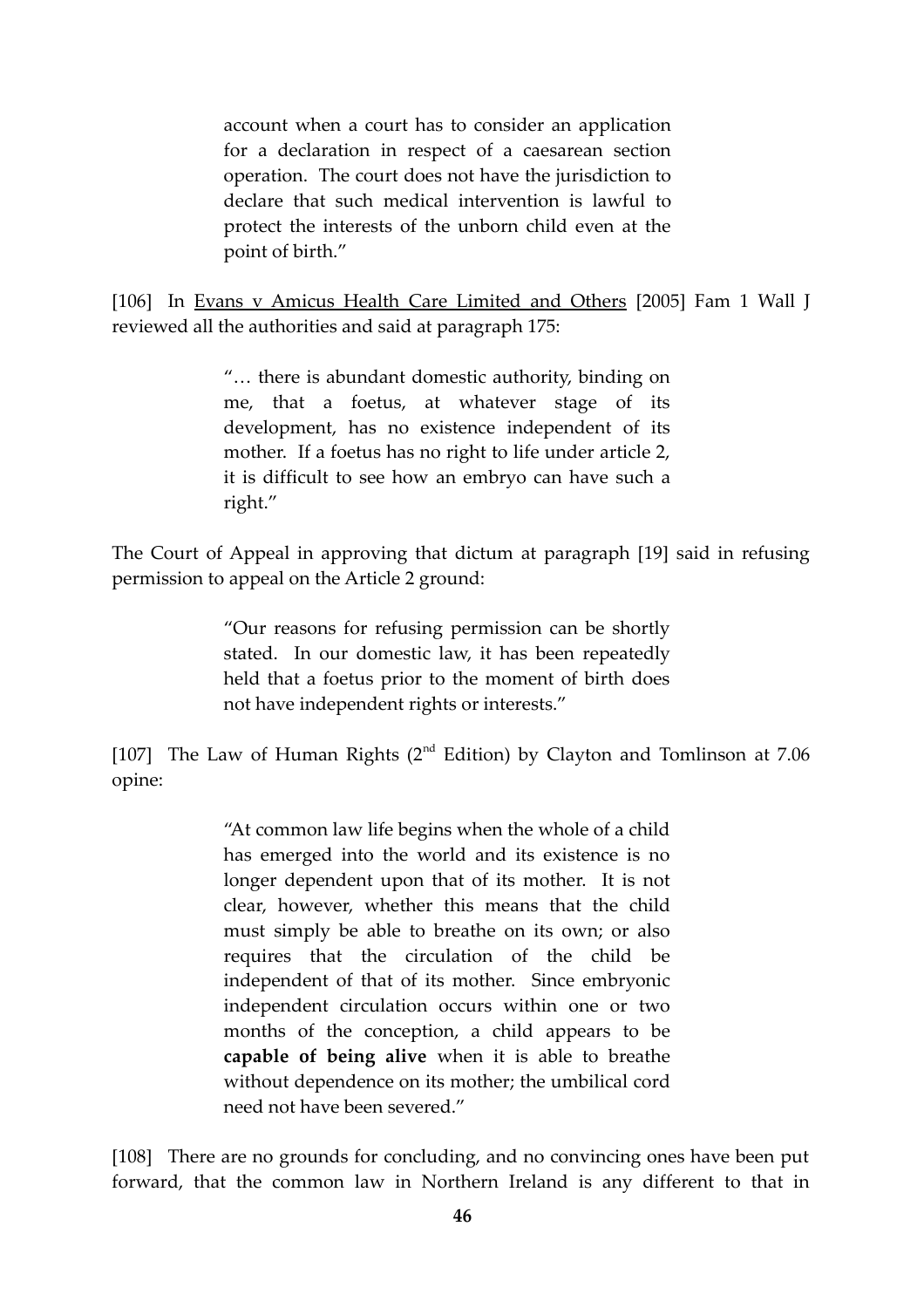England and Wales. While the foetus does not have a right to life under Article 2 in Northern Ireland, pre-natal life here is given protection under certain statutes. Leaving aside the impugned provisions, further statutory protection is given in Northern Ireland for a foetus, where it is capable of being born alive, by Article 14(1) of the Coroner's Act (NI) 1959. This requires the Coroner to hold an inquest into "a foetus in utero which was then capable of being born alive and which loses its chance of life as a result of the offence …".

[109] The position in Northern Ireland law can reasonably be summed up by concluding that the unborn child does not enjoy a full "right to life" under Article 2. However pre-natal life does have some statutory protection in respect of some of its attributes: see 7.63 of the Law of Human Rights.

#### **N. ARTICLE 3**

#### [110] **"ARTICLE 3 PROHIBITION OF TORTURE**

No one shall be subjected to torture or to inhuman or degrading treatment or punishment."

It is common case that this Article provides absolute protection against any inhuman and/or degrading treatment: eg see Saadi v Italy [2009] 49 EHRR 30. As Ms Lieven QC said on behalf of the Commission it matters not that information which might be extracted by inhuman or degrading treatment would save lives.

[111] Article 3 comprises a negative obligation on a State preventing it from inflicting ill-treatment on individuals within its jurisdiction. Coupled with this is a positive obligation to take appropriate measures to prevent individuals from suffering ill-treatment at the hands of third parties.

[112] The Law of Human Rights  $(2<sup>nd</sup> Edition)$  states at 8.19:

"In order to constitute **inhuman or degrading treatment**, ill-treatment must attain a minimum level of severity and must involve bodily injury or **intense physical and mental suffering**, it must deny **the most needs of any human being to a seriously detrimental extent**. Although there is no single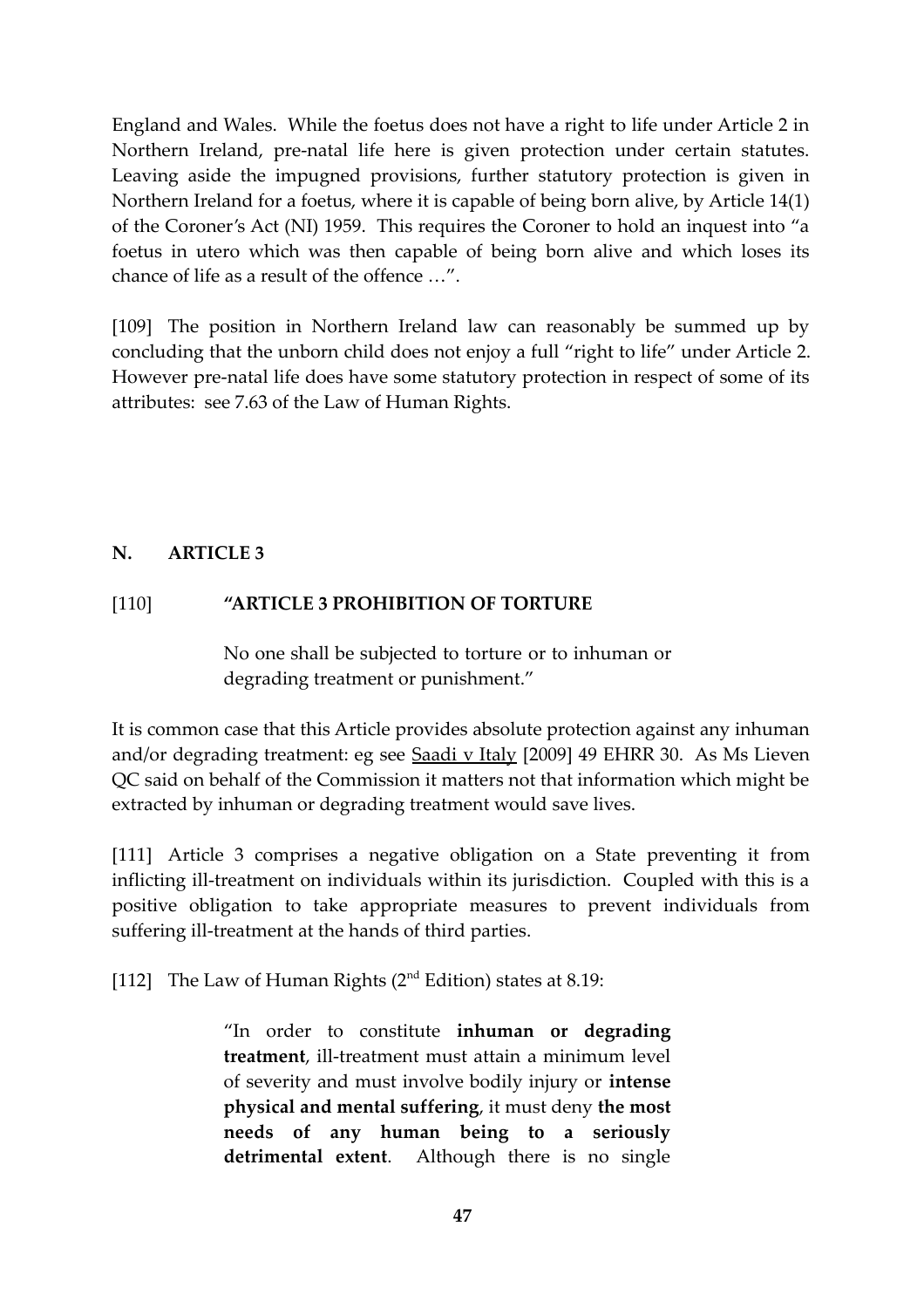standard the minimum level of severity will be attained if one or more of the following is established:

- Unlawful violence which is especially degrading.
- Intensive physical or mental suffering.
- Humiliation of a degree sufficient to **break moral or physical resistance**.
- Treatment which drives the victim to act against his will or conscience."

[113] The onus is on the Commission to establish through evidence put before this Court that there is the potential for a pregnant woman in the categories under consideration to receive treatment which would fulfill the criteria for inhuman or degrading treatment.

[114] In  $P$  and  $S$  v Poland [1929] BMLR 120 a 14 year old rape victim was obstructed and harassed in her efforts to obtain a domestic abortion to which she should have been entitled under the domestic law of Poland. Instead of seeking to provide support for her as a young and vulnerable victim of criminal wrongdoing, she was met with obstructions. Her mother was misleadingly told that the abortion could lead to her daughter's death. The applicant was taken to see a Catholic priest who had been informed of her predicament without her permission or that of her mother. Finally, her medical notes were released to the press. The Court in Poland ordered that she was placed in a juvenile shelter as an interim measure in proceedings to divest her mother of her parental rights. Eventually, after complaints, the applicant was driven to a clandestine destination 500kms away and an abortion was performed. The Court was "particularly struck" by the decision to investigate the girl on criminal charges of unlawful intercourse when "she should have been considered a victim of sexual abuse". As the authorities had no regard for her youth, vulnerability or her own views or feelings, the Court unanimously agreed that there had been a violation of Article 3.

[115] In <u>R R v Poland</u> [2011] 53 EHRR 476 the applicant was repeatedly denied access to a medical diagnosis which would have confirmed its suspicion that the foetus had a genetic disorder. As a result of deliberate procrastination and obfuscation, the applicant was deprived of the opportunity of a lawful abortion under Polish law. The child was born with Turner's Syndrome, a condition about which there was no consensus at the time in Poland about whether a lawful abortion under Polish law would be permitted. However, the shabby treatment the applicant received given her age and her great vulnerability at the hands of the Polish authorities meant that there had been a breach of her Article 3 rights.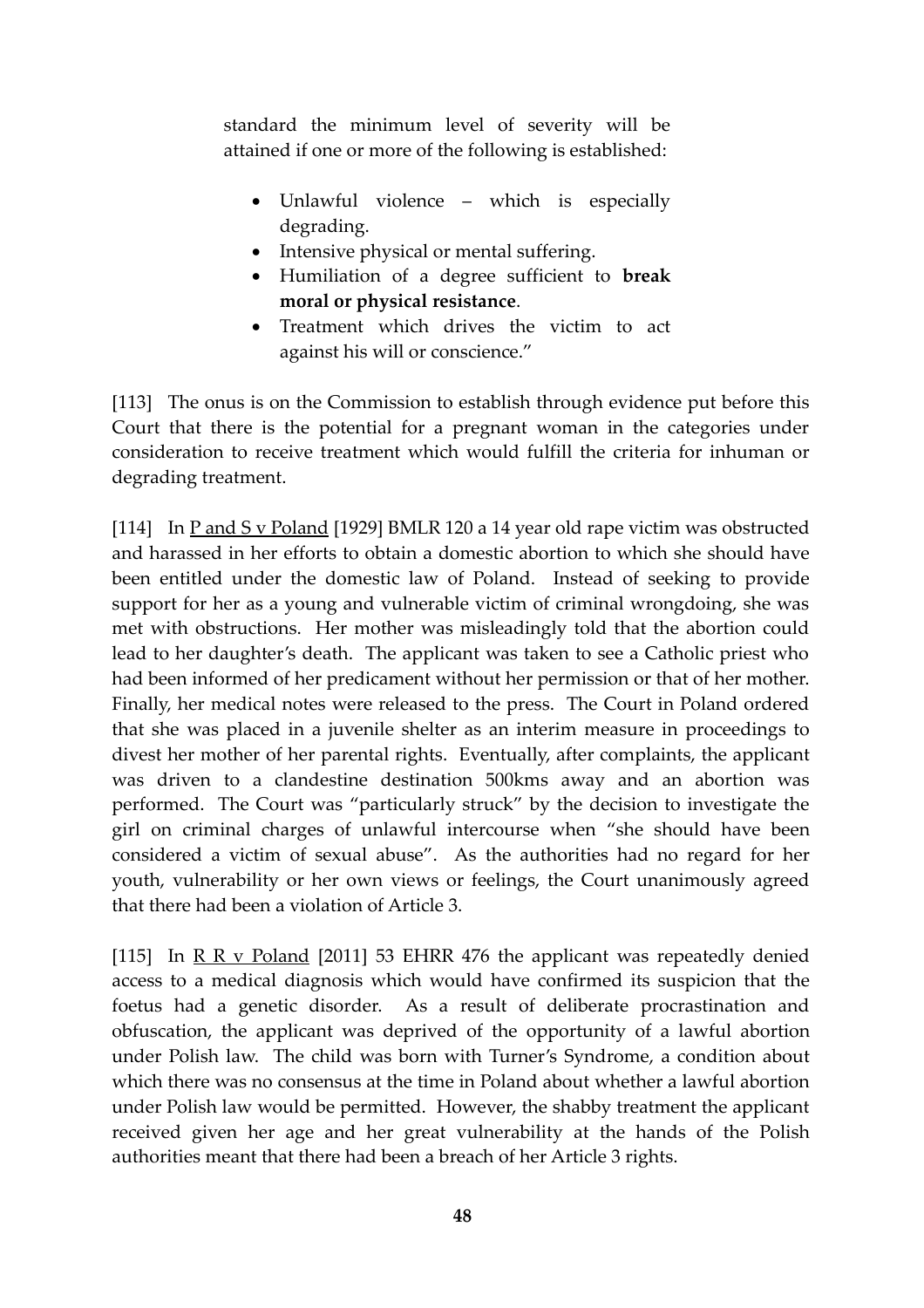[116] In both cases the Court in Strasbourg condemned the Polish procedures and made it plain that if a pregnant woman was entitled to abortion under the law, then the State could not thwart her will by preventing her accessing those services to which she was medically and lawfully entitled. It is important to note that in both these cases there was a deliberate and concerted attempt to delay the applicants' access to medical services to which each was lawfully entitled in the hope that they could prevent any attempt by the applicants to obtain lawful terminations of their pregnancies.

[117] In Pretty v UK [2002] 35 EHRR 1, the applicant had Motor Neurone Disease. She feared a horrible and undignified death. She asked the DPP for an undertaking not to prosecute her husband if he assisted her in ending her life. One of the grounds she relied upon before the European Court following unsuccessful challenges in the High Court and the House of Lords was Article 3. She claimed that the State owed both a negative obligation to refrain from subjecting individuals to inhuman and degrading treatment and a positive obligation to intervene to protect individuals from such treatment. She claimed that she was entitled to have the State "protect her from the suffering she would otherwise have to endure" and, it was irrelevant that the State was not responsible for her medical condition.

[118] The Court determined that the Government had not inflicted any "illtreatment" on the applicant. Nor was there any complaint that the applicant was not "receiving adequate care from the State medical authorities."

[119] As I have stated there is no right to an abortion under the Convention. Obviously the State is not responsible for a woman having a fatal foetal abnormality nor for women being impregnated as a result of sexual crime. In Northern Ireland no procedures or services are in place to admit young women who become pregnant in those circumstances to have their pregnancies terminated, save in the circumstances previously outlined. There is no question of the State inflicting any ill treatment on such vulnerable women. There is no suggestion that those who become pregnant in the circumstances described above do not get the best of medical attention during their pregnancies. Further the State takes no steps to prevent such women from travelling to Great Britain to access medical facilities there which will allow them to obtain termination of their pregnancies. The Director of the PPS has also made it clear that no one assisting any of these pregnant women to travel or the women themselves will face any criminal sanctions in Northern Ireland should their pregnancies be terminated in England.

[120] Of course, the criminal law means that these women will need to leave the jurisdiction if they want to terminate their pregnancies. There is going to be additional stress caused by having to travel to England. These women are going to have an operation carried out when they are far from home and in a vulnerable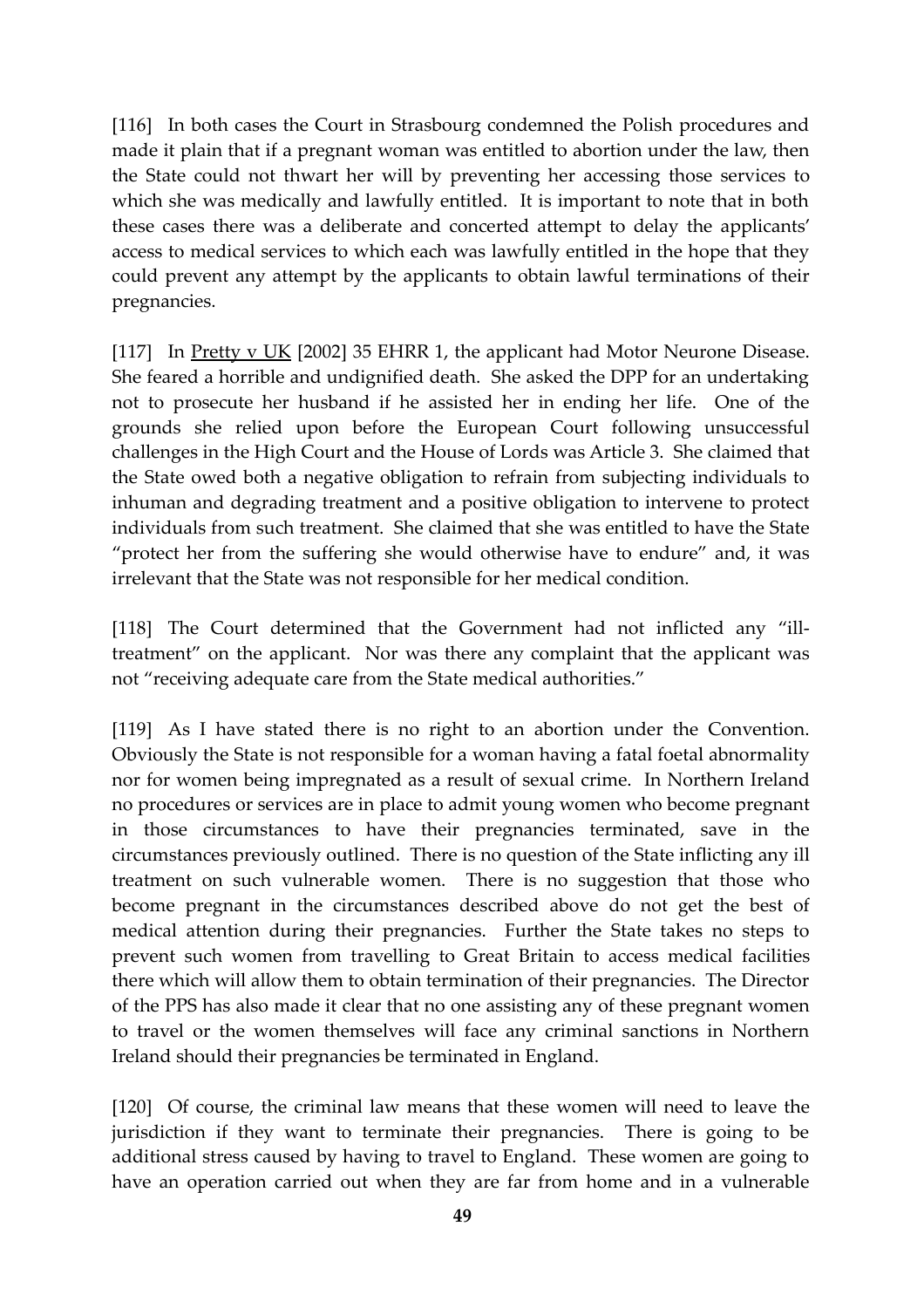condition. But the Court is entitled to take judicial notice of the fact that these women will receive the best of health care either within the NHS in England or elsewhere privately. There is going to be additional expense whether the abortion takes places on the National Health Service or privately. Following the decision of the Court of Appeal in England and Wales in  $\overline{A}$  (By Her Litigation Friend B) v The Secretary of State for Health [2015] EWCA Civ 771, there is no right to free treatment for women travelling to England from Northern Ireland for abortions on the NHS or otherwise. The treatment may be funded by charitable donations, by the family or by the woman herself, or by a combination of all three.

[121] Mindful that the State's obligations under Article 3 are primarily negative, and that we are dealing solely with the additional stress of pregnant women having to travel to England for an abortion, there is no convincing evidence before me that there are victims or potential victims within any of the three categories, which are the subject of this application, who are able to satisfy the minimum threshold of severity necessary to allow a Court to conclude that there has been a breach of their Article 3 rights. The "thin end of the wedge" or "slippery slope" argument also cannot be ignored. There is no reason to dismiss the possibility that a young woman who has become pregnant as the result of a consensual relationship due to an error on her part or a contraceptive malfunction, might also suffer a similar amount of additional stress of having to travel far from her family incurring substantial expenses in order to have her pregnancy terminated in England. It all depends on the psychological make-up and personal circumstances of the woman concerned.

#### **O. ARTICLE 8**

## [122] **"ARTICLE 8 RIGHT TO RESPECT FOR PRIVATE AND FAMILY LIFE**

1. Everyone has the right to respect for his private and family life, his home and his correspondence

2. There shall be no interference by a public authority with the exercise of this right except such as is in accordance with the law and is necessary in a democratic society in the interests of national security, public safety or the economic well-being of the country, for the prevention of disorder or crime, for the protection of health or morals, or for the protection of the rights and freedoms of others."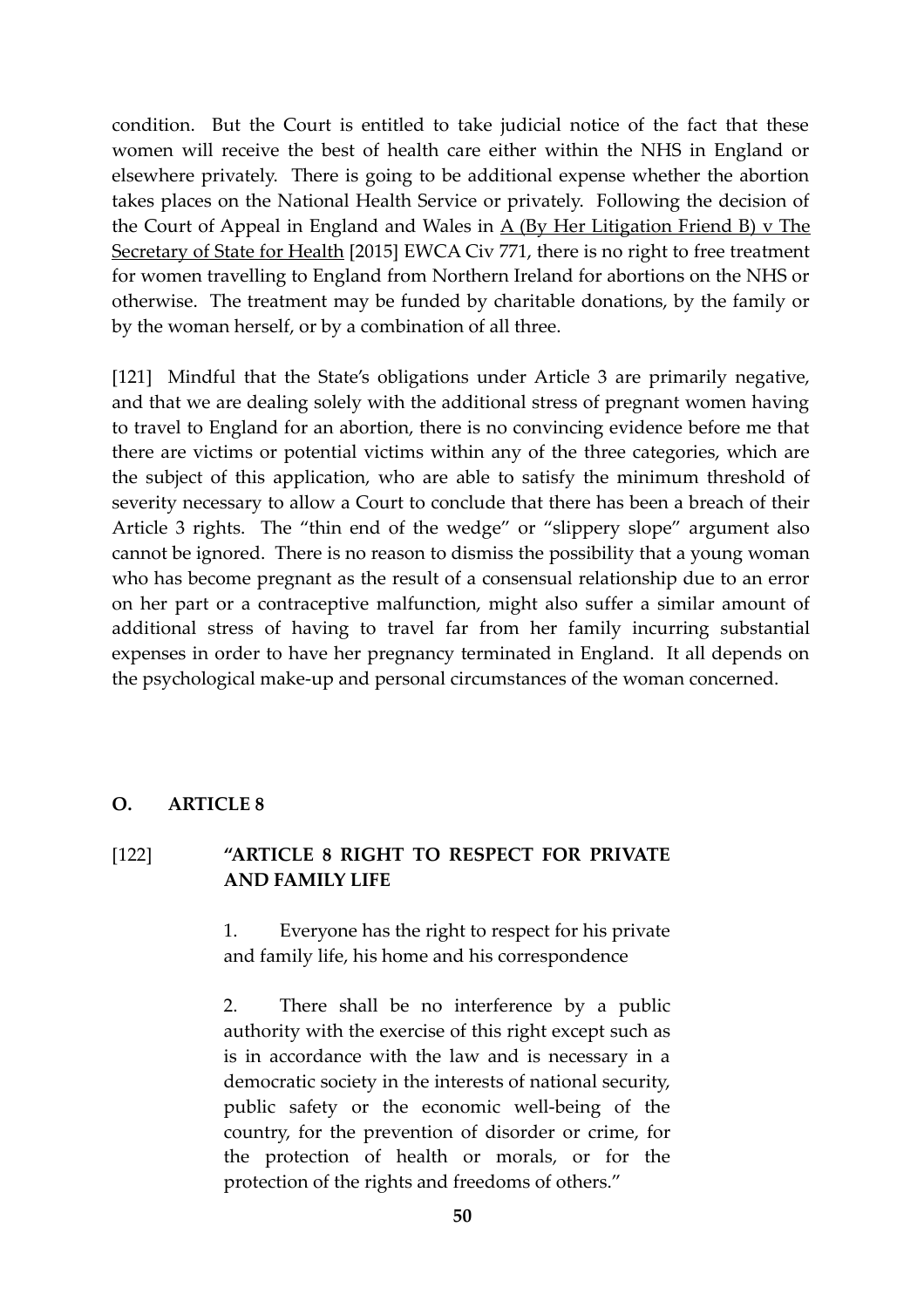[123] Article 8(1) provides protection for four areas: private life, family life, home and correspondence. These concepts are all autonomous under the Convention. The scope of Article 8 has been enlarged over the years due to the evolutive approach to interpretation adopted by the Strasbourg Court.

[124] Harris, O'Boyle, Warwick on the Law of the European Convention on Human Rights ( $3<sup>rd</sup>$  Edition) at page 8 say:

> "It follows from the emphasis placed upon the **object and purpose** of the Convention that it must be given a dynamic or evolutive interpretation. Thus in  $Tyrer y$ UK, the Court stated the Convention is **a living instrument which … must be interpreted in the light of present day conditions**."

The text goes on to point out that other decisions reflect changing social conditions and the attitude to certain minorities, such as homosexuals (Dudgeon) and transsexuals (Goodwin v UK 35 EHRR 447) but warns that "the Convention may not be interpreted in response to **present day conditions** so as to introduce into it a right that it was not intended to include when the Convention was drafted".

[125] It is also important to remember that the Strasbourg Court has repeatedly stressed that the "Convention must be read as a whole, and interpreted in such a way as to promote internal consistency and harmony between its various provisions": see Stec v UK 43 EHRR 1027 paragraph 48.

[126] In Tysiac v Poland [2007] 45 EHRR 42, the first of a line of cases where the Strasbourg Court has considered Article 8 in connection with abortion, the Court was asked to consider the case of an applicant who suffered from severe myopia. She became pregnant. Three doctors each advised her that there was a risk to her eyesight if she carried the baby to full term. No doctor, however, would certify for the therapeutic abortion to which she would have been entitled under Polish law. After giving birth her eyesight deteriorated with blindness becoming a real possibility. She was in need of constant care and assistance in her everyday life and remained severely disabled with adverse consequences for her other two children. It was held that there was no breach of Article 3 but that there had been a breach of Article 8. The Court emphasised that where a State permits a termination on the grounds that the pregnancy endangered the mother's life or health, as here, the domestic law must have in place an effective system to decide whether the criteria is met. In Tysiac case that system was not in place and thus there was a breach of Article 8.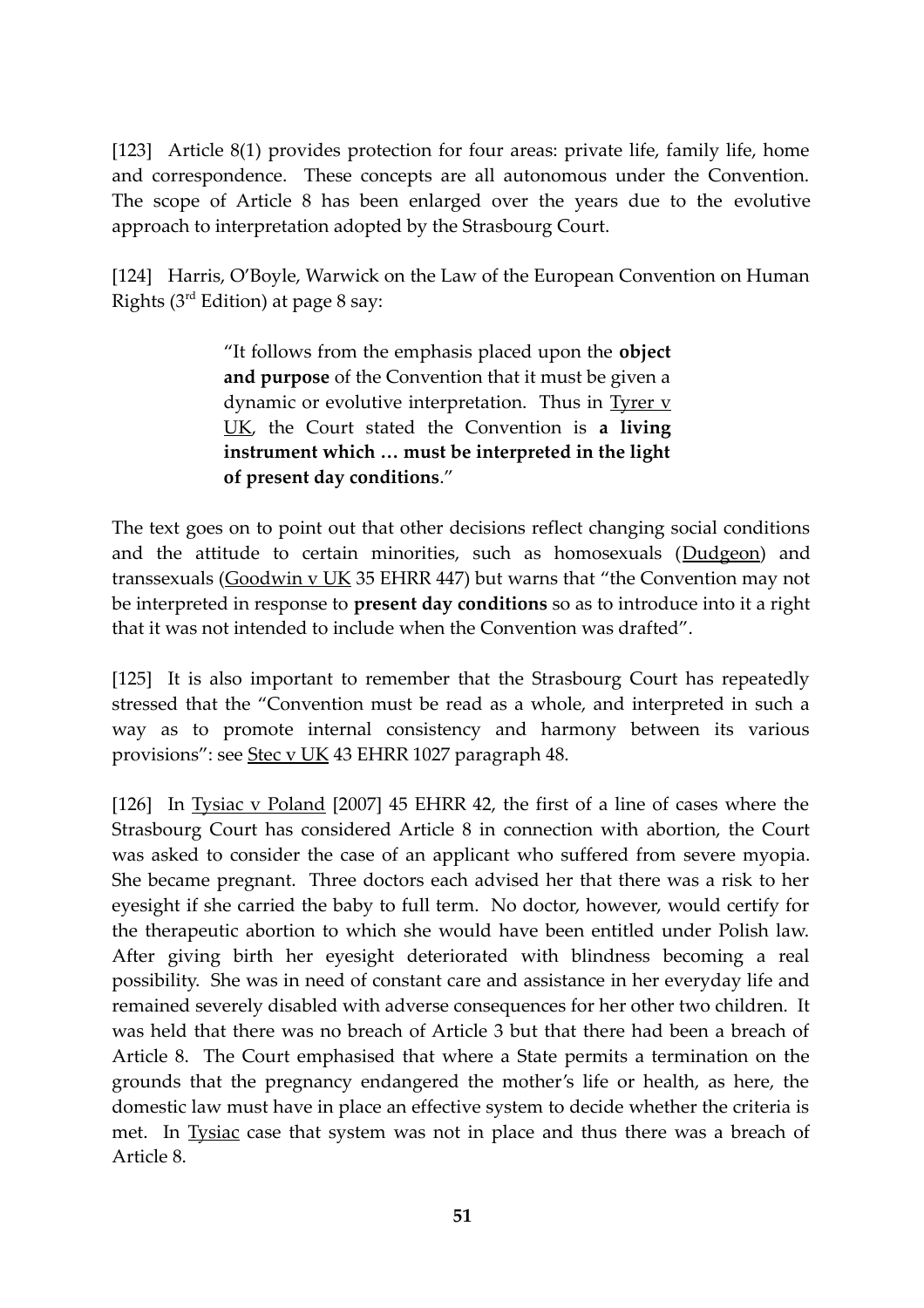[127] In RR and P and S, two cases which are referred to above, the Court concluded that in addition to the breaches of Article 3 outlined there had also been breaches of Article 8.

In RR the Court said at paragraph [180]:

"The Court reiterates that **private life** is a broad concept encompassing, inter alia, the right to personal autonomy and personal development. The Court has also held that the notion of personal autonomy is an important principle underlying interpretation of its guarantees."

The judgment goes on to state that it had previously found that the decision of a pregnant woman to continue her pregnancy or not belongs to the "sphere of private life and autonomy".

[128] In  $\underline{P}$  and  $\underline{S}$  the Court emphasised that "the notion of private life within the meaning of Article 8 applied both to decisions to become and not to become a parent".

[129] In  $A$ ,  $B$  and  $C$  v Ireland, three different woman complained that their Convention rights had been breached because they had had to travel from the Republic of Ireland to Great Britain in order to have a safe and legal abortion. The circumstances of the women differed but they represented a large community of Irish women who are forced to travel abroad to access lawful abortion services.

[130] A was unmarried, unemployed and living in poverty. She had four young children. All of them were in foster care as a result of problems she had experienced due to her alcoholism. Her pregnancy was unintentional as she believed her partner was infertile. She was worried that this child would jeopardise her health and the possible reunification of her family. She borrowed the money ( $\epsilon$ 650) from a money lender at a high rate of interest to have the abortion in England.

[131] B became pregnant unintentionally. She could not care for a child on her own. She travelled to London alone for the abortion.

[132] C travelled to England for an abortion believing that she could not have one in the Republic of Ireland. She had been having chemotherapy due to a rare form of cancer when she became pregnant unintentionally. It was impossible to predict the effects of pregnancy on her own cancer and she could not have chemotherapy during the first trimester because of the risk to the foetus. She complained that because of the chilling effect of the Irish legal framework, she received insufficient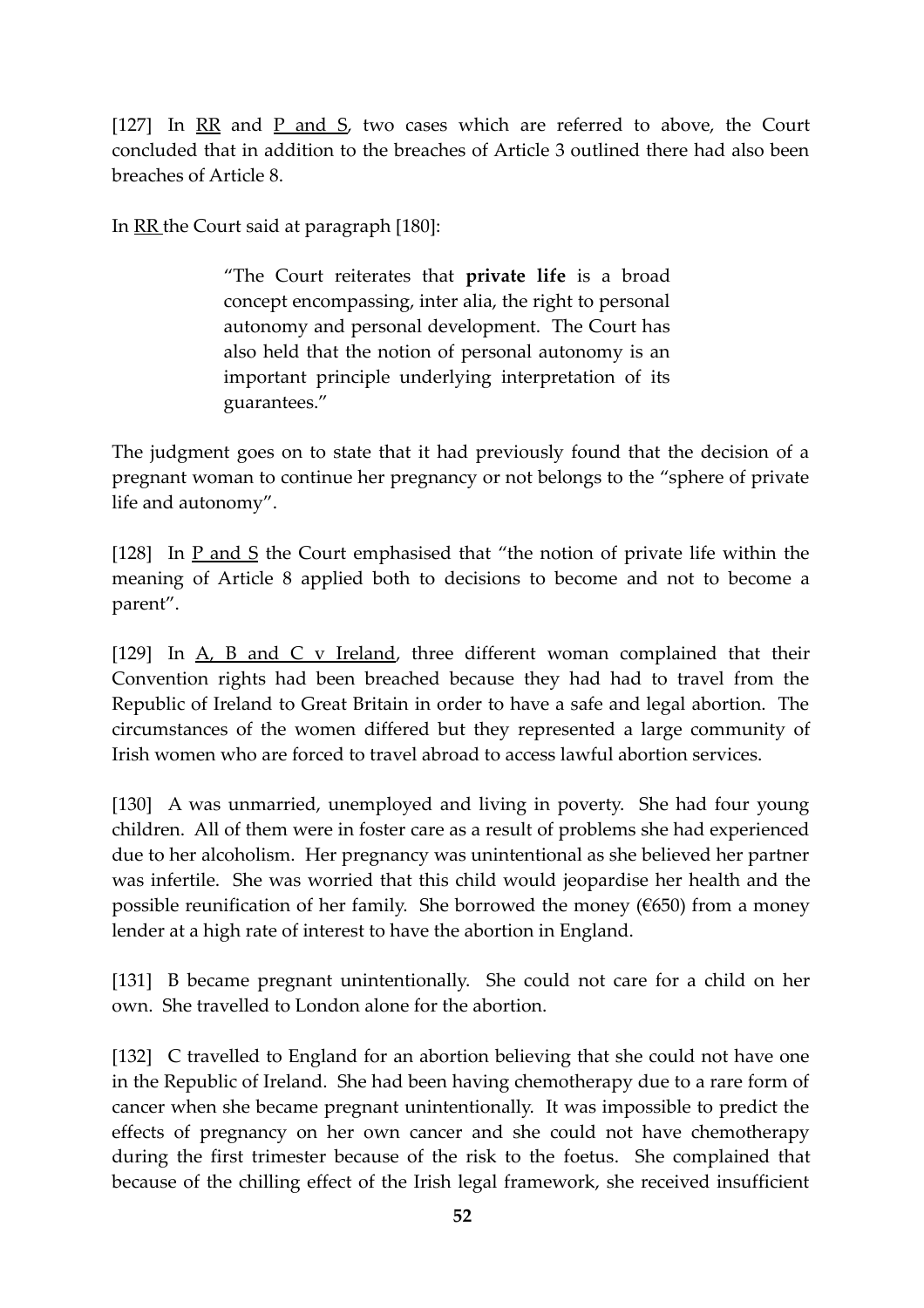information as to the impact of the pregnancy on her health and life and of the prior tests for cancer on the foetus. She had to travel to England to have an abortion.

[133] The Court agreed that in respect of all three applicants their Article 8 rights were engaged. It said:

> "While Article 8, cannot, accordingly, be interpreted as conferring a right to abortion, the Court finds that the prohibition in Ireland of abortion where sought for reasons for health and/or well-being about which the first and second applicants complained, and the third applicant's alleged inability to establish her qualifications for a lawful abortion in Ireland, come within the scope of their right to respect for their private lives and accordingly article 8."

[134] The Court then considered in respect of both A and B whether this interference was justified under Article 8(2). It was required to consider "whether the interference was in accordance with the law and necessary in a democratic society for one of the legitimate aims specified in Article 8 of the Convention". (paragraph 218).

[135] It had no difficulty in concluding that the interference was in accordance with the law. It recorded in Open Door Consulting Limited v Ireland [1993] 15 EHRR 244 that the protection afforded under Irish law to the right to life of the victim was "based on profound moral values concerning the nature of life which were reflected in a stance of the majority of the Irish people against abortion during the 1983 referendum". There had been further support from other referendums including the one rejecting the Lisbon Treaty in 2008 and the subsequent ratification of the Lisbon Treaty following a special protocol which confirmed that nothing in the Treaty would affect the "constitutional protection of the right of life of an unborn child". The Court rejected limited opinion polls from the applicants which indicated a change of Irish opinion since then. It concluded that the impugned restrictions on abortion therefore pursued a legitimate aim namely the protection of morals of which the protection in Ireland of the right to life of the unborn was one aspect.

[136] It then went on to consider whether the interference was "necessary in a democratic society". It said at paragraph [229]:

> "In this respect, the Court must examine whether there existed a pressing social need for the measure in question, and, in particular, whether the interference was proportionate to the legitimate aim pursued,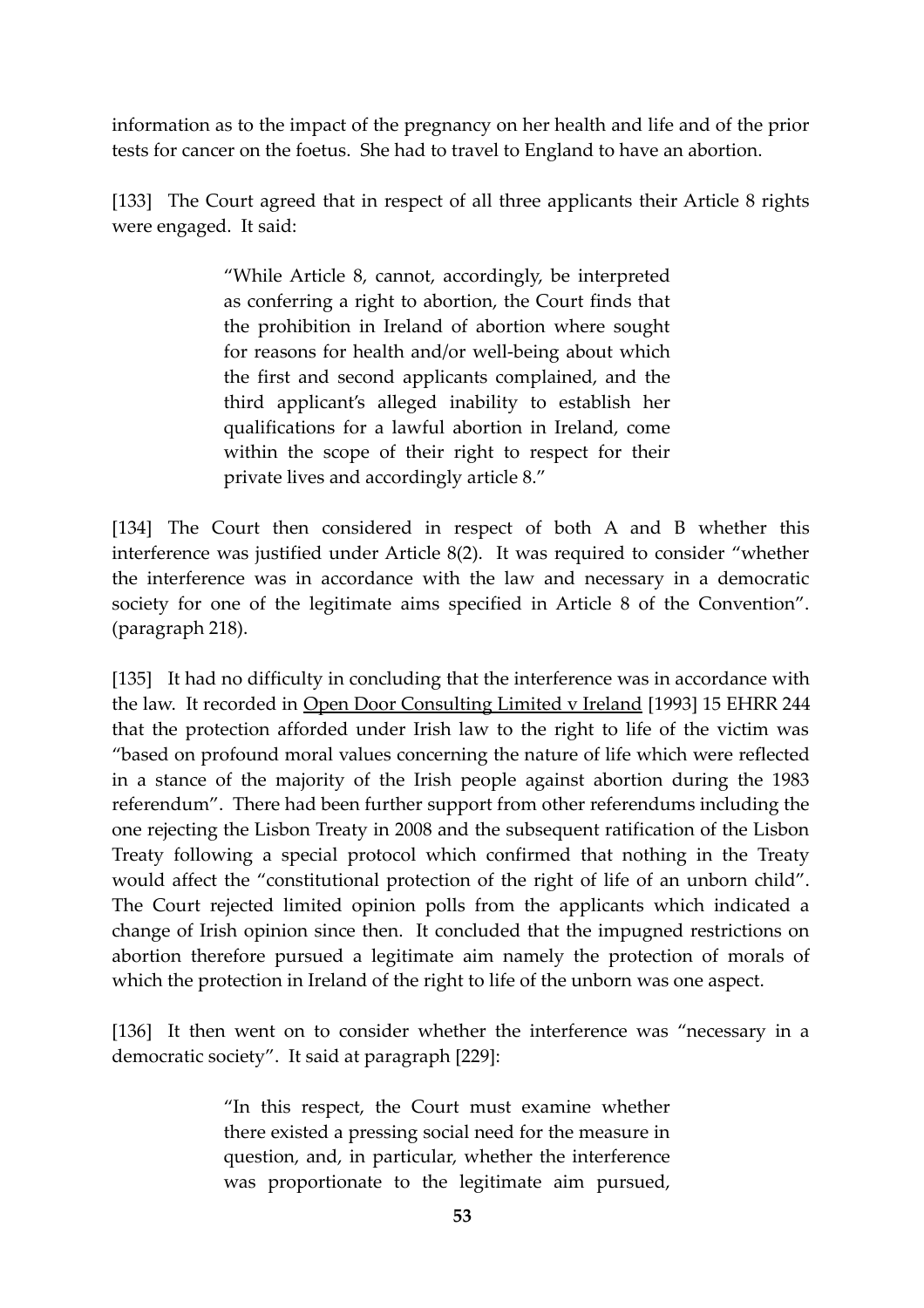regard being had to the fair balance which has to be struck between the relevant competing interests in respect of which the State enjoys a margin of appreciation."

[137] In answering this question, it noted that the margin of appreciation was usually restricted where, as here, "a particularly important facet of the individual's existence or identity is at stake". Where there is no consensus "within the Member States of the Council of Europe either as to the relevant importance of the interests at stake or as to the best means of protecting it, particularly where the case raises sensitive, moral or ethical issues, the margin will be wider".

[138] It is recognised that the State authorities are better able to judge "not only on the **exact content of the requirements of morals** in their country, but also on the necessity of a restriction intended to meet them".

[139] The Court considered there was a broad consensus among contracting States but it did not consider that this consensus narrowed the broad margin of appreciation and stated at paragraph 237:

> "Of central importance is the finding in the above cited Vo case, referred to above, that the question of when the right to life begins came within the states' margin of appreciation because there was no European consensus on the scientific and legal definition of the beginning of life, so it was impossible to answer the question whether the unborn was a person to be protected for the purposes of art. 2. Since the rights claimed on behalf of the foetus and those of the mother are inextricably interconnected, the margin of appreciation accorded to a State's protection of the unborn necessarily translates into a margin of appreciation for that State so as to how it balances the conflicting rights of the mother. It follows that, even if it appears from the national laws referred to that most contracting parties may in their legislation have resolved those conflicting rights and interests in favour of greater legal access to abortion, this consensus cannot be a decisive factor in the Court's examination of whether the impugned prohibition on abortion in Ireland for health and well-being reasons struck a fair balance between the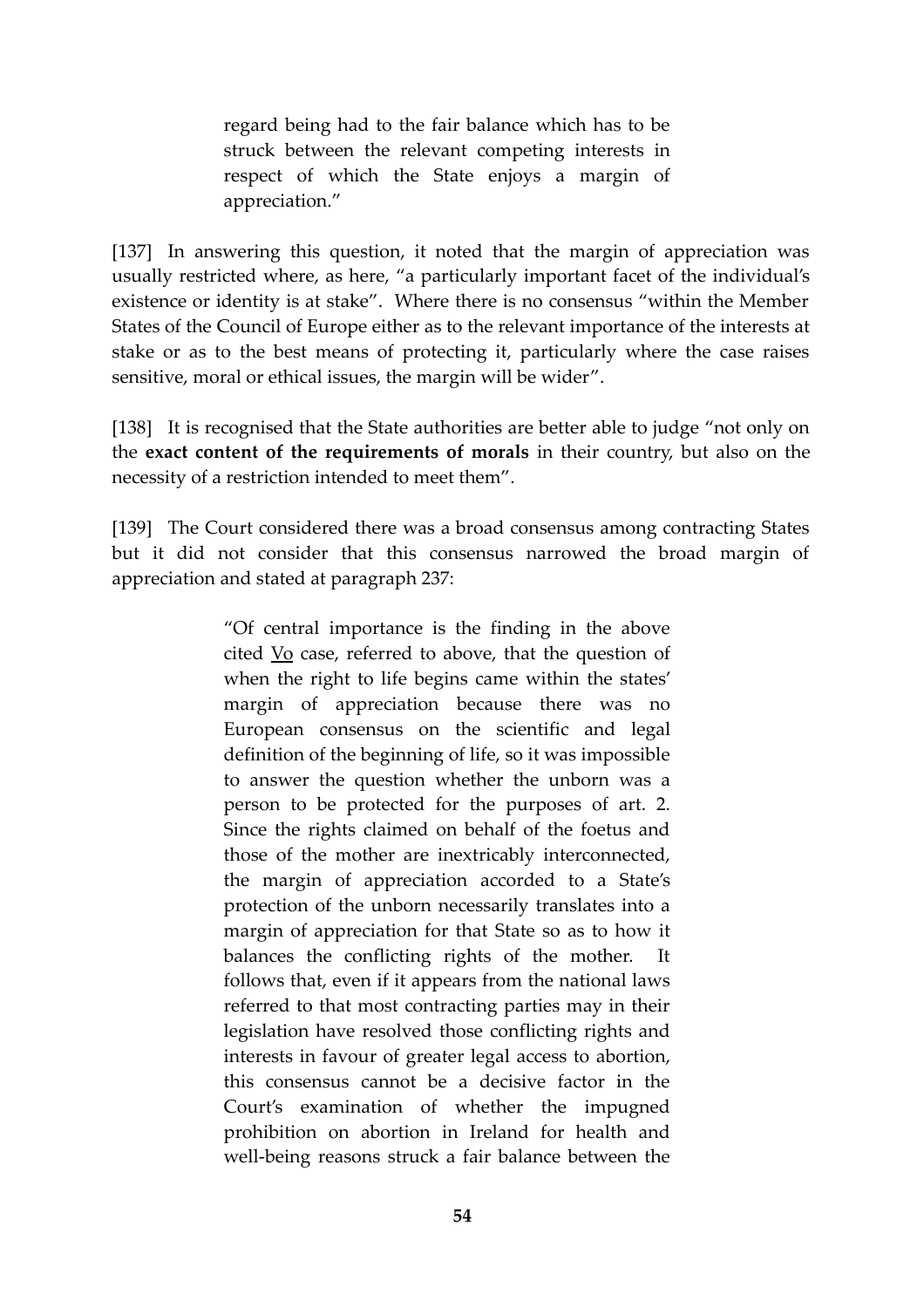conflicting rights and interests, notwithstanding an evolutive interpretation of the Convention."

[140] It then went on to conclude at paragraph [241]:

"Accordingly, having regard to the right to lawfully travel abroad for an abortion with access to appropriate information and medical care in Ireland, the Court does not consider that the prohibition in Ireland of abortion for health and well-being reasons, based as it is on the profound moral views of the Irish people as to the nature of life and as to the consequent protection to be accorded to the right to life of the unborn, exceeds the margin of appreciation accorded in that respect to the Irish State. In such circumstances, the Court finds that the impugned prohibition in Ireland struck a fair balance between the right of the first and second applicants in respect of their private lives and the rights invoked on behalf of the unborn."

Thus the decision to give the Irish State a wide measure of appreciation on the issue of the protection to the unborn when normally the margin of appreciation would have been much narrower was dependent on the conclusion the Court had reached on the "profound moral views of the Irish people as to the nature of life", the right to life being guaranteed under the Irish Constitution from the date of conception.

[141] In the present case evidence was adduced by the applicant of opinion polls which purported to show an overwhelming majority of the population of Northern Ireland in favour of abortion. Little weight can be attached to these as they are dependent on the nature of the questions asked, the circumstances in which they were asked and the nature of the persons sampled. The court cannot be satisfied that these results are reflective of the views of the Northern Ireland people. It is simply impossible to know how the majority of people in Northern Ireland view abortion without a referendum. Such a referendum is likely to be divisive and will further polarise a community riven with other divisions. It is true that there is no political will to change the law of abortion to permit these exceptions and that is reflected in the submissions made by the Attorney General. The respondent is somewhat more circumspect. According to Ms Patterson the Department "does not consider that such changes are necessary in order to achieve compliance with the requirements of the ECHR, rather it considers that the proposed changes are in the public interest." (Those changes were much more limited than the ones sought in the present application.) However there is no evidence before the Court as to the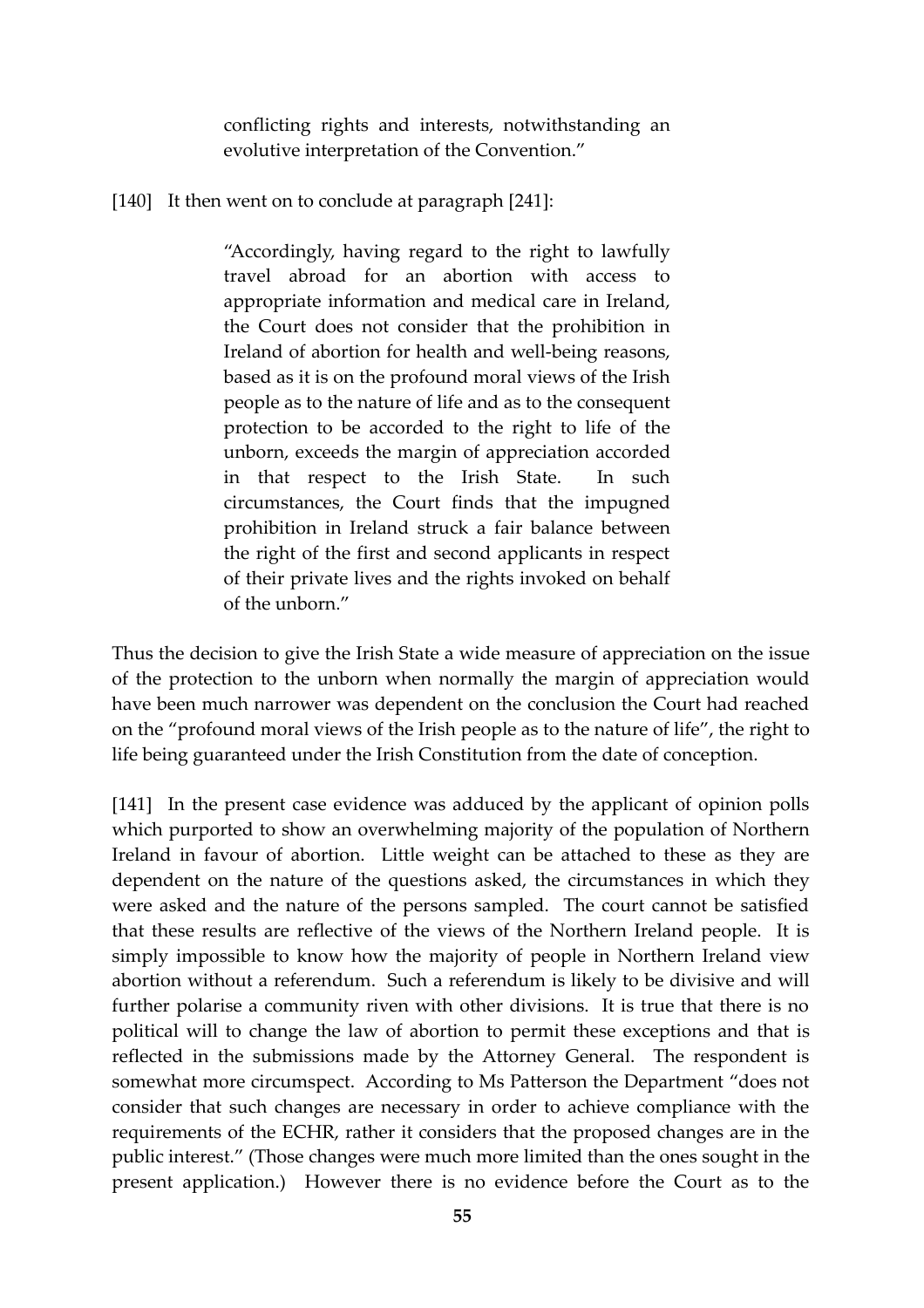"profound moral views of the people of Northern Ireland as to the nature of life". As previously discussed, there is no Article 2 right to life in Northern Ireland or under the common law for the foetus, although statute does provide greater protection to the unborn than in England and Wales. But Northern Ireland is significantly different to the Republic of Ireland where the Constitution, as interpreted by the Courts, guarantees the right to life from the moment of conception. There is also cogent evidence from the various referendums in the Republic of Ireland that the majority of citizens in that country do have "profound moral views as to the nature of life".

[142] It is asserted that the impugned provisions are proportionate and that as in the  $A$ ,  $B$  and  $C$  case there exists a right to travel to England for Northern Irish women who have become pregnant and who want to seek an abortion. I have three problems with this argument, although it is fair to say that it did not trouble Strasbourg. They are:

- (i) If it is morally wrong to abort a foetus in Northern Ireland, it is just as wrong morally to abort the same foetus in England. It does not protect morals to export the problem to another jurisdiction and then turn a blind eye.
- (ii) If the aim is to prevent abortion, then it is surely no answer to say that abortion is freely available elsewhere and that necessary services can be easily accessed in an adjacent jurisdiction. There is no evidence before this Court, and the Court has in no way attempted to restrict the evidence adduced by any party, that the law in Northern Ireland has resulted in any reduction in the number of abortions obtained by Northern Irish women. Undoubtedly, it will have placed these women who had to have their abortions in England under greater stress, both financial and emotional, by forcing them to have the termination carried out away from home.
- (iii) There can be **no doubt** that the law has made it much more difficult for those with limited means to travel to England. They are the ones who are more likely to be greatly affected in their ability to terminate their pregnancy if they cannot obtain charitable assistance. The protection of morals should not contemplate a restriction that bites on the impoverished but not the wealthy. That smacks of one law for the rich and one law for the poor.

[143] Although the Court in  $A$ ,  $B$  and  $C$  v Ireland, rejected the claims of  $A$  and  $B$ , the case of C succeeded under Article 8 on the basis of the failure of the Irish Government to introduce "a procedure" by which C could have established whether she qualified for a lawful abortion in Ireland on the grounds of the risk to her life during her pregnancy. The Court concluded that there was an absence of any legislative or regulatory regime that would have allowed C to find out whether she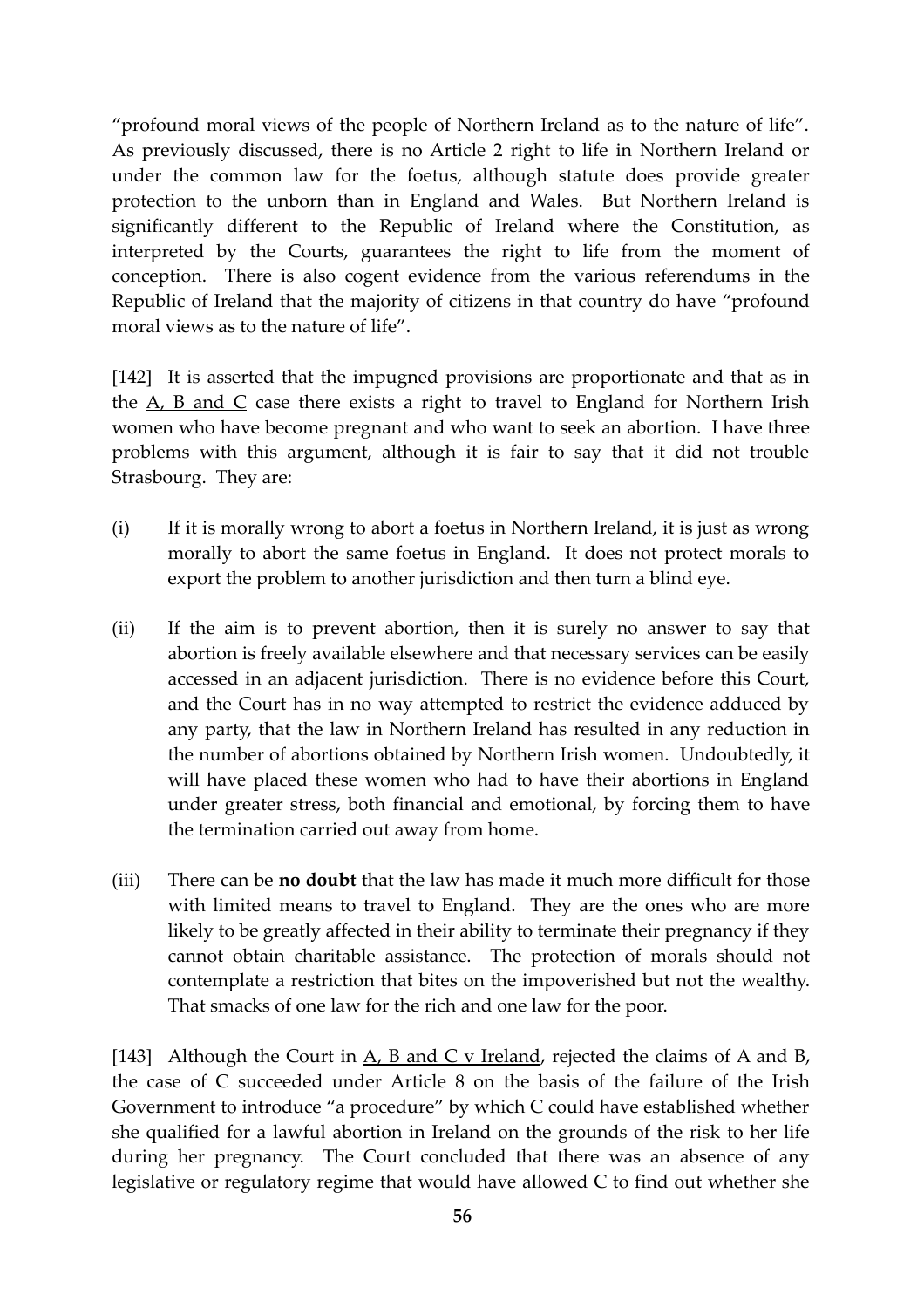qualified for a lawful abortion in accordance with art. 40.3.3 of the Constitution. There was thus a violation of Article 8 in that respect alone. The issue of exceptions for abortion because the pregnancies were the product of sexual crimes or because the women were carrying an FFA or an SMF, was not before the Court. The Court did not find there was any right to an abortion, a very different matter. But the decision was built on the foundation of the foetus having a right to life guaranteed by the Constitution from the moment of conception and the profound moral views of the people of the Republic of Ireland as to the nature of life.

[144] There is no direct authority from Strasbourg on the issue before this Court. There is only some limited guidance. Strasbourg has determined that each State should be given a wide margin of appreciation in deciding when lawful abortions may be carried out. The Court must therefore form its own view as to whether the impugned provisions breach Article 8 by preventing women having a pregnancy terminated when there is an SMF, an FFA or where the pregnancy is a consequence of sexual crime.

[145] An interference having been established under Article 8(1), that is the interference with the personal autonomy of women who are pregnant with SMFs, FFAs or as a result of sexual crime, then the interference has to be justified by the Government. According to Strasbourg jurisprudence (eg see S and Marper v UK [2009] 48 EHRR 50), such justification rests on three separate strands. The interference must be:

- (a) In accordance with the law.
- (b) For a legitimate aim.
- (c) Necessary in a democratic society.

[146] There is no doubt that the interference is in accordance with the law, enshrined as it is in a statute.

[147] The next issue is "does the interference pursue a legitimate aim?" As discussed, although pre-natal life does not enjoy full Article 2 protection, it is a legitimate aim to protect it. The protection of morals, reflecting as it does the profound moral view of the people of Northern Ireland as to the nature of life is more problematical. There is no evidence one way or the other as to the views of the people of Northern Ireland.

[148] For the reasons that I have already given, I do consider that it is a legitimate aim to keep in place a prohibition on abortion where the foetus will be viable but the unborn child faces non-fatal disability. There should be equality of treatment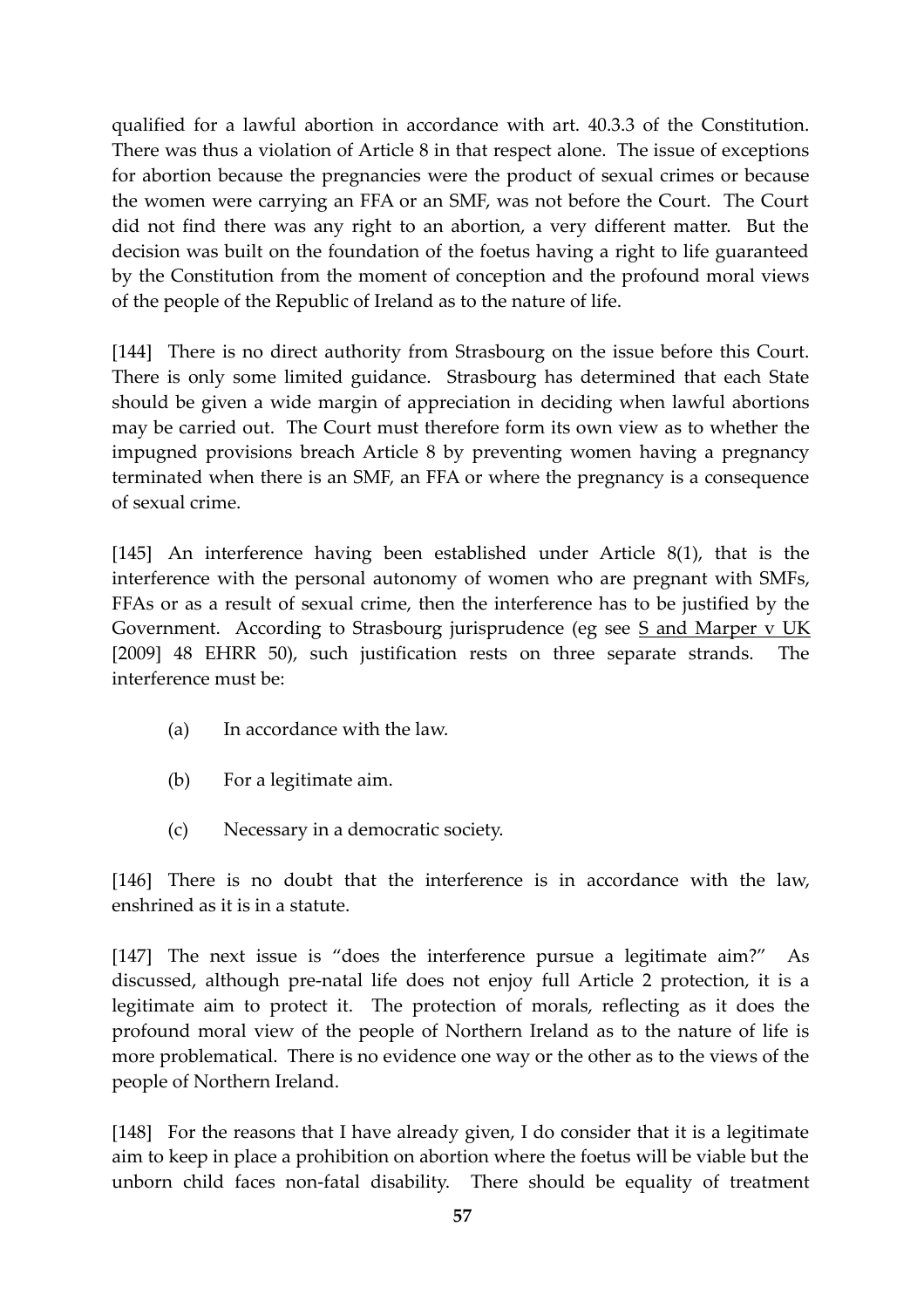between, on the one hand, the foetus which will develop into a child without physical or mental disability and, on the other hand, the foetus which will develop into a child with a physical and/or mental disability which is non-fatal. However, it is illegitimate and disproportionate (see below) to place a prohibition on the abortion of both a foetus doomed to die because a fatal abnormality makes it incapable of an existence independent of the mother's womb and the viable foetus conceived as a result of sexual crime, but incapable of an independent existence.

[149] The last issue, namely necessity involves the consideration of whether there is "a pressing social need" for the interference. This involves considering whether the means employed are proportionate to the legitimate aim pursued by the statute. As Lord Reed in Bank Mellat v HM Treasury (No 2) [2014] AC 700 at paragraph [72] explained this requires four specific questions to be answered:

- (a) Is the legislative objective sufficiently important to justify limiting a fundamental right?
- (b) Are the measures which have been designed to meet it rationally connected to it?
- (c) Are they no more than are necessary to accomplish it?
- (d) Do they strike a fair balance between the rights of the individual and the interests of the community?

# **Policy Objective?**

[150] The protection of pre-natal life and the protection of morals based on the profound views of the Northern Ireland people as to the meaning of life are lawful objectives.

## **Rational Connection?**

[151] In S and Marper v United Kingdom [2008] 25 BHRC 557 the ECJ concluded at paragraph 101 that for there to be a connection between the aim of a measure and its terms, it had to be evidence based. Lord Kerr in Gaughran v Chief Constable for Northern Ireland [2015] NI 55 at paragraph [64] said:

> "Mere assertion that there is such a connection will not suffice, much less will speculation or conjecture that the connection exists".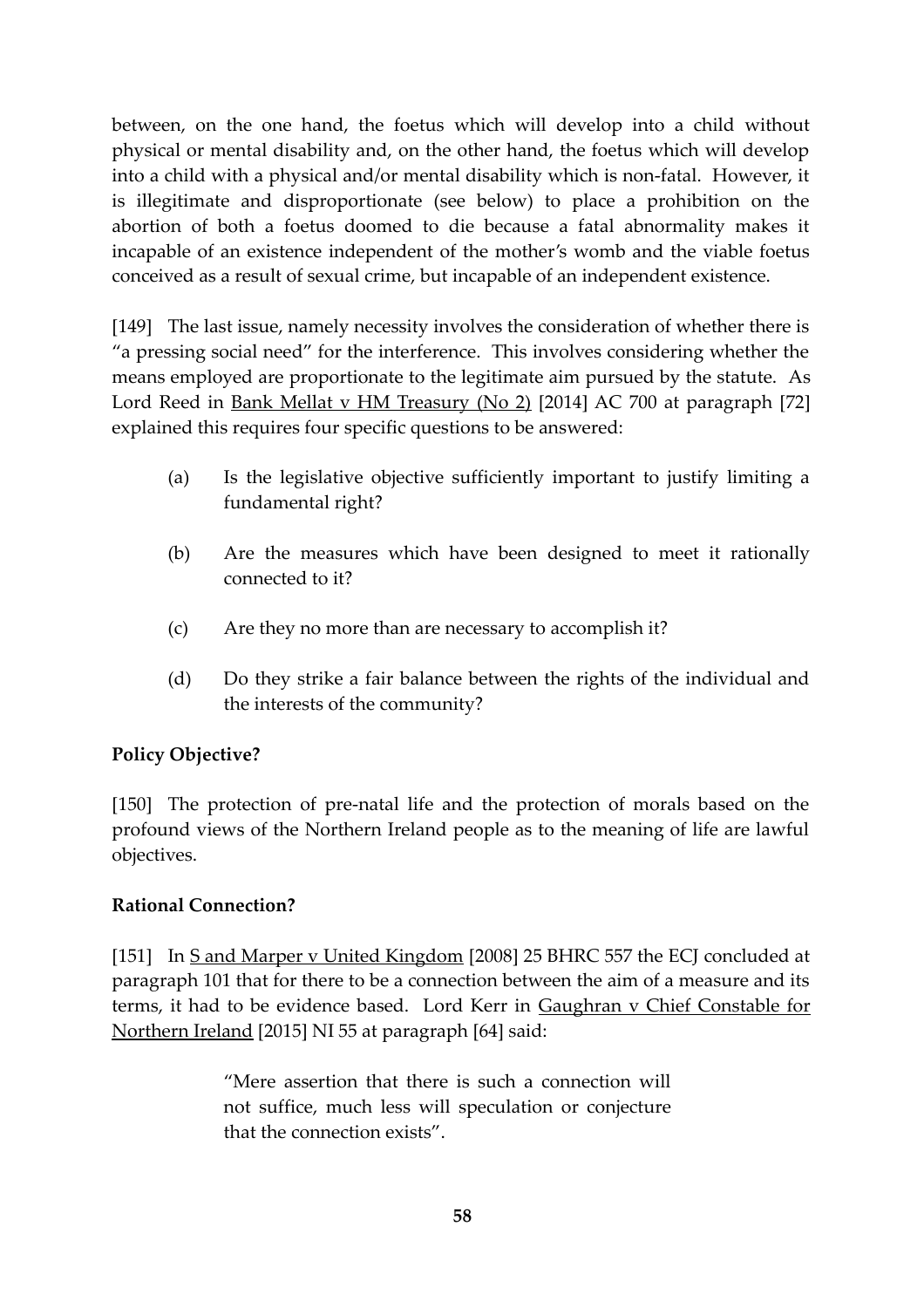[152] Lord Reed in <u>Bank Mellat No 2</u> quoted Wilson J in the Canadian case of Lavagne v Ontario Public Service Employees Union [1991] 2 SLR 211 at 291. He said that the investigation of whether there was a *rational connection* between objectives and means to attain them requires the party to demonstrate that the legislative goals are logically furthered by the means which have been selected by the legislature. Lord Reed further stated:

> "The words *furthered by* point towards a causal test: a measure is naturally connected to its objective if its implementation can reasonably be expected to contribute towards the achievement of that objective."

[153] It can be difficult to adduce evidence as to the effect on morals. It is hard to *prove* that a particular measure will further a particular moral perspective. There is no reason why a State cannot rely on the logic of a measure producing a certain outcome. It is important to guard against the danger alluded to by Lord Sumption in Nicklinson at paragraph [230] of the judge imposing his own personal opinion and of that "lacking all constitutional legitimacy".

[154] However it is noteworthy that the Government in this case unlike the State in A, B and C v Ireland has chosen deliberately not to adduce any evidence on the issue of justification. Thus the Court is invited to infer that the imposition of criminal sanctions on women for having abortions and for those performing them in Northern Ireland results in the reduction of the number of abortions in those categories. There is evidence that such a provision, forcing these young women to travel to England and Wales, can have the consequence of imposing a crushing burden on those least able to bear it if they cannot obtain charitable assistance. The Court can understand that for those women without support whether from their family or from a charity, such criminal provisions requiring them to travel abroad to have an abortion will impose a heavy financial burden upon them. That burden will weigh heavier on those of limited means. The protection of morals, as I have observed, should not contemplate a restriction that penalises the impoverished but can be ignored by the wealthy. It is surely not controversial that requiring women to travel to England and Wales in these exceptional categories, that is those carrying FFAs and those pregnant as a result of sexual crime, will place heavy demands on them both emotionally and financially.

[155] As I have observed, neither the respondent nor the Attorney General have sought to adduce any statistical evidence to prove that the present abortion regime is effective in saving pre-natal life, as opposed to making it much more difficult for women in these exceptional circumstances to terminate their pregnancies. It is reasonable to conclude in all the circumstances that such evidence is likely to be available from the police and/or the health authorities.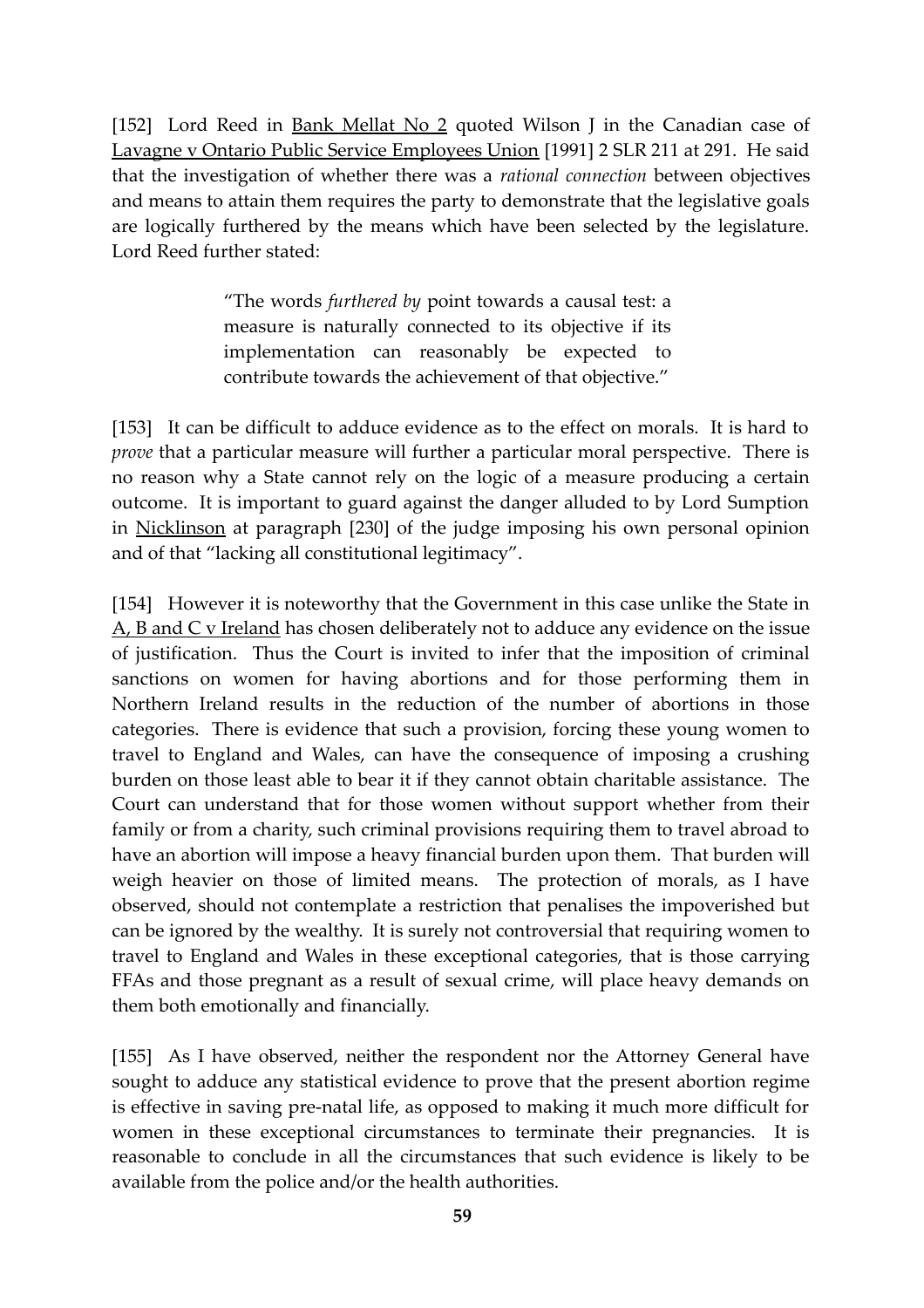## **No more than is necessary?**

[156] There has been no evidence placed before this Court that the criminalisation of abortion with a maximum of life imprisonment for the pregnant woman involved is the minimum necessary to prevent abortion in the cases presently under review.

[157] However, there has been considerable debate about the least restrictive measure test when considering interference with a Convention right is the correct one to apply. Both Arden LJ in Human Rights and European Law (2015) OUP, p60 and Richards LJ in R (Wilson) v Wychavon District Council [2007] QB 801 have suggested that this is not an integral part of the assessment of whether an interference is proportionate and is "a factor to be weighed on the balance, but .. not insisted on in every case." Lord Kerr has made his disagreement known in Gaughran v Chief Constable of the Police Service of Northern Ireland [2015] UKSC 29 paragraphs [74] and [75]. My own view is that the least intrusive test is good law given that it has been approved by the Supreme Court in Bank Mellat (No 2). However the legal position remains uncertain. In the present application, there is no convincing evidence that the potential criminalisation of women in these exceptional categories satisfies the least intrusive test.

# **Fair balance?**

[158] There is considerable force in the suggestion that when a judge is considering whether a provision of a statute is proportionate, the judge should exercise considerable caution. He should display judicial deference and restraint. There is, as I have recorded, strong support for any review by the court being one of "light touch". This makes good sense.

[159] Fintan O'Toole wrote in the Irish Times recently about the criminal restriction on abortion in the Republic of Ireland in an article entitled "Shining light on abortion – one of Ireland's unknown knowns":

> "On the one hand a woman has a constitutional right to travel abroad to get an abortion. On the other, if she performs the very same act in Ireland she and her doctor and anyone who has helped her are all liable to 14 years in prison – a much longer sentence than the norm for, say, raping a child."

Of course it is a polemic and he is not comparing like with like. He is comparing the maximum sentence in one category of offences with the sentence that is likely to be given in another category of offences, two entirely different concepts. But the point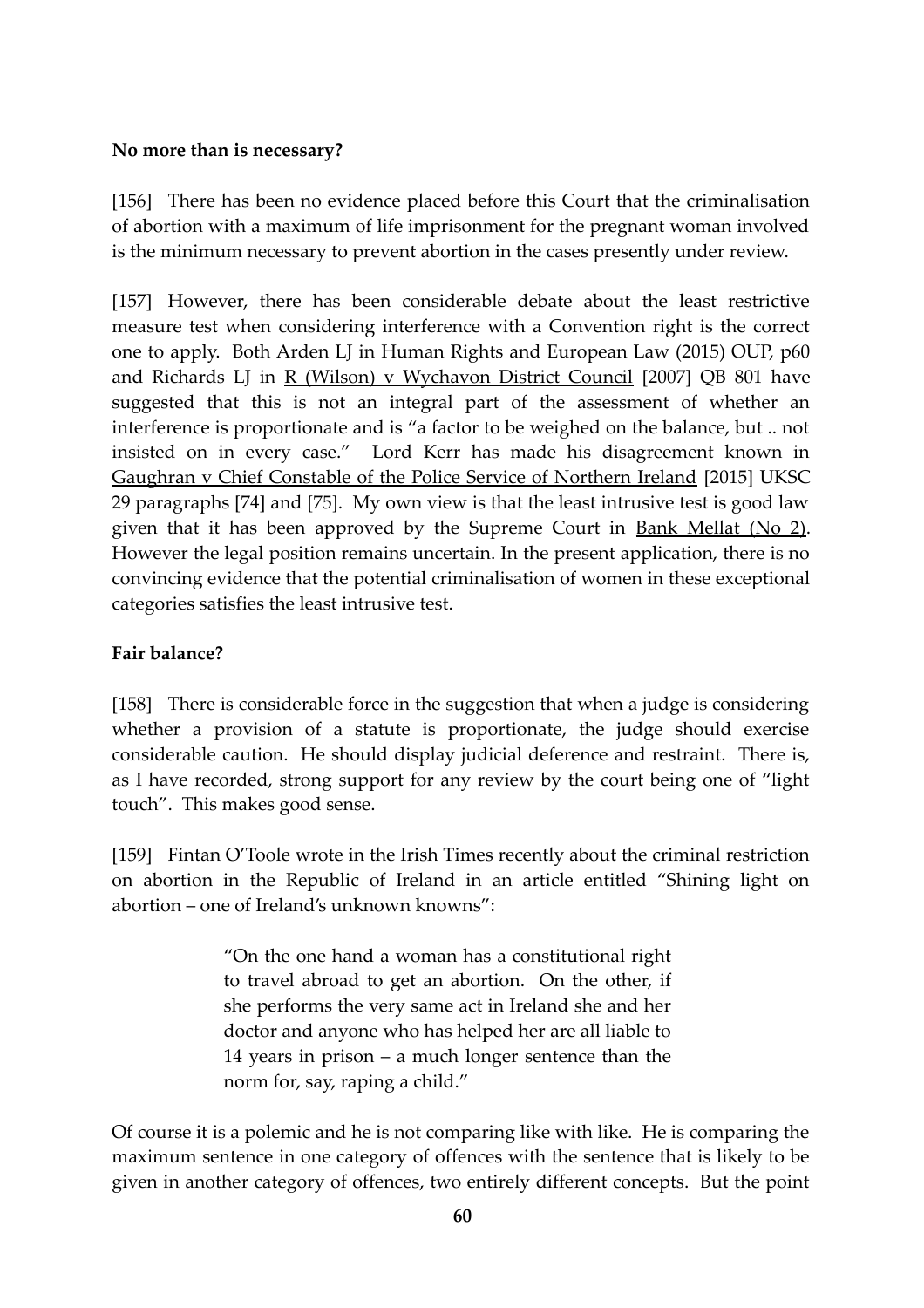is worth making because proportionality in the end involves as Lord Diplock said so many years ago not using "a steam hammer to crack a nut if a nut cracker would do."

[160] The doctors know when a foetus has an FFA. This is primarily a medical diagnosis not a legal judgment. In those circumstances the doctor can be reasonably certain that the foetus will be unable to live independently outside the womb. That knowledge has to be communicated to the mother. Even worse, the mother will know that the foetus can die at any time inside her and if left in situ, will ultimately poison her. There can be no doubt that the mother's inability to access an abortion in those circumstances constitutes a gross interference with her personal autonomy. As discussed, a normal foetus does not have an Article 2 right to life, although it does have some statutory protections. But in the case of an FFA, there is no life to protect. When the foetus leaves the womb, it cannot survive independently. It is doomed. There is nothing to weigh in the balance. There is no human life to protect. Furthermore, no evidence has been put before the court that a substantial section of Northern Ireland's community, never mind a majority, requires a mother to carry such a foetus to full term. Therefore, even on a light touch review, it can be said with a considerable degree of confidence that it is not proportionate to refuse to provide an exception to the criminal sanctions imposed by the impugned provisions in this particular case.

[161] Sexual crime is the grossest intrusion on a woman's autonomy in the vilest of circumstances. In some cases the sexual crime can result in the woman becoming pregnant. The woman's pregnancy is not a voluntary act. It has been forced upon her. She did not ask to carry a foetus, nor did she want to carry a child to full term. In Northern Ireland she is obliged to do so or risk criminal prosecution if she terminates the pregnancy unless she falls within the Bourne exceptions. Weighed on the scales is the right of life of the foetus, the product of this criminal wrongdoing. As previously discussed, the foetus does not have any Article 2 rights. It has limited protection provided by statute when it can exist independently of the womb.

[162] Further, there can be no doubt as I have observed that the current law places a disproportionate burden on the victim of sexual crime. She has to face all the dangers and problems, emotional or otherwise, of carrying a foetus for which she bears no moral responsibility but is merely a receptacle to carry the child of a rapist and/or a person who has committed incest, or both. For many weeks after the unlawful impregnation the foetus remains incapable of an existence outside the mother's womb. The law makes no attempt in those particular circumstances to balance the rights of the woman. In doing so, the law is enforcing the prohibition of abortion against an innocent victim of a crime in a way which completely ignores the personal circumstances of the victim. Weighed in the balance is the foetus, incapable of an independent existence for many weeks into the pregnancy. By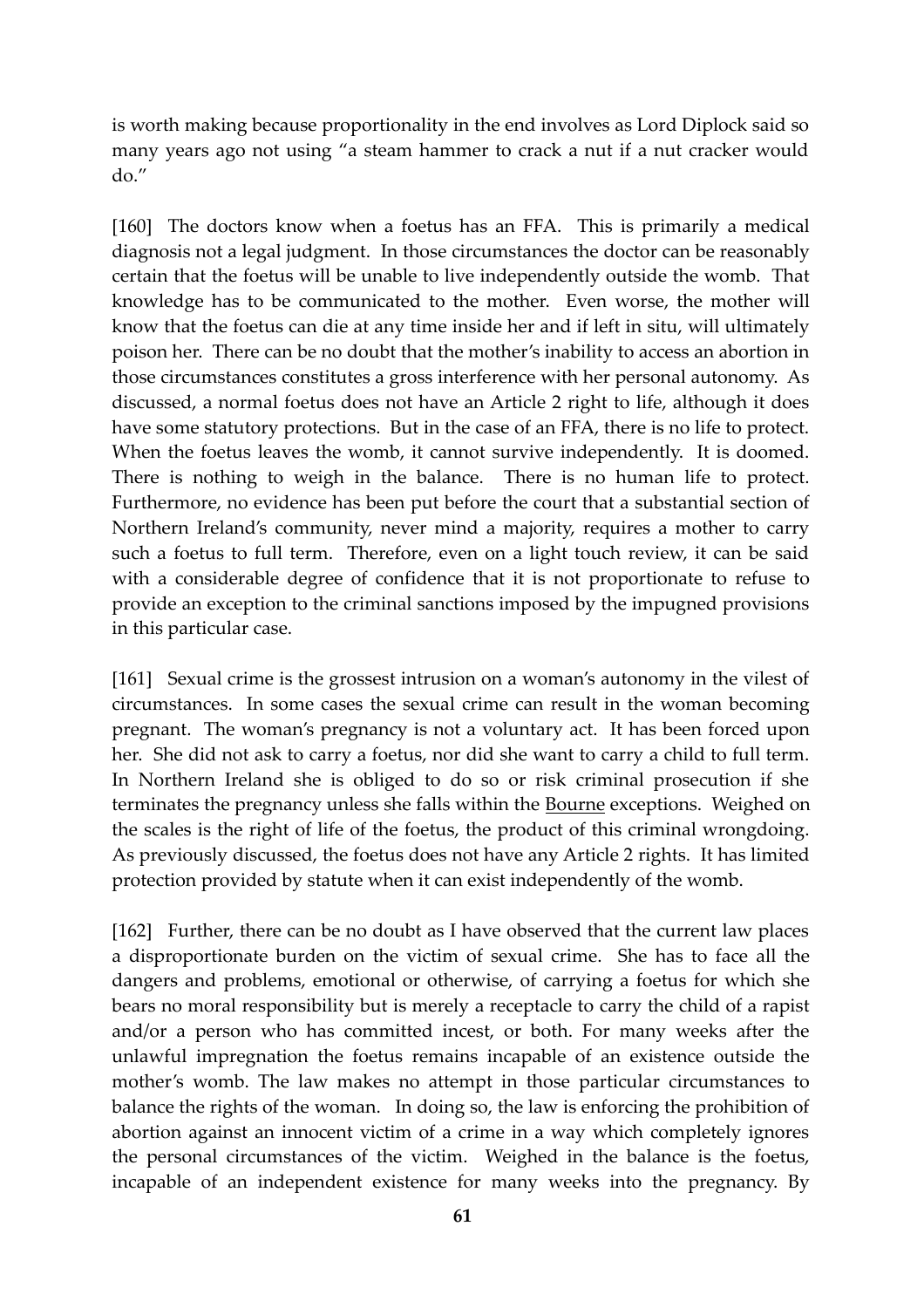imposing a blanket ban on abortion, reinforced with criminal sanctions, it effectively prevents any consideration of the interests of any woman whose personal autonomy in those circumstances has been so vilely and heinously invaded. A law so framed, can never be said to be proportionate. The separate issue of when a foetus becomes capable of an independent existence as I have previously observed is primarily a medical matter, although the courts have in the past have had to give rulings on this issue: e.g. see  $C$  v  $S$  (1988) QB 135.

[163] Child destruction is a statutory offence both in England and Wales and Northern Ireland. It involves the crime of killing an unborn but viable foetus, that is a child "capable of being born alive" before it has a "separate existence". In England and Wales the offence was created by Section 1(1) of the Infant Life (Preservation) Act 1929. However, a registered medical practitioner who terminates a pregnancy in accordance with the Abortion Act 1967 does not commit this offence: see Sections 5(1) of the Abortion Act. In Northern Ireland the equivalent provision to section 1(1) is Section 25(1) of the 1945 Act. However a registered medical practitioner in Northern Ireland who terminates a pregnancy cannot rely on any statutory defence.

[164] Child destruction comes at a later stage than abortion when abortion is limited to the period up to when the foetus becomes capable of existing independently of the mother. Obviously there is considerable overlap between child destruction and abortion which requires an attempt to procure a miscarriage when the foetus becomes capable of existing independently.

[165] When a foetus becomes capable of existing independently of the mother both in respect of abortion and child destruction, there is a counter-balance to the rights of the mother. There is something to weigh in the balance that is expressly recognised by statute. Further, when abortion is lawfully available up to the time immediately before the foetus becomes capable of an independent existence, the mother must have allowed the foetus to develop so as to reach that stage of development. It will be her decision not to seek an abortion. Instead she will have permitted the foetus to develop so as to become capable of an independent existence. In those circumstances it can be said, exercising the necessary due deference and restraint, that the prohibition of child destruction under the 1945 Act is not disproportionate.

[166] The position with SMFs is different. Leaving aside whether it is a legitimate aim to abort a foetus because of a mental or physical imperfection, and whether it offends Community Law and thus cannot be lawfully enacted by the Assembly because of Section 6(2)(d) of the 1998 Act, it has to be recognised that the criminalisation of abortion in the case of an SMF does interfere with a woman's autonomy. But, to be weighed in the balance, is the fact that the foetus has the potential to develop into a child though it will have to cope with a mental and/or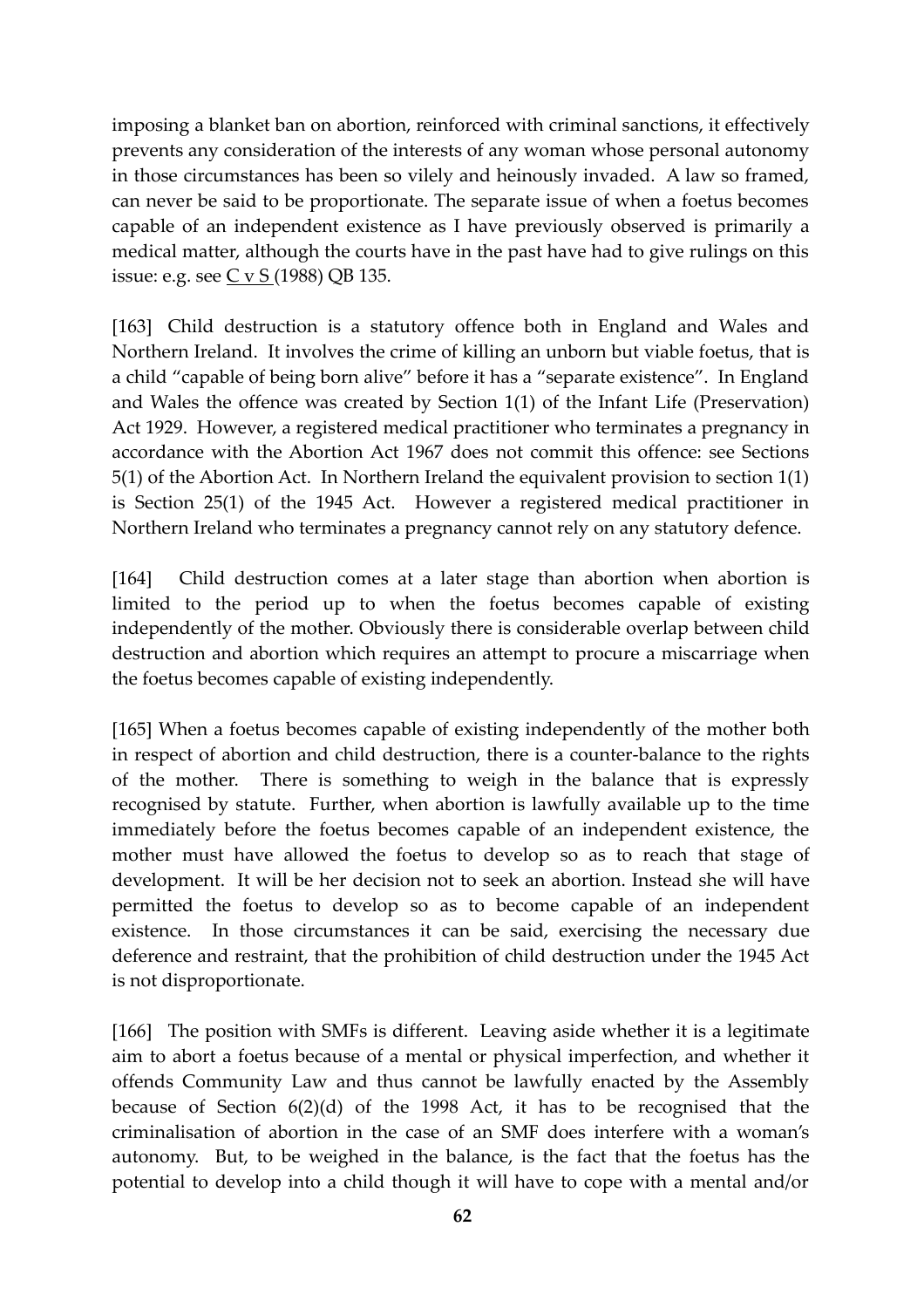physical disability. But that child will be able to enjoy life. Further, it is not possible to define what an SMF is. No satisfactory definition has been offered to the court. It is and remains a highly contentious issue about which medical practitioners cannot agree, never mind members of the public. It is simply not possible when exercising judicial restraint on a light touch review in the light of all the evidence to say that the failure to provide an exception for SMFs (whatever they may be) under the impugned provisions is not proportionate.

#### **P. ARTICLE 14**

#### [167] "**PROHIBITION OF DISCRIMINATION**

"The enjoyment of rights and freedoms set forth in this Convention shall be secured without discrimination on any grounds such as sex, race, colour, language, religion, political or other opinion, national or social origin, association with a national minority, property, birth or other status."

[168] This provides for a right not to be discriminated against only in respect of other rights laid down in the Convention and its protocols. There is no freestanding right to claim under this Article outside the scope of other Convention rights. I have found that there has been a breach of Article 8 and that therefore consideration of Article 14 is strictly speaking unnecessary: eg see paragraph [16] of Dudgeon v United Kingdom and  $A$ ,  $B$  and  $C$  v Ireland at paragraph [270]. The usual position is that if a court finds that there is liability for the violation or potential violation of a substantive article taken alone, as it has done so here, then very often it does not go on to consider Article 14, although it may do so.

[169] Accordingly Lester, Pannick & Herberg on Human Rights Law and Practice  $(3<sup>rd</sup> Edition)$  at 14.15 suggests that the test applied by the Court in deciding whether to consider an Article 14 claim in these circumstances is "whether a clear inequality of treatment in the enjoyment of a substantive right is a *fundamental aspect* of the case." I do not believe that to be the position here. There is no evidence before the court to that effect.

[170] However, I have been informed by all sides that this case is likely to go forward on appeal regardless of who succeeds at first instance. I consider that I should set out my views for the Appeal Court. The complaint about the criminalisation of these particular categories of pregnant women applies with equal force to anyone who becomes pregnant in Northern Ireland unless they come within the Bourne exceptions. Put simply the Commission has failed to prove any discrimination on the prohibited grounds.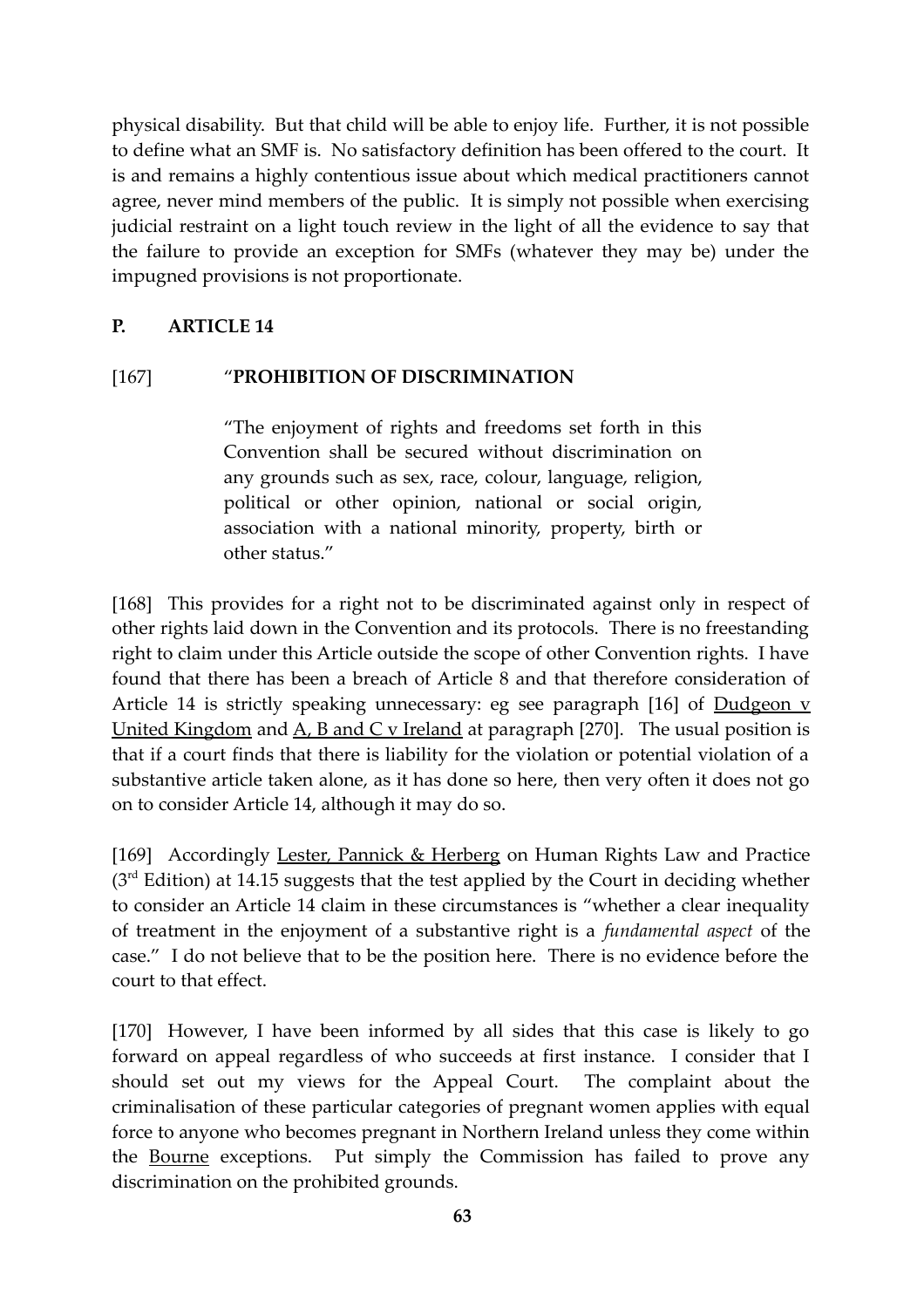[171] Furthermore, it is now clear after the Court of Appeal's decision in The Queen on the application A (a Child, by her litigation friend B) and  $\overline{B}$  v Secretary of State for Health and Alliance [2015] EWCA Civ 771 that the other grounds relied upon relating as they do to differential treatment of pregnant women from Northern Ireland compared to those residing in England and Scotland is without substance. In affirming the decision of King J, the Court of Appeal in England made it clear that there was neither direct nor indirect discrimination. Elias LJ giving the lead judgment concluded that the denial of the right to a free abortion for women from Northern Ireland was "within the ambit of an article", but he agreed that there was "no discrimination on any of the prescribed grounds". He went on to conclude that the Secretary of State is "entirely justified not to make an exception for women from Northern Ireland".

[172] I therefore conclude that there is no basis for claiming a breach of Article 14, when considered in conjunction with Article 8, or at all.

## **Q. RELIEF**

[173] I have determined that the failure to provide exceptions to the law prohibiting abortion in respect of FFAs at any time and pregnancies due to sexual crime up to the date when the foetus becomes capable of an existence independent of the mother, is contrary to Article 8 of the Convention. For the avoidance of doubt I do not consider that the prohibition on abortion of the foetus once it becomes capable of an existence independent of the mother or on child destruction to be contrary to Article 8. The issue now is what relief should be granted.

[174] The 1861 Act is clearly primary legislation unlike the 1945 Act which is subordinate legislation and can be struck down by this court as ultra vires save where it has been "made in the exercise of a power by primary legislation" and "the primary legislation concerned prevents removal of the incompatibility". It is only in those circumstances that a declaration of incompatibility may issue: see Section 4(3)-(4) of the HRA. However, both Sections 58 and 59 prohibit **unlawful** actions taken to procure an abortion. If the court is correct in its conclusions, then can Sections 58 and 59 be read down to ensure that no offence is committed in respect of terminations of FFAs at any time and pregnancies due to sexual crime before the foetus is able to exist independently of the mother because such actions are not **unlawful** given the findings of this court?

[175] Further, given this court's conclusion that the law is disproportionate in these exceptional cases and not Convention compliant, there is a strong argument that any decision to prosecute in such cases would also be an abuse of the law.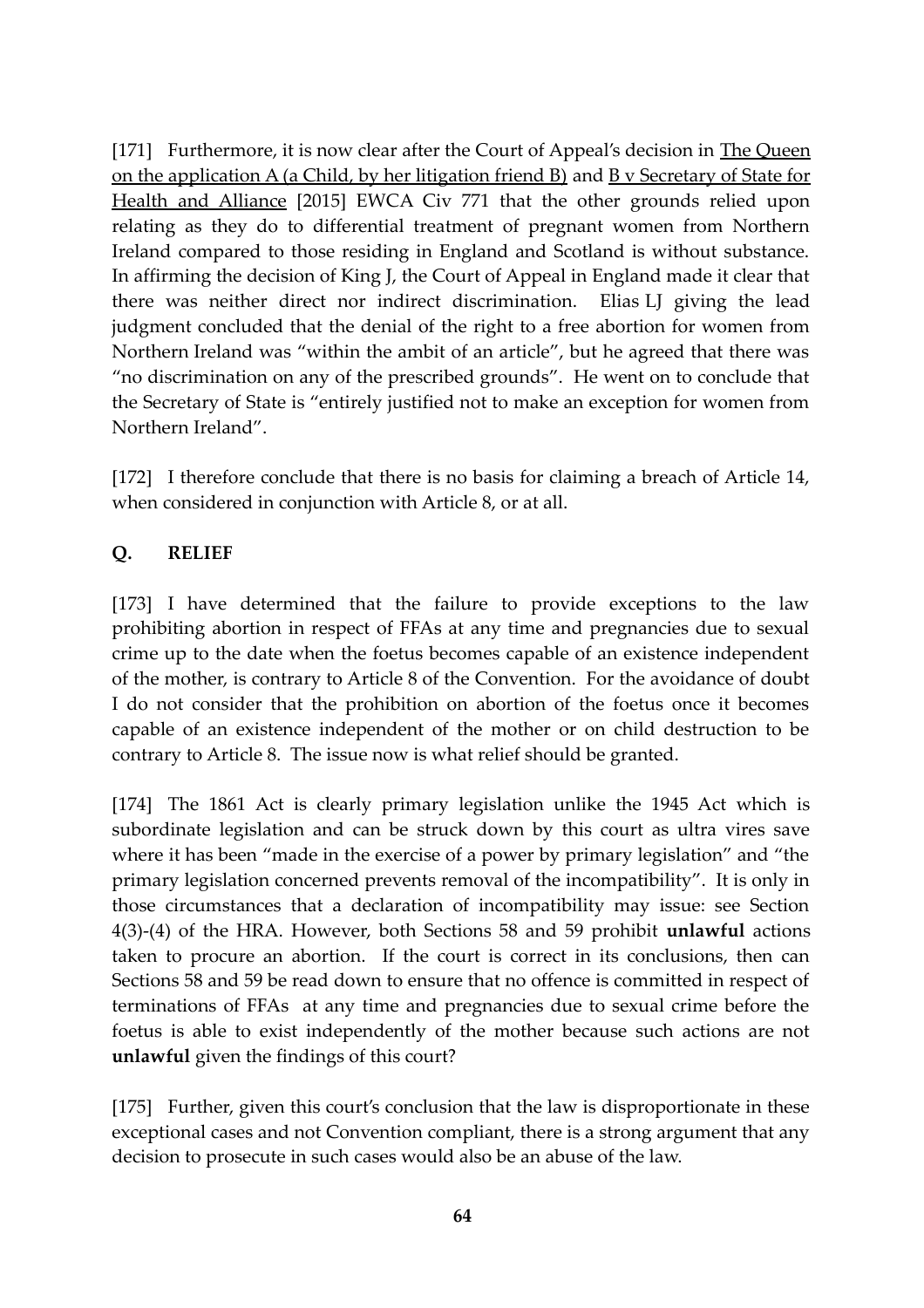[176] No party to this application made either of these arguments. Given that the court has not heard the parties on these issues, it is only proper that I give them a further opportunity to make submissions before I reach a concluded view.

[177] Should the court determine that it is not possible to read the legislation in a Convention compliant way or to prevent a prosecution where a woman's Article 8 rights are breached, the court has to consider whether it is appropriate to make a declaration of incompatibility. One possibility urged upon me is that this court should do nothing and leave it to the Supreme Court as being the only proper forum to grant such relief, if, after due consideration, it sees fit to do so. But such a pusillanimous approach would deprive the Supreme Court of a view which is, perhaps, better placed to reflect local conditions.

[178] It is within this Court's discretion, if necessary, to make a declaration of incompatibility following the finding that the impugned provisions breached the Article 8 rights of pregnant women who carry FFAs or who are pregnant as a consequence of sexual crime. Usually a Court will exercise its discretion and make a declaration as a matter of last resort. In Bellinger v Bellinger [2003] UKHL 21 Lord Nicholls of Birkenhead said at paragraph [55]:

> "I am not persuaded by these submissions. If a provision of primary legislation is shown to be incompatible with a Convention right the court, in the exercise of its discretion, may make a declaration of incompatibility under Section 4 of the Human Rights Act 1998. In exercising this discretion the Court will have regard to all the circumstances. In the present case the Government has not sought to question the decision of the European Court of Human Rights in Goodwin 35 EHRR 447. Indeed, it is committed to giving effect to that decision. Nevertheless, when proceedings are already before the House, it is desirable that in a case of such sensitivity this House, as the Court of final appeal in this country, should formally record that the present state of a statute law is incompatible with the Convention. I would therefore make a declaration of incompatibility as sought."

In Bellinger at paragraph [79] Lord Hobhouse said in respect of the argument being put forward by counsel for the Government that no declaration should be made, said: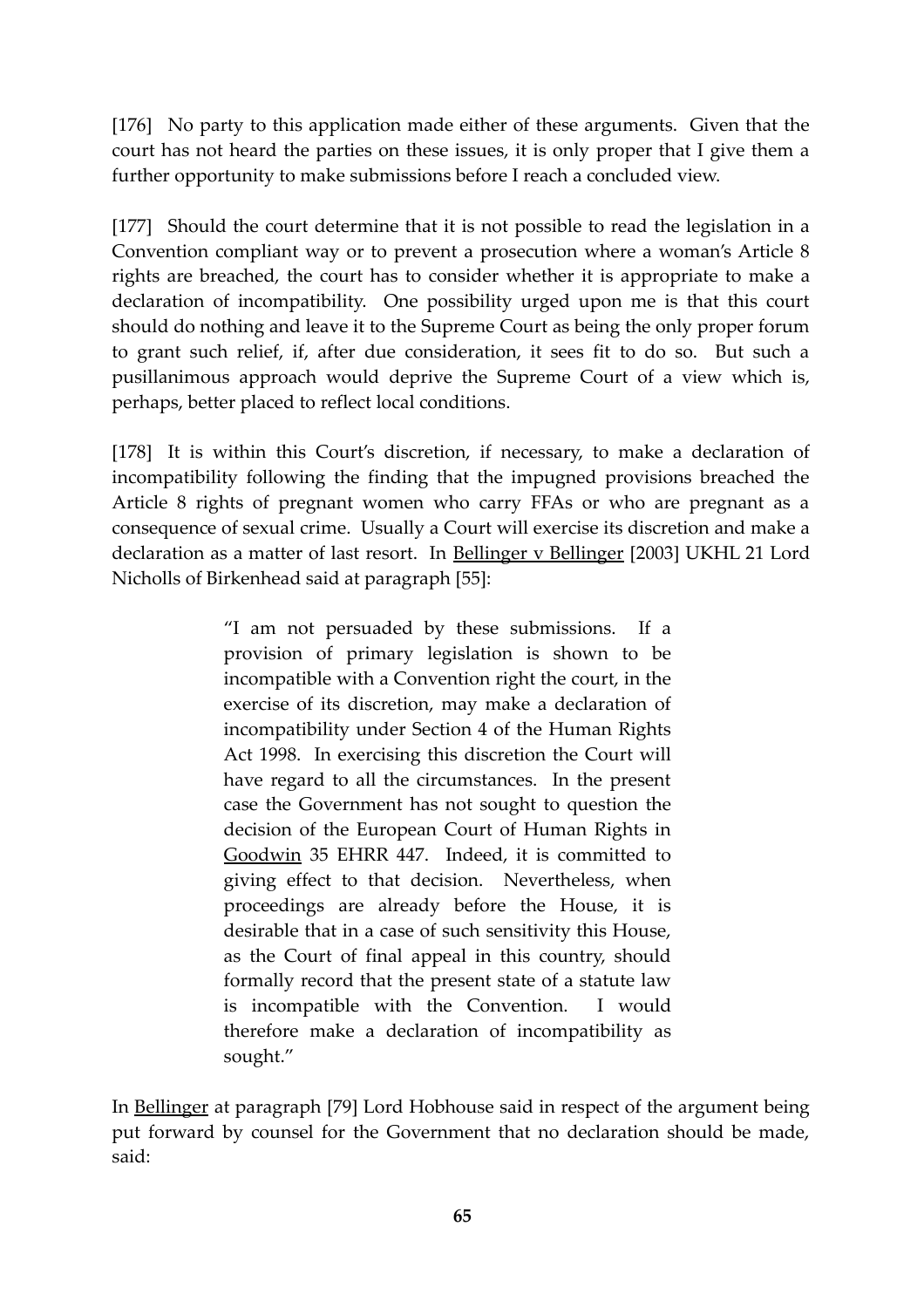"These arguments must be rejected. The appellant and Ms Bellinger in exercise of their rights under article 12 would wish to enter into a valid marriage as soon as the UK legislation enables them to do so. Others may wish to do the same. The Government cannot give any assurance about the introduction of compliant legislation. There will be political costs on both the drafting and the enactment of new legislation and legislative time it will occupy. The incompatibility having been established, a declaration under Section 4 should be made."

[179] Lester, Pannick & Herberg on Human Rights Law and Practice (3<sup>rd</sup> Edition) at 2.4.2 state in respect of a provision of primary legislation which a court has found incompatible with a Convention right:

> "This is a discretionary power, but one which the Court would usually exercise."

[180] Lord Neuberger said in Nicklinson at paragraph [115]:

"In my view, even if the facts and arguments justified a declaration of incompatibility, it would not have been appropriate to do so at this stage." "That view is based on considerations of proportionality in the context of institutional competence and legitimacy which are well articulated by Lord Mance …"

The view of Lord Neuberger was shared by the other members of the Supreme Court with the exceptions of Lord Kerr and Baroness Hale. The view of these judges was that it was a Court's duty to make a declaration of incompatibility even though the issue for consideration came within the State's margin of appreciation. Lord Kerr said at paragraph 327:

> "The overarching issue on the first appeal is whether Section 2(1) of the Suicide Act 1961 is incompatible with the claimants' rights under article 8 of the European Convention on Human Rights and Fundamental Freedoms. If it is incompatible, then it is the duty of this Court to say so. That is a duty with which we have been charged by Parliament. And it is a duty from which we cannot be excused by considerations such as that the Director of Public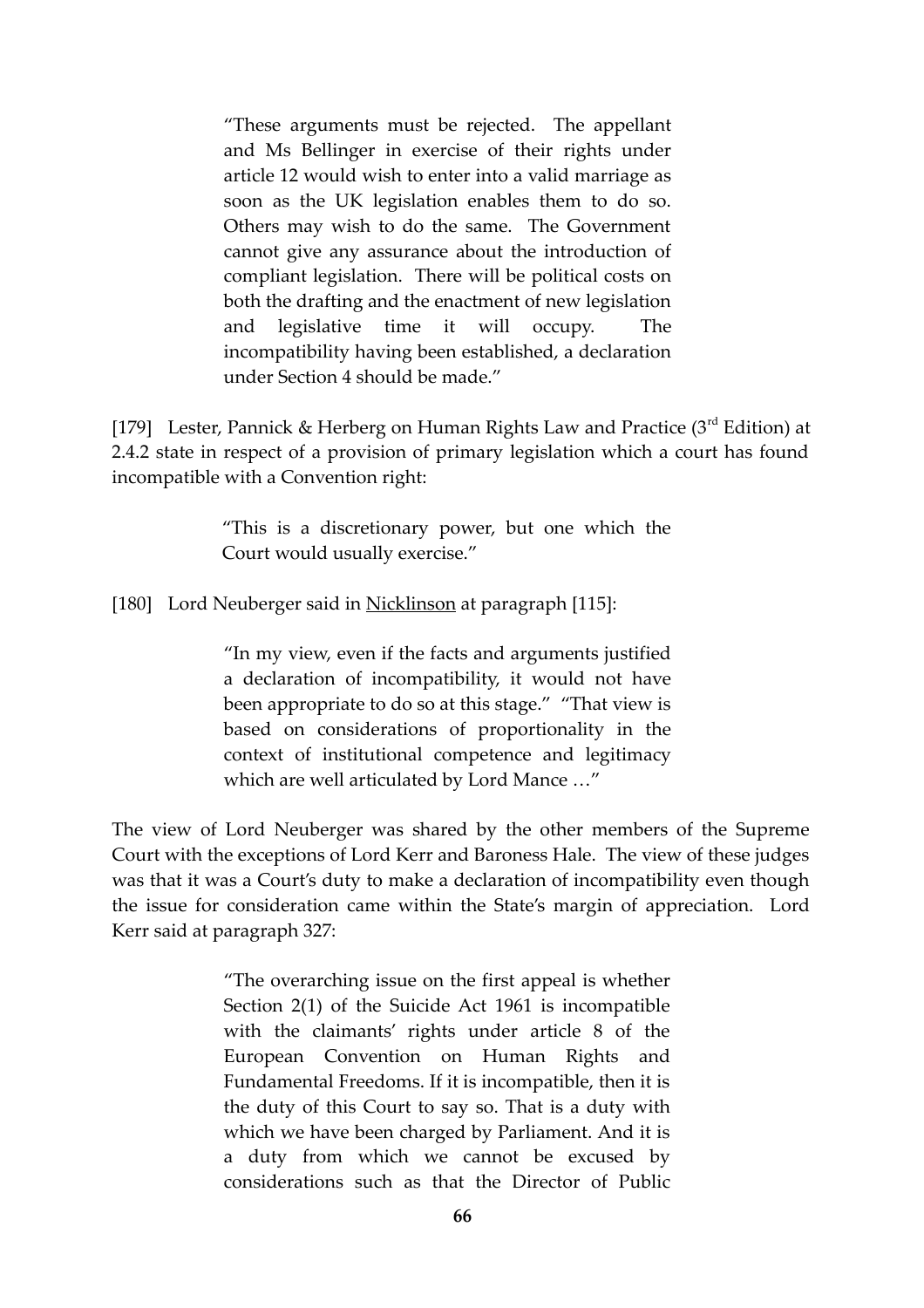Prosecutions can choose to implement the law in a way that will not infringe the claimants' rights, or that Parliament has debated the issue and has decided not to repeal it. In making that declaration we do not usurp the role of Parliament. On the contrary, we do no more than what Parliament has required us to do."

Baroness Hale agreed.

[181] Lord Neuberger set out in some detail the reasons why he thought it would not be appropriate at that time to give a declaration of incompatibility even if he had been persuaded by the arguments advanced before the Supreme Court on behalf of the appellant. These can be summarised thus:

- (i) Given the sensitive nature of the issues, the Court should take a cautious approach.
- (ii) The incompatibility was neither simple to identify nor to cure.
- (iii) The relevant impugned provision had recently been considered on a number of occasions and it was currently due to be debated in the House of Lords in the near future.
- (iv) Less than 13 years have passed since the House of Lords in  $R$  (Pretty) v Director of Public Prosecutions [2002] 1 AC 800 made it clear that a declaration of incompatibility in relation to the impugned provision would not be appropriate. To give a declaration of incompatibility now would be "an unheralded volte face".

[182] Taking into account the arguments set out by Lord Neuberger, and the other members of the Supreme Court, and accepting the extremely sensitive nature of the issues and the cautious approach which the Court should necessarily adopt, this Court intends to make a declaration of incompatibility, subject to further arguments on the issues identified above, for the following reasons:

- (i) Firstly for the reasons given, the impugned provisions identified are incompatible with Article 8(1) of the Convention in respect of those women who carry FFAs and/or who are pregnant as a result of sexual crime.
- (ii) Secondly, and most importantly, to bow to the demand not to make a declaration of incompatibility would be to abandon for the immediate future those women who become pregnant and have to carry a foetus with a fatal foetal abnormality or who become pregnant as a consequence of a sexual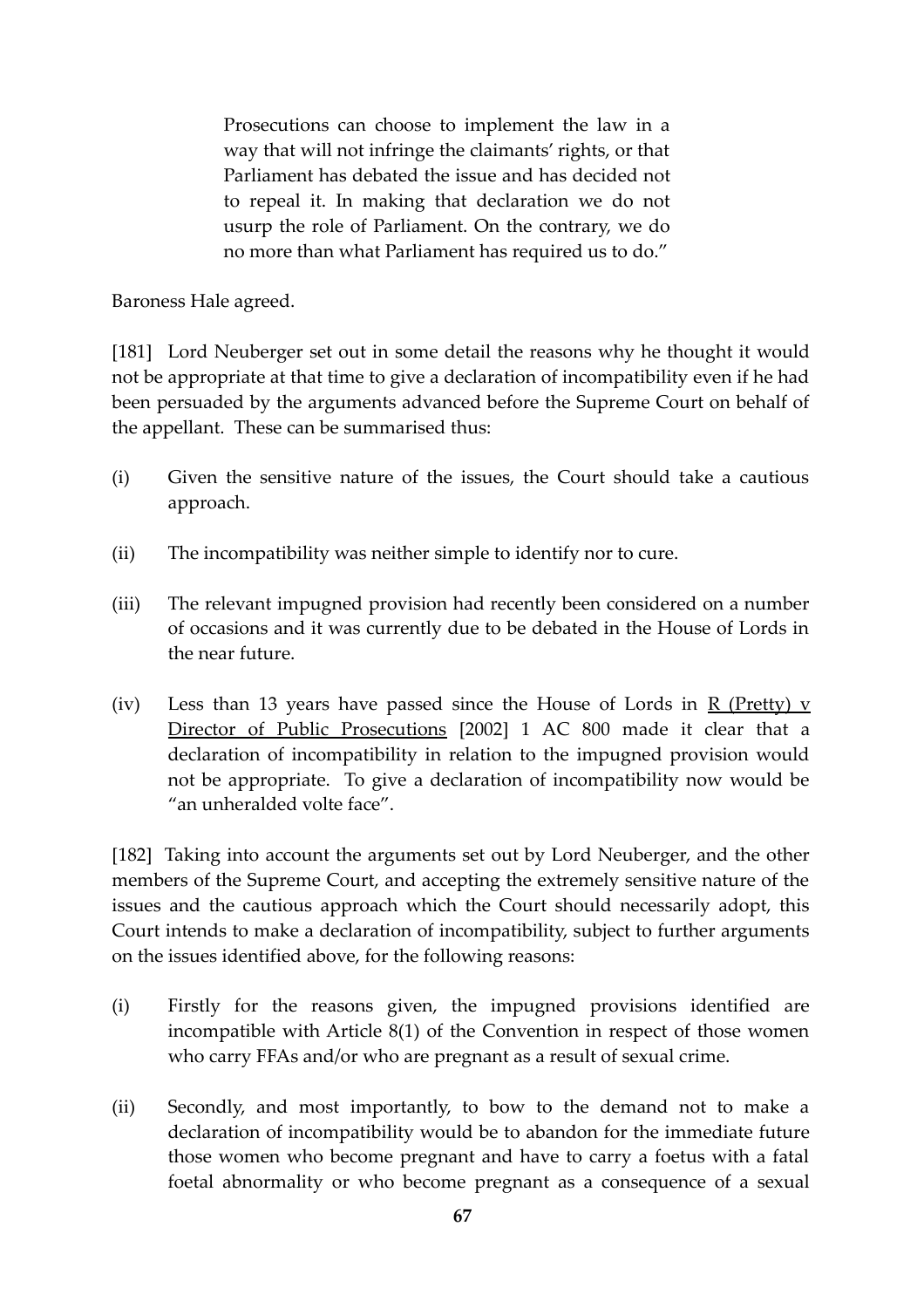crime. They are the ones who are entitled to have their Article 8 rights vindicated by a declaration of incompatibility.

- (iii) The incompatibility is simple to identify and straightforward to correct as is demonstrated by the legislation in other jurisdictions. In the case of an FFA, a requirement can be imposed before any termination takes place, that two qualified medical consultants must agree that the foetus is incapable of an independent existence outside the mother. In respect of rape and/or incest, the right to abortion can be made dependent on a certificate from the police officer in charge of the investigation and/or the prosecutor that the pregnancy is a consequence of a sexual crime. The right to an abortion must be restricted to the period immediately before the foetus becomes capable of living independently outside the womb. (It is also important to note that with an SMF, it would be very difficult, if not impossible to define what is an SMF and to give advice as to when and how to draw the line in respect of different foetal abnormalities. The remarks of Lord Wilson at paragraph [203] in Nicklinson are particularly pertinent.)
- (iv) These highly sensitive matters have not been debated by the Assembly and are unlikely to be debated by the Assembly in the foreseeable future.
- (v) The history of the Northern Ireland Assembly suggests that when there are contentious religious and moral issues that divide the political classes, there is little prospect of progress given the present constitutional settlement. This is not intended as a criticism, but rather to reflect what has happened in the past. The Guidance Document produced in response to the Court of Appeal judgment in Family Planning Association of Northern Ireland v Minister of Health and Social Services and Public Safety took some 8½ years to produce. The consultative document is intended to deal with the issues before this Court has not only taken an inordinately long time to be produced, but it has failed to deal with pregnancies which are a consequence of sexual crime. There is every reason to accept as true, the comments of the First Minister that any legislative proposals for the termination of pregnancy regardless of the category are doomed. The submissions on behalf of the Attorney General simply serve to underline this.
- (vi) Finally, there has been no hearing before any court in Northern Ireland on these particular issues which would be binding or which requires this court to make "a volte face".

#### **R. CONCLUSION**